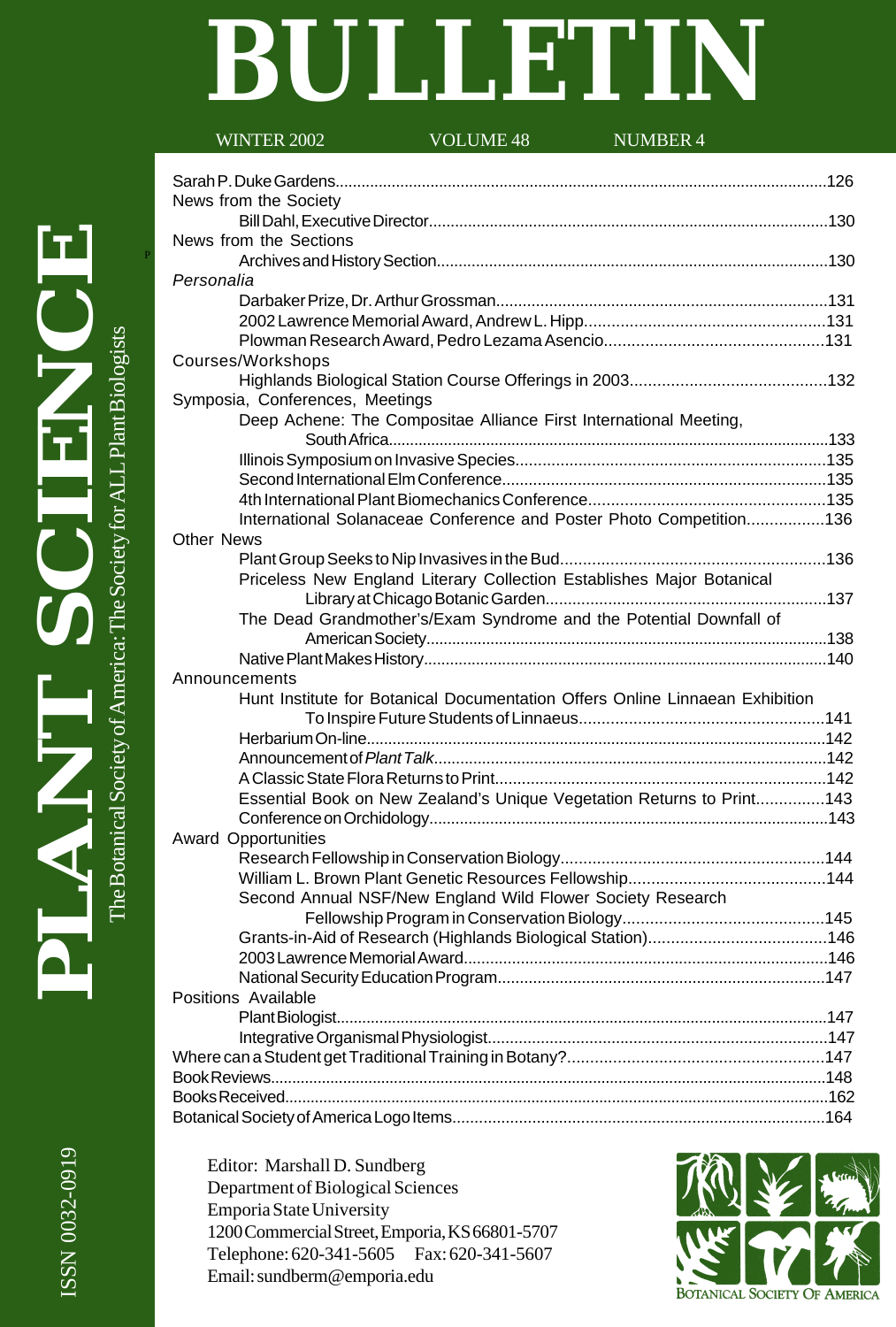At this time last year the Plant Science Bulletin highlighted the E.A. McIlhenny Natural History Collection as one of the less well-known botanical treasures in the United States. With the holiday season upon us it's time to showcase another gem in our collection of arboreta, gardens, and museums that may not be well-known to many members of the Society. This time the focus is on a living collection that has been a campus landmark for years, but which is now growing in size and national and international stature – the Sarah P. Duke Gardens at Duke University, Durham, NC.

Last spring I had the opportunity to participate in a workshop at the new Doris Duke Center at the Gardens. What a wonderful educational facility! However, I have to admit that it was difficult to keep my mind "on task" with the gardens beckoning just outside the doors. The gardens take advantage of the natural terrain to divide the collection into major sections focusing on horticultural or botanical themes. A highlight for me was seeing one of the original Metasequoia trees, grown from seed collected at the "discovery" of living specimens in 1941. (I've also seen the specimen at William and Mary - - does anyone know the whereabouts of other "original" trees?)

Those of you from the east coast, who are driving to Botany 2003 in Mobile, will have the opportunity to visit the Gardens at Duke. Leave yourself plenty of time to explore – a full day if possible. You won't be disappointed. And while you're there (or at any one of our local gardens or museums) you also might want to think about offering support. The easiest thing would be a monetary contribution or pledge. These are hard financial times for all or us, but it's especially true for scientific and educational collections that are often under-appreciated by the general public. You might also consider offering your time, talent, and expertise. It's a great chance to engage in practical application of our profession! -editor

#### **Sarah P. Duke Gardens**

Tucked neatly into the heart of the Duke University campus, the Sarah P. Duke Gardens enjoys a respected reputation both locally and internationally. The Gardens has become a polished, gleaming gardening jewel, but it had much humbler beginnings. To make Duke Gardens blossom into the spectacular set of gardens it is today, it took foresight, determination and a bit of



#### **VIEW OF CULBERSON ASIATIC ARBORETUM**

luck.

In the 1920s, what is now Duke Gardens was a weedy ravine. Although a lake had originally been planned for the area, that idea had been scrapped. Dr. Frederic Hanes, one of the original faculty members of the medical school, saw this area as a potential new home for his favorite flower, the iris. Hugo L. Blomquist, chair of the Duke Botany Department, opposed the idea of a garden with only iris. He felt iris should just be part of the complete garden, filled with different representatives from other species. Hanes brought in Philadelphia horticulturist John C. Wister to analyze the situation. Wister, after some consideration, suggested a \$30,000 total to begin the new garden — \$15,000 for construction, \$15,000 for planting. That \$30,000, however, was just not feasible in the Depression

# *PLANT SCIENCE BULLETIN*

#### ISSN 0032-0919

Published quarterly by Botanical Society of America, Inc., 1735 Neil Ave., Columbus, OH 43210 The yearly subscription rate of \$15 is included in the membership dues of the Botanical Society of America, Inc. Periodical postage paid at Columbus, OH and additional mailing office.

POSTMASTER: Send address changes to: Johanne Stogran, Business Manager Botanical Society of America 1735 Neil Ave. Columbus OH 43210-1293 Phone/Fax: 614/292-3519 email: bsa-manager@botany.org

Address Editorial Matters (only) to: Marsh Sundberg, Editor Dept. Biol. Sci., Emporia State Univ. 1200 Commercial St. Emporia, KS 66801-5057 Phone 620-341-5605 email: sundberm@emporia.edu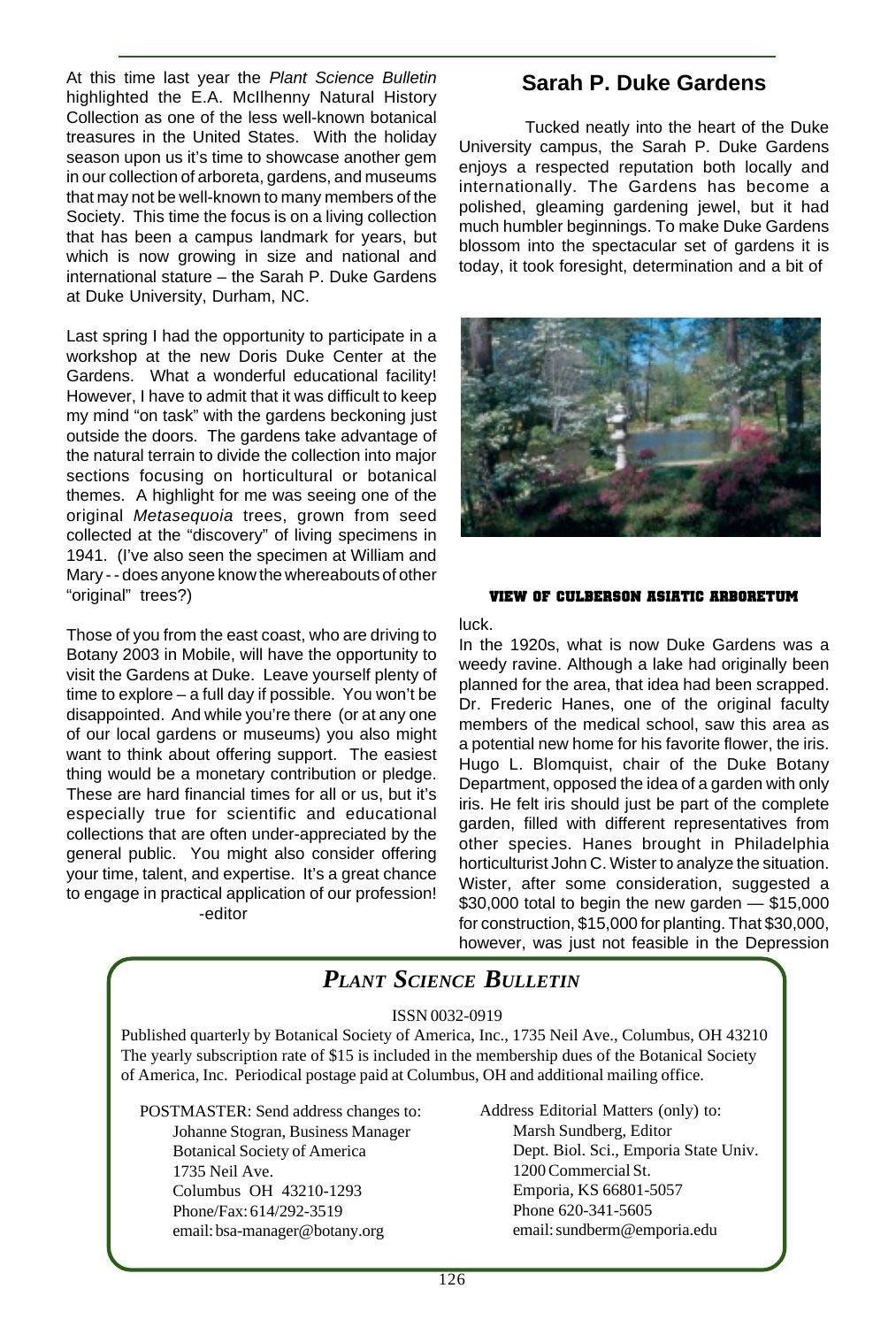era. All planning at the University level stopped.

Hanes didn't let that stop him. He asked Sarah Pearson Angier Duke, widow of Duke University co-founder Ben Duke, to donate \$20,000 for a garden that would be named for her. It wouldn't be enough money, but with Mrs. Duke's funding, the University again became interested in the project. The first planting in 1935 featured 40,000 iris, 25,000 daffodils, 10,000 small bulbs and various annuals.

That delight was short-lived, however.

Rain caused problems (iris rot, for one) because of the poor drainage. At one time in 1934, horticulturist Thomas Norfleet Webb wrote to Wister that there were "at least" three acres of water standing in the Gardens at that time.

Sarah P. Duke, the Gardens' original benefactor, died in 1936. Hanes then approached Sarah's daughter, Mary Duke Biddle, and asked her to participate in the Gardens project as a way to honor her mother. He had already talked with legendary landscape architect Ellen Shipman to create a formal garden as a lasting memory of Sarah P. Duke. Mary was delighted with the idea.

Shipman, a landscaping renegade at a time when there were almost no women in the profession, fell in love with the Italian garden design work of Charles A. Platt. His ideas and Shipman's implementation created the Italian villa concept that is known today as The Terraces.



In fewer than 12 acres, The Terraces packed in many unique garden architecture features as well as plants. Shipman's plans provided a number of delightful touches that would astound visitors for decades to come. At the top of a hill, an iron Pergola was constructed. Chinese wisteria, still magnificent today when it blooms, was planted to crown it. Low retaining walls were built with rock dubbed "Duke stone." Walkways were designed to bisect the terraced beds of plantings. Fountains, complete with statues, decorated the center. At the bottom of The Terraces, a small koi pond was located.

Rock wall designer Frederic P. Leubuscher was hired to create the rock garden, Shipman's idea for the sharp slope behind the small koi pond. Approximately 50 tons of N.J. limestone were brought in for the project. Leubuscher and his crew embedded the stones into the slope for a natural look. Around the edges of The Terraces, Shipman envisioned Magnolia grandiflora.

After spending 1938 in construction, The Terraces reopened with much ceremony in 1939. The 1940s saw the Gardens fill out, and the general public seemed to discover it. Much was written in local newspapers that soldiers were seen strolling the Gardens. Additional staff members were hired. In 1945, the Gardens' first director was named.

William B.S. Leong, Boston landscape architect and planner, was hired to develop a master plan for the Gardens' 55 acres. (The Gardens has just begun the undertaking of developing a new master plan.) It was with this plan in the 1960s that much of the current look was developed. Part of the Leong plan incorporated the concept of the disappearing vista, a popular design technique in Europe. With this feature, the tall grand spires of Duke Chapel slowly disappear from sight as the visitor begins the slight incline at the Gardens' entrance.

The Gothic gate welcomes visitors. When visitors walk through the gates, the path leads directly to the Rose Circle with its 16 varieties. From

#### Editorial Committee for Volume 48 *PLANT SCIENCE BULLETIN*

Ann E. Antlfinger (2002) Biology Department Univ. of Nebraska - Omaha Omaha NE 681823 antlfinger@unomaha.edu

Norman C. Ellstrand (2003) Department of Botany and Plant Science University of California Riverside CA 92521-0124 ellstrand@ucracl.ucr.edu

Andrew W. Douglas (2005) Department of Biology University of Mississippi University, MS 38677 adouglas@olemiss.edu

James E. Mickle (2004) Department of Botany North Carolina State University Raleigh, NC 27695-7612 james\_mickle@ncsu.edu

 Douglas W. Darnowski (2006) Department of Biology Washington College Chestertown, MD 21620 ddarnowski2@washcoll.edu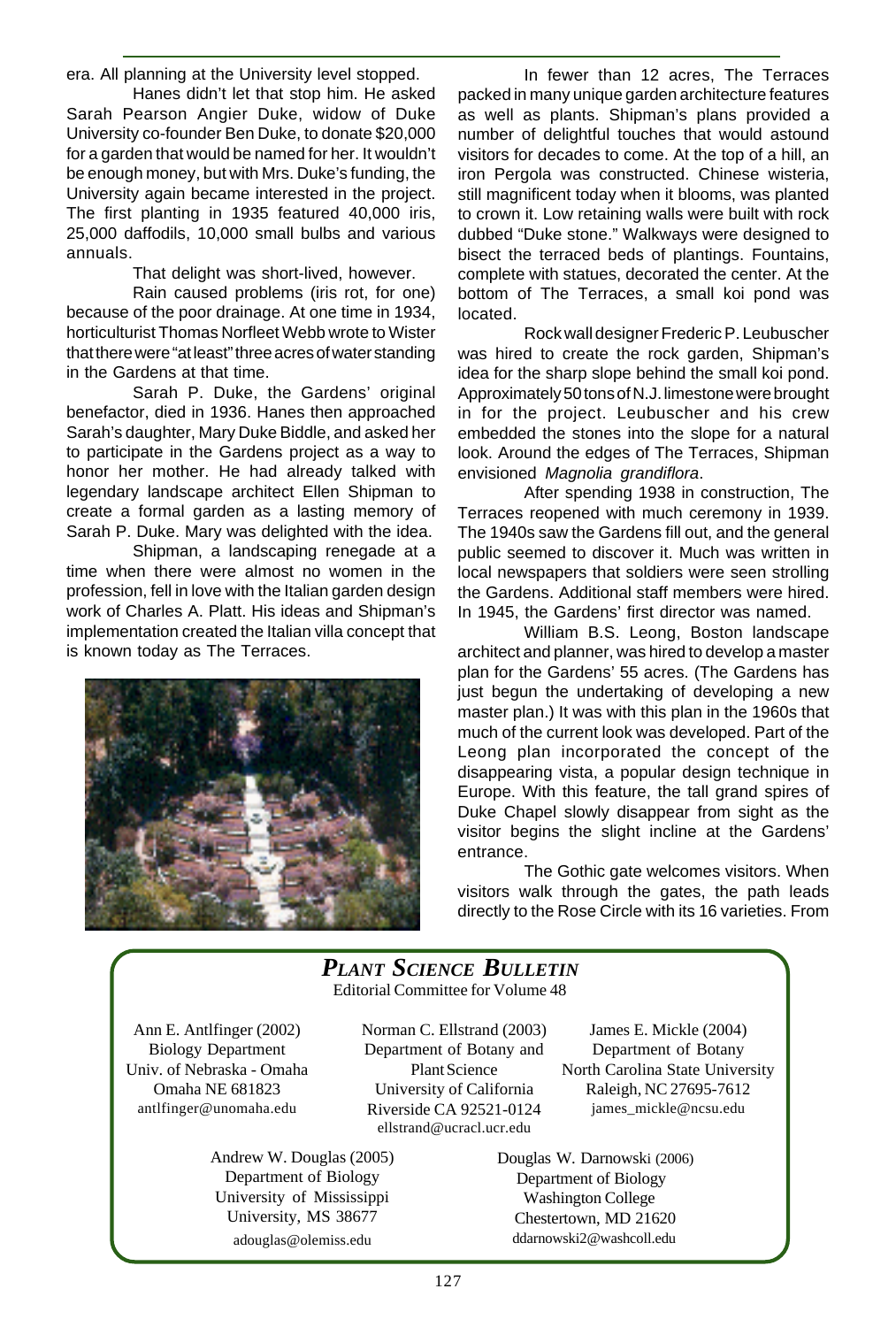the Rose Circle, visitors may access other areas of the Gardens.

Roses figure prominently at the Gardens. The Rose Circle itself contains 300 bushes of its 16 different varieties. A species rose collection also exists in the Asiatic garden. A David Austin collection of nine different varieties and approximately 40 bushes is planted on the South Lawn.

The right path from the Rose Circle leads to the William L. Culberson Asiatic Arboretum (CAA.) This garden became possible when a wide dam (1982) was built to control the stream that had previously constantly overflowed the Gardens. A lake was formed at the Gardens' north end. This lake has become the center point of a spectacular Asiatic collection of plants that would ultimately bear the name of Duke botanist William C. Culberson.



Like Hanes, Culberson, director of the Gardens from 1978 to 1998, was a man with a dream. His idea was to develop an area that would clearly demonstrate the close relationship between plants of the southeastern United States and eastern Asia. In this 20-acre area of the Gardens, hundreds of plants with an Asian heritage are planted. Placed throughout the CAA are numerous Asian stone lanterns, a tea house, an arched bridge and a zigzag bridge.

According to CAA Horticulturist Paul D. Jones, the strength in the Asiatic collection is represented by specific examples vs. cultivars or selections. Camellia japonica selections and hybrids, for example, are a strength of the CAA collection. Several unusual species not normally found in public gardens would be the CAA's Sassafras tzumu, Taxus maireir or any of the several Asian species of Lindera. Jones, who has traveled to China numerous times on seed-collecting trips, also has a growing collection of species from China, grown from seed of documented sites in the wild.

The CAA also has a unique collection of Japanese maples. Most notable are 'Shishigashira,' the Lion's Head Japanese Maple, 'Kasagiyama,' because of the most unusual color of the new foliage, 'Omurayama,' because of the

weeping habit, and 'Ornatum,' not because it's unusual but because it's such a beautiful specimen.

The left path from the Rose Circle leads to the Azalea Court, the H.L. Blomquist Garden of Native Plants, and The Terraces. That path is called the Perennial Allée and is home to a number of interesting specimens that provide year-round delight to all who stroll through. Of particular interest are: Climbing Carolina Aster (Aster carolinianus), White beautyberry, Aster tataricus, Allegheny Spurge, Euphorbia amygdaloides, Phlomis fruticosa, Lilium formosanum, Yucca filamentosa 'Gold Heart' (a variegated Spanish Dagger), Indigofera kirilowii, Kirilow Indigophera, and Arum italicum (Italian arum.)

Just this summer, The Terraces were given a facelift. Retaining walls were reworked.



 Fresh soil was added to the terraced beds. As new planting selections are made, some decisions are firm. The Terraces' legendary collections of daylilies, paeonies, and hostas will continue. The SPDG's collection of Hemerocallis features award winners such as the Stout and Lennington award winners, designations set by the American Hemerocallis Society.

The H.L. Blomquist Garden of Native Plants was first mentioned in the Leong master plant as, simply, "a fern garden." Today, it represents well the southeastern region of the United States with more than 900 different species of native plants in its 6.5 acres. A small pond, complete with millstone stepping stones, is just one focal point in the Blomquist. A second pond, the Sunny Pond, was built in the early 1990s in the southwest corner of the Blomquist. A particularly charming structure – the Bird-Viewing Shelter – is the newest construction. Built to resemble a bird house, the building is a delightful find for Blomquist visitors. Much of the current Blomquist was developed by horticulturist Ed Steffek, who worked in the Blomquist for almost 25 years, until his sudden death in 2001.

Particularly well-represented in the Blomquist are the native Trillium and Asarum (syn. Hexastylus). At least 16 different endangered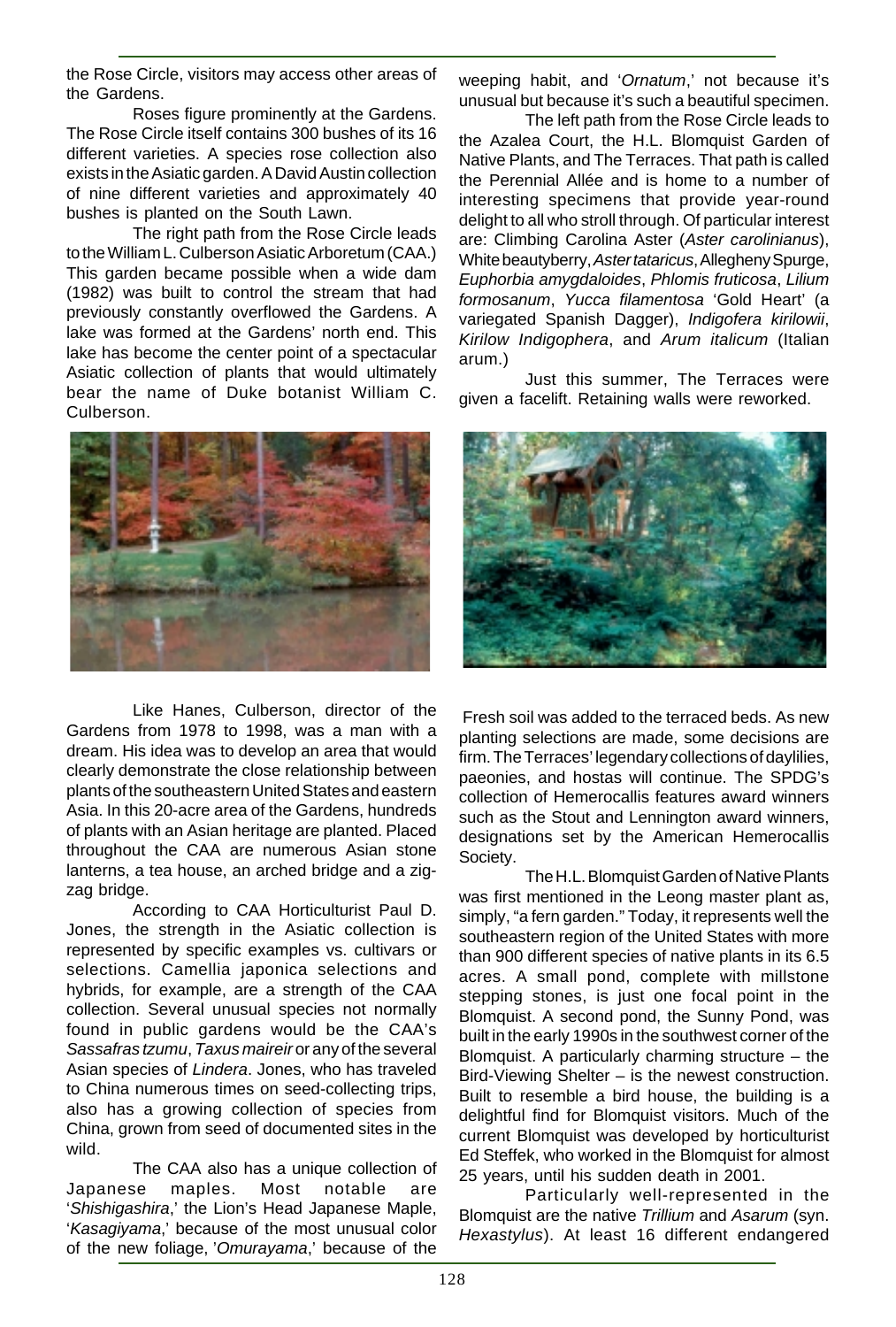species exist, including: Rhododendron minus var. chapmanii, Sarracenia rubra subsp. jonesii, Helonias bullata, Neviusia alabamensis, Conradina glabra, Shortia galacifolia, Hexastylis virginiana (syn. Hexastylus virginicum, Hexastylis contracta), Cymophyllus fraseri, Croton alabamensis, Marshallia mohrii, Pityopsis ruthii (syn. Chrysopsis ruthii), Conradina verticillata, Hydrastis canadensis, Panax quinquefolius, and Hexastylis speciosa (syn. Hexastylis speciosum).

Also striking throughout the SPDG are the presence of the native old-growth Pines (esp. P. taeda and echinata) and the aged Quercus alba, falcata and coccinea.

One of the favorite plantings among both the SPDG horticulturists and the general public would be its splendid example of the Dawn



Redwood, (Metasequoia glyptostroboides.) This tree is one of the original trees grown from the first seed collected in China after living members of this species was discovered in 1941.

With the opening of the new 12,000 square-foot Doris Duke Center in 2001, the SPDG now has a truly unique indoor space for visitor services, horticultural education, special events and its administrative offices.

The Kirby-Horton Hall is the focal point of the building. A magnificently large room, it features a Brazilian cherry floor, Douglas Fir ceiling and vertical beams, cedar ceiling, and birch side walls. The chandeliers were custom-made for the DDC by designer Phyllis Mueller. Each chandelier (at almost 15-feet tall) has a 48-inch diameter basket that is 17 inches tall itself. The panels of the chandelier are laser-cut steel and have a sandblasted exterior. The design was inspired by a vine motif on the door panels of a 19<sup>th</sup>-century Arts and Crafts cabinet made in England by Arthur Heygate Mackmurdo.

The centerpiece of the Entry Garden for the Doris Duke Center is the Iris Fountain, given by Dr. Robert Teabeaut to honor the memory of Dr. Frederic M. Hanes, his friend and mentor. In addition, the walkways, galleries and terraces of the Center are

paved with Pennsylvania bluestone.

The Entry Garden for the Doris Duke Center is framed by the Wickersham Pergola, a wood structure designed to provide a vine-covered entryway extending the full width of the front entrances to the Center.

Just outside the Doris Duke Center, a new amphitheater and pool are located. Four new gardens have been planted as well.

The Serpentine Garden extends along the east border of the Doris Duke Center Gardens and creates a backdrop for the North Terrace and Tent Lawn, visually separating the Center from the Horticultural Service Complex. This garden features an interesting redbud from China, Cercis chinensis 'Avondale.'



The White Garden is located on axis with the Pennsylvania bluestone pathway leading from the North Terrace to the amphitheater. On display is a variety of shrubs and perennials that will provide year-round bloom, including Pearlbush (Exochorda), a white Wisteria, and a Lycoris alba.

The East-Meets-West Garden demonstrates again the splendid horticultural link between North American and Asian plants. A stunning splash of Acer 'Sumin-nagashi,' Matsumurae Group, is settled in a grove behind a new pond. The new Water Garden creates unity among the Doris Duke Center Gardens. Greg Nace, associate director of horticultural operations, plans to raise Amazon water lilies from seed to accent the water

In a sunny 600-square-foot room in the Doris Duke Center, the Harriet Jackson Phelps Library welcomes anyone with a horticultural question. This horticultural library features nearly 2,300 volumes.

Also located within the Horticultural Complex are the Valhope Greenhouses.

The SPDG works to develop and keep friendly ties with the community. SPDG has worked with South Eastern Efforts Developing Sustainable Spaces or, more simply put, SEEDS. That group's mission is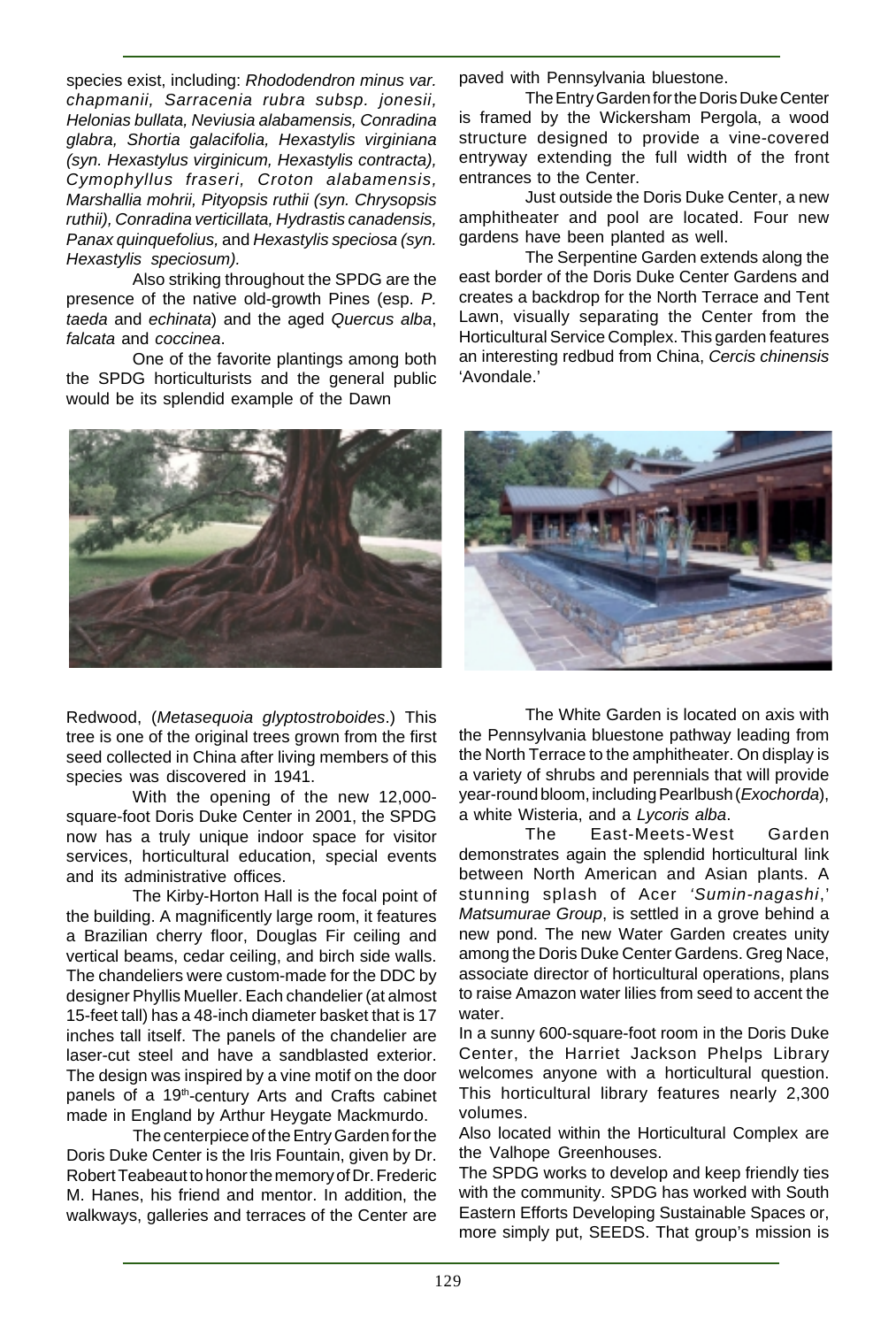to challenge and support neighborhood residents, community activists, city government, and corporations. It strives to bring community groups together to help them transform underutilized and vacant urban land into productive, communitycontrolled places. SEEDS uses SPDG's greenhouses to jumpstart seedling production. The SPDG also collaborated with the Durham Sister Cities program on an Ikebana flower arranging demonstration. Currently, the SPDG is coordinating with DSC to build a Japanese pavilion. From Duke's campus, professors use the Gardens' to facilitate their teaching programs. For example, limnology classes take core samples from the pond; geology classes learn surveying by surveying around the pond.

Educational classes – on every topic from bonsai gardening to what makes a plant grow – are popular with area adults and children. One particular favorite is a horticultural-therapy program that takes the Gardens to hospitalized children. Several educational courses are created and taught through the combined efforts of SPDG staff and representatives of the local Durham County Masters Gardeners. Classes in plant systematics (to encourage the public to learn locally botanically interesting trees and shrubs) are often taught to packed rooms. An annual Easter Sunrise Service is hosted at the Gardens as well as a number of performances by area dance groups and the annual nationally acclaimed American Dance Festival.

—Nancy Oliver, Sarah P. Duke Gardens, Box 90341, Duke University, Durham, NC 27708-0341, 919- 668-1704 mailto:noliver@duke.edu

## **News from the Society**

The Botanical Society of America is pleased to present its first ever Executive Director in Bill Dahl. Bill comes to us from Richmond Fellowship New Zealand Incorporated, New Zealand's leading innovator and provider of community-based behavioral health and social services. As General Manager for Richmond he assisted in the development of a culture-based on meeting its members' needs and ensuring its service offerings meet the needs of the people and mission it was instigated to serve. Bill led the organization with a strong emphasis on strategic development and sound business practices.

Bill holds a Masters of Business Administration degree from the University of Canterbury, based in Christchurch, and holds dual citizenship (USA and New Zealand). He will be responsible for the operation of the Botanical Society of America office based in St. Louis, Missouri; manage membership in general with particular emphasis on membership

services & development; and run BSA's fundraising programs. Bill will also act as one of our relationship



links with other like societies.

Father of two great kids (Rebecca 20 and Peter 18). Rebecca is a student at Victoria University in Wellington and Peter has just graduated from high school and is considering his options (may want to come to the US of A to play rugby).

# **News from the Sections ARCHIVES and HISTORY SECTION**

Betty Smocovitis, former section chair, has asked me to chair the section and I have accepted. Larry Davenport graciously has offered to serve as co-Program Chair for our meetings. Therefore we are now asking for your assistance in organizing the next Historical Section program. We wish to encourage our members and their students and colleagues to present a paper or poster at the Botany 2003 meetings in Mobile, Alabama. If you know of anyone working on an historical project that would have interest to our membership please encourage them to participate. Additionally, we are updating our list of section members and would encourage you to send us your latest postal and email address for our records. If you are not currently a member of the Archives and History section we welcome your affiliation. Thanks, Lee Kass and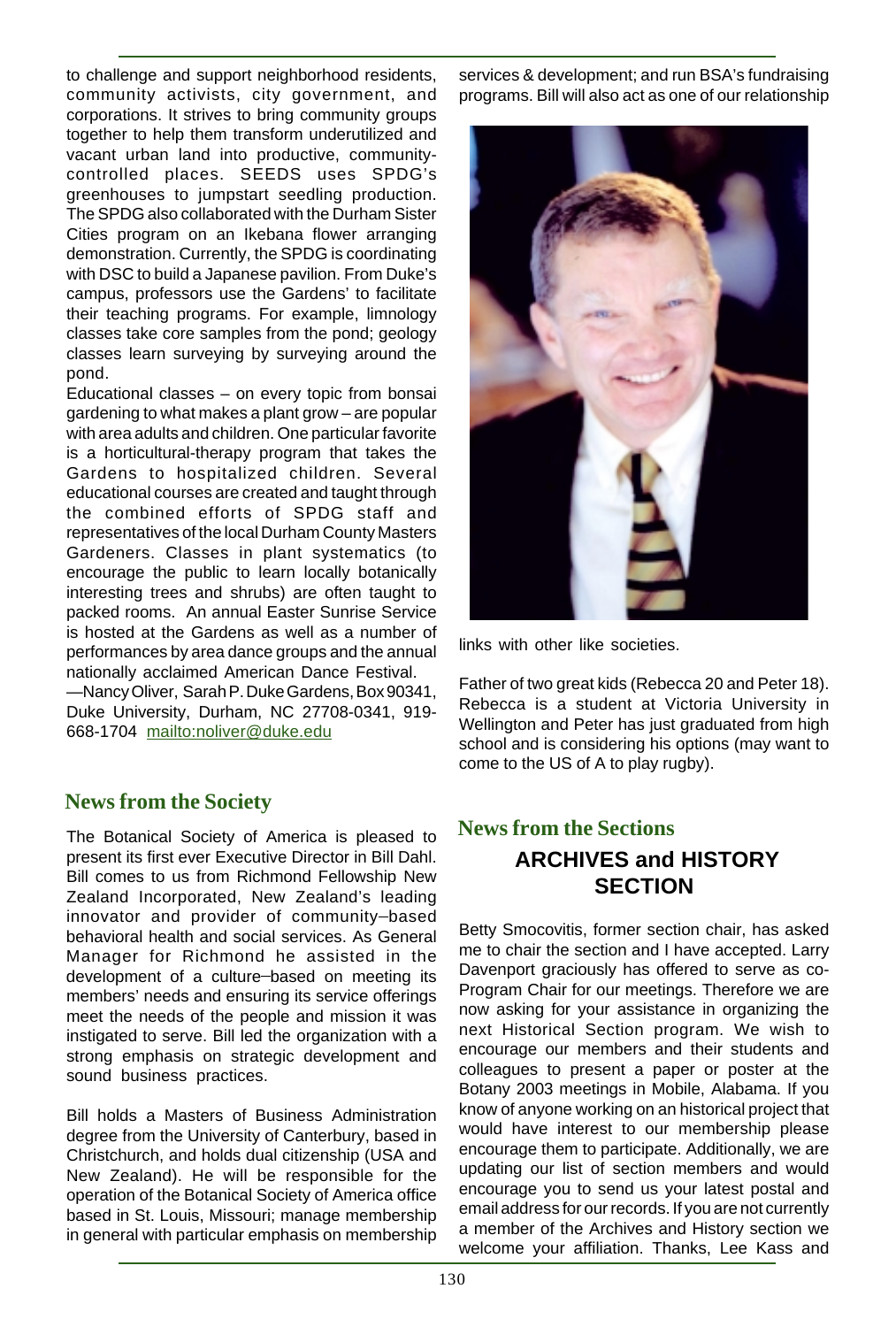Larry Davenport. Lee B. Kass, L. H. Bailey Hortorium Department of Plant Biology, Cornell University Ithaca, NY 14853-4301 email: lbk7@cornell.edu Larry Davenport, Department of Biology, Samford University, Birhamingham, AL 35229-2234 Email: ljdavenp@samford.



# Meet me in Mobile!

#### *Personalia*

# **DarbakerPrize**

**Dr. Arthur Grossman** of the Carnegie Institution of Washington was selected for the 2002 Darbaker Prize. This award has been given by the Botanical Society of America since 1955 for meritorious work on microalgae, as judged by publications over a two-year period. Dr. Grossman's recent publications reflect his long-standing and diverse interests in algal biology, and include studies on cyanobacterial nutrient and light responses, and the characterization of light-harvesting systems in two major groups of algae. Dr. Grossman is also enthusiastic in promoting algae as model organisms, being deeply involved in the development of genomics tools for the study of gene expression in the green alga Chlamydomonas, and instrumental in the development of one of the first transformation systems for diatoms. We congratulate Dr. Grossman on his Darbaker Prize!

## **2002 Lawrence Memorial Award**

**Andrew L. Hipp,** at the University of Wisconsin – Madison, is the recipient of the 2002 Lawrence Memorial Award. A student of Paul E. Berry, Mr. Hipp has undertaken a phylogenetic and taxonomic study of Carex section Ovales. He will use the proceeds of the Award to support his field studies of the Carex microptera complex. Commemorating Dr. George H.M. Lawrence, founding Director of the Hunt Institute for Botanical Documentation at Carnegie Mellon University, the annual Award of \$2000 is made to an outstanding doctoral candidate for travel in support of dissertation research in systematic botany or horticulture, or the history of the plant sciences, including literature and exploration.

# **Plowman Research Award**

**Pedro Lezama Asencio**, Universidad Privada Antenor Orrego,Trujillo, Peru received the Plowman Research Award to support the study: "Biodiversity and Systematics of Lupinus (Tourn.) L. in Department Ancash, Peru"

The genus Lupinus (Tourn.) L. (Fabaceae) contains ca. 300 spp., of which 200 are distributed in the Americas. The genus Lupinus has only four domesticated species, though it is an important crop plant in the Andes of South America, and Peru in particular. While many cultivars have their origin in the Mediterranean region, Lupinus mutabilis is derived from South America. Members of Lupinus form associations with rhizobia bacteria (Bradyrhizobium spp.) and these are potentially "species-specific." In Peru, ca. 84 species of Lupinus are recorded, and of these, 60 are reported for the Department of Ancash. This total number remains controversial and it has been suggested there are possible hybrid swarms. To date, 15 different "morpho-type" species have been identified in the northern sector of Department of Ancash. These require identification and placement in accepted nomenclature. This study has allowed for collecting native species, identifying species boundries, and applying the proper nomenclature to the representatives in the Ancash region. The hypothesis that the rhizobia bacterial are "speciesspecific" will be tested when all bacteria have been characterized and species concepts refined. Lupinus species have may play an important role in sustainable agriculture, due to their ability to be cultivated in soils poor in nutrients by the fixing of nitrogen by the symbiotic bacteria Bradyrhizobium spp.

 The Plowman Research award allowed for a visit to the Field Museum and Missouri Botanical Garden, where Dr. David Neil had amassed a large number of loans from major herbaria (including F) of Andean Lupinus. Dr. Neil is conducting a monographic study of Andean Lupinus in conjunction with Dr. Colin E. Hughes (Oxford University), which includes DNA analysis. Appropriate DNA samples from Ancash will be included in these studies and will allow for testing hypotheses of species relationships and specificity for bacterial strains. It is hoped that by expanding our knowledge of the native members of Lupinus, we may be able to develop additional species having characteristics favorable for cultivation. These may include disease resistant, increased nutritional content, and potentially better adaptions to local environments. Understanding the taxonomic diversity and variability in Lupinus may allow us to progress on other research fronts.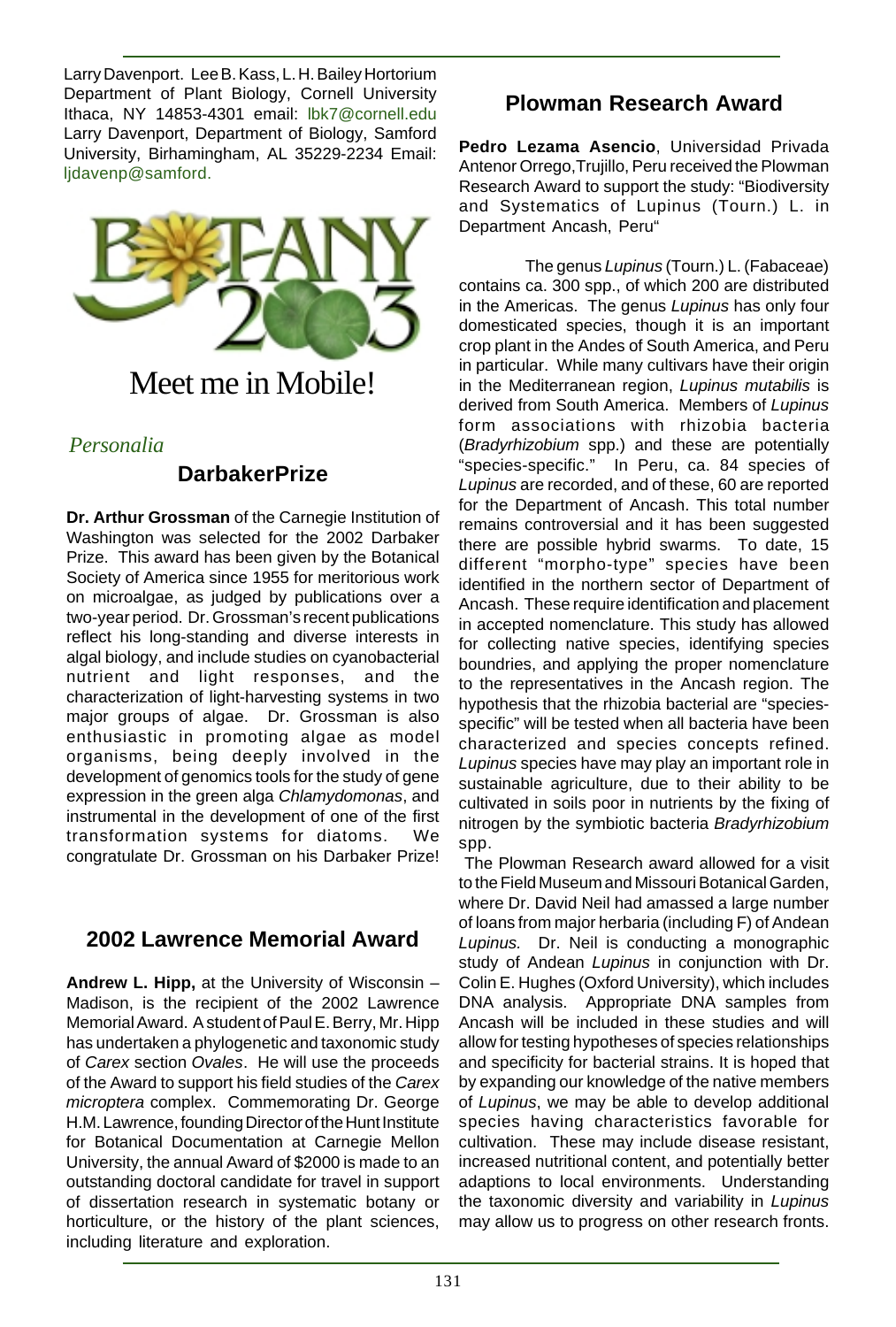#### **Courses/Workshops**

# **THE HIGHLANDS BIOLOGICAL STATION COURSE OFFERINGS IN 2003**

The Highlands Biological Station, located in the Southern Appalachian Mountains in southwestern North Carolina, is pleased to announce its summer course offerings for 2003. These courses are taught at the advanced undergraduate-graduate level, and credit for all courses is available through UNC-Chapel Hill or Western Carolina University.

**Conservation Biology of Amphibians** May 19 - May 31 Three semester hours. Raymond D. Semlitsch (University of Missouri)

This course is designed for advanced students and wildlife professionals who are interested in understanding the basic processes that regulate natural populations of amphibians, as well as contemporary problems associated with the conservation of amphibian diversity. Students will participate in a class field project on the effects of forest management practices on woodland salamanders and sharpen their communication skills through individual presentations on selected topics.

**Prerequisites:** herpetology or vertebrate biology, ecology or population biology, or permission of instructor.

**Taxonomy and Natural History of Southern Appalachian Mayflies, Stoneflies, and Caddisflies** June 2-14 Three semester hours. John C. Morse (Clemson University)

Natural history and taxonomy of mayflies (Ephemeroptera), stoneflies (Plecoptera), and caddisflies (Trichoptera), including systematics, ecology, and behavior of larvae and adults, with emphasis on those aspects important in ecological studies, biological monitoring of water quality, and sport fishing. Insects will be collected from mountain stream habitats, and identifications will be done in the laboratory.

**Prerequisites:** general biology, entomology, or permission of instructor.

**Conservation Biology—Principles for Conservation Illustrated by the Diverse and Dynamic Landscape of the Southern Appalachians** June 16-28 Three semester hours. Peter S. White (University of North Carolina at Chapel Hill)

This course presents the major biological principles that are important in our efforts to conserve biological diversity. The setting of Highlands Biological Station will allow us to examine and illustrate those principles through field work in Great Smoky Mountains National Park, the Blue Ridge Parkway, and the Highlands area. Topics to be covered include: the history and philosophy of conservation goals, the definition and measurement of biological diversity, island biogeography and conservation, communities and ecosystems, natural disturbance and patch dynamics, the special problems of islands, exotic species, and ecological restoration. Students will explore computer simulations of ecosystem and population dynamics, population genetics, and island biogeography.

**Prerequisites:** general biology, ecology, or permission of instructor.

**Forest Ecosystems of the Southern Appalachian Mountains** June 30 - July 12 Three semester hours. Thomas R. Wentworth (North Carolina State University), J. Dan Pittillo (Western Carolina University), Peter S. White (University of North Carolina at Chapel Hill)

The purpose of this course is to introduce students to patterns and processes in forested ecosystems of the Southern Appalachian Mountains. The focus is on natural vegetation, with an emphasis on vascular plants. Through lectures, readings, and discussions, students will be introduced to a series of topics, including biogeography, paleoecology, classification of vegetation, regional environmental patterns, succession and community dynamics, vegetation/environmental relationships, and current threats to the integrity of these systems. Trips to a variety of natural areas will illustrate these topics in the field. Students will be expected to participate fully in all group activities and to maintain personal journals summarizing the information presented.

**Prerequisites:** General biology, ecology, or permission of the instructor.

**Vascular Plants of the Southern Appalachians** July 14 - 26 Three semester hours. Paul S. Manos (Duke University)

The vascular flora of the Southern Appalachians is extremely rich. This course will introduce students to the full diversity of vascular plants, focusing on identification of characteristic and endemic taxa. A variety of keys and regional floras will be used. There will be lectures, labs, and field trips to sites in the Blue Ridge Mountains and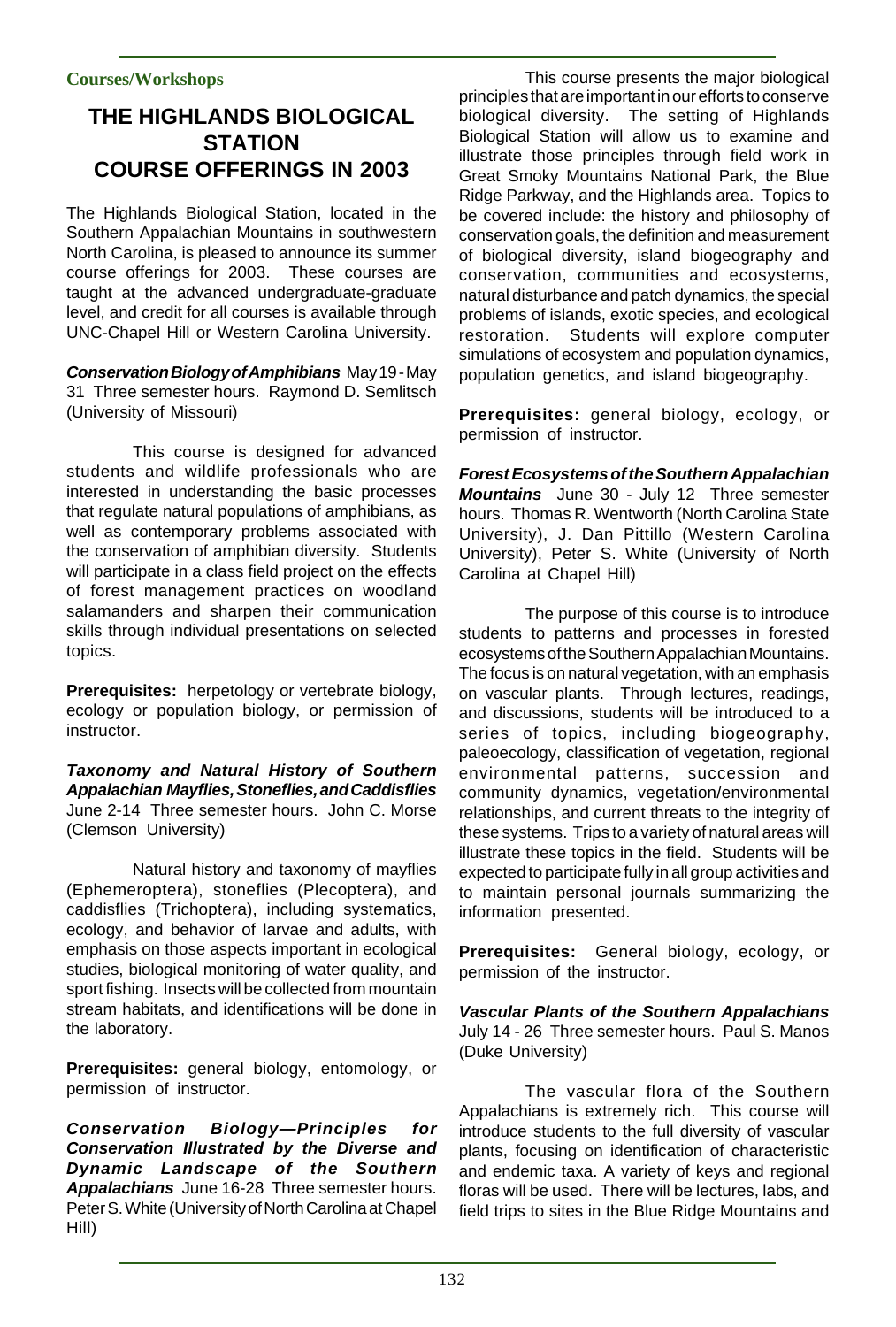Great Smoky Mountains National Park. Field trips will involve some moderate hiking.

**Prerequisites:** general biology, ecology, or permission of instructor.

**Bryology—an Introduction to Mosses, Liverworts, and Hornworts of the Southern Appalachians** July 28 – August 9 Three semester hours. Paul G. Davison (University of North Alabama)

The Highlands area is the wettest place in eastern North America and harbors an incredible diversity and abundance of bryophytes. This course examines the systematics, morphology, and ecology of this diverse, but often overlooked, group of plants. Field trips to collect specimens will be followed by microscopic examination in the laboratory to identify these to species. A collection will be required.

**Prerequisites:** general biology, ecology, or permission of instructor.

Costs include a course fee of \$400 per 2-week course, charged to all students; a registration fee of \$80, charged only to students who wish to register for credit; and housing costs of \$40 per week. Courses may be taken without credit, but preference is given to degree-seeking students who wish to enroll for credit.

The Highlands Biological Foundation, Inc., offers limited financial aid, typically a subsidy amounting to one-half of the course fee, to qualified students. Further information on specific courses, financial aid, and application forms can be obtained by writing to Dr. Robert Wyatt, Executive Director, Highlands Biological Station, P.O. Box 580, Highlands, North Carolina 28741. Forms can also be downloaded from our website at http:// www.wcu.edu/hbs.

# **Ode to code** (by Don Les)

 You may have me, you can take me; sometimes you'll even tell me,

 I am money, you can spend me; but can you really spell me?

 Poems are very nice because the words are meant to rhyme,

 But spell me similarly, and you'll see that I'm no lime.

Which family am I in?

**Symposia, Conferences, Meetings**

## **Deep Achene: The Compositae Alliance First International Meeting - South Africa**

**WHEN:** 9-10 January 2003 **WHERE**: Environmental Education Centre National Botanical Garden 2 Cussonia Avenue **Brummeria** Pretoria, South Africa

**REGISTRATION:** \$50 (50 Euros) includes lunch and tea for both days. The registration form (attached) and checks, made out to the National Botanical Institute, should be sent to our local host Dr. Marinda Koekernoer (PRE). Please send a copy of the form to Funk as well. There is a much reduced rate for local participants and they should contact Marinda for additional information.

**TITLES AND ABSTRACTS:** Titles are due 15 November 2002 (please include the tribe name or names in your title). Abstracts (150 words) should arrive by 10 December 2002. Please send Titles and Abstracts by email, fax or letter to Funk and to Koekemoer. We will use the same guidelines for abstracts as used by the SAAB website (http:I/ www.up.ac.zalacademic/botanv/SAAB) although they will be processed separately. Please note: Do Not submit your title and abstract through the SAAB website, send it directly to Funk and Koekemoer via email, fax or letter.

 A program with abstracts will be sent via email to all participants around the 15<sup>th</sup> of December, and a printed version will be part of the registration packet. After the meeting we hope to publish revised abstracts and perhaps a meeting summary in the Compositae Newsletter.

**PROGRAM**: There will be talks as well as posters. There is at least one person per tribe invited to give an overview of our current level of knowledge in that tribe. In addition, anyone is welcome to present a contributed paper and/or poster.

The Program will be divided into three parts.

Part I: An overview of the family and the three subfamilies will be presented on the morning of Day 1. A large cladogram with all the "latest" groupings will be posted in the room to encourage comments.

 \_\_\_\_\_\_\_\_\_\_\_\_\_\_\_\_\_\_\_\_\_\_\_\_\_\_\_\_\_\_\_\_\_\_\_ Answer on page 163.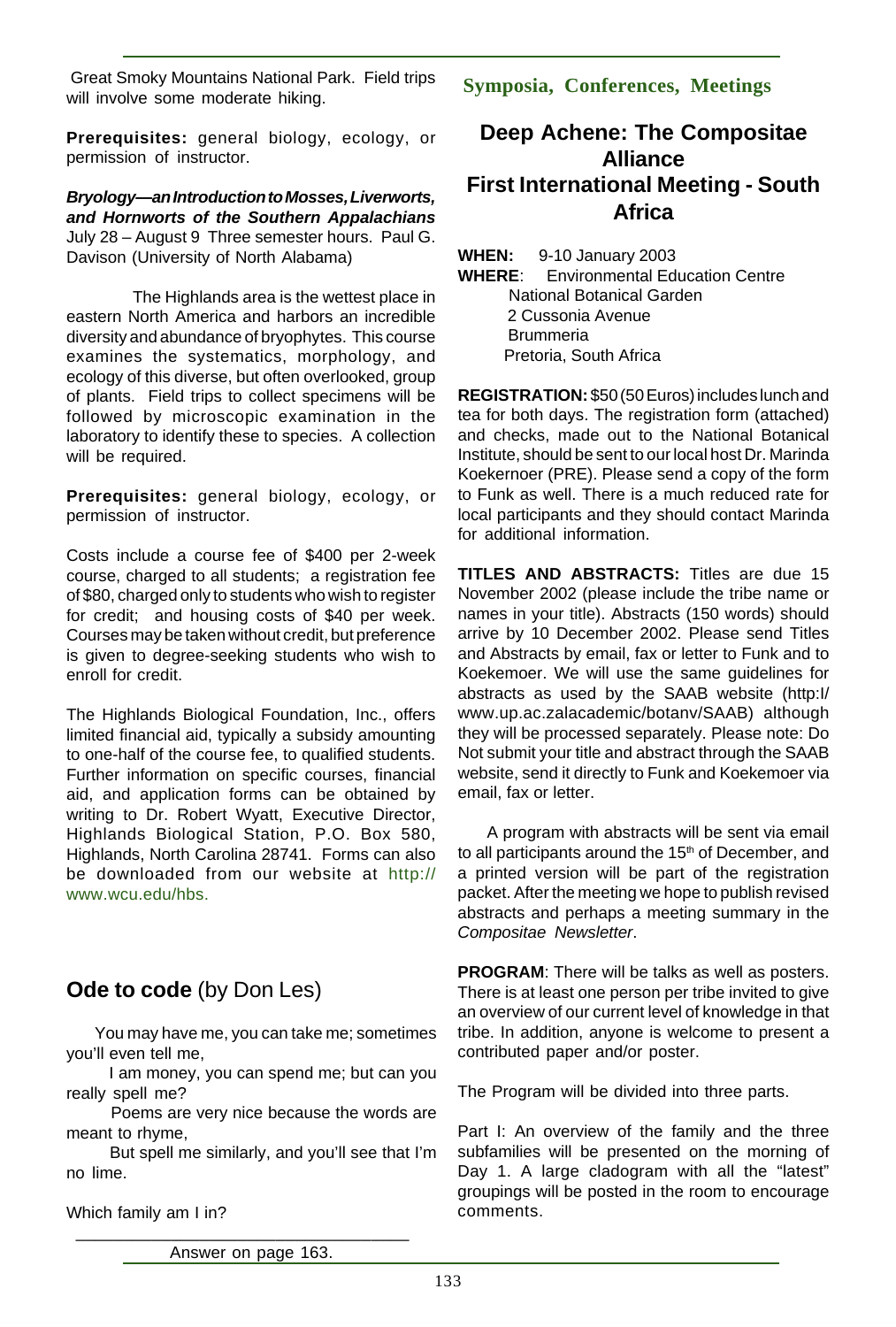Part II: The afternoon of Day I and most of Day 2 will be devoted to talks and posters organized by tribe beginning at the base of the diagram and working up the tree. Each tribe of any size has a coordinator(s) who will present a talk on the tribe and organize the talks and posters for that group. The small tribes will be picked up by the subfamily speakers or by those covering the sister tribe.

#### **Outgroups**: Melanie Devore

Barnadesieae: Tod Stuessy and Estrella Urtubey (?) Mutisieae: Jorge Cnsci(?), Vicki Funk & Santiago Ortiz Cardueae (Cynareae): Nuria Garcia-Jacas & Alfonso Susanna Vernonieae: Sterling Keeley & Harold Robinson(?) Liabeae: V. Funk & Mike Dillon (?) Arctoteae: Nigel Barker, V. Funk & Per Ola Karis(?) Lactuceae (Cichorieae): Walter Lack & Joongku (?) Calenduleae: Bertil Nordenstam Gnaphalieae: Randal Bayer, Ilse Breitwieser & Jo Ward

Anthemideae: Linda Watson, Christoph Oberprieler and Joan Valles

Astereae: Tim Lowrey & Lowell Urbatsch lnuleae + Plucheeae: Arne Anderberg (?) Senecioneae: Beitil Nordenstam Heliantheae: Jose Panero & Bruce Baldwin Eupatorieae: Ed Shilling (?) & H. Robinson (?)

(Names followed by a "(?)" indicate that the individual may not be attending the meeting)

Part III: At the end of the second day there will be a general meeting to discuss several subjects of importance to the Compositae research community. Topics include the possibility of a meeting in Vienna, Austria, hosted by Tod Stuessy either during or after the International Botanical Congress in 2005. The purpose of this 2005 meeting would be to produce a published work similar to the volumes by Heywood, Harborne & Turner (1977). Also on the agenda are efforts to provide some voluntary organization for investigations into the evolution of the family. For instance, the designation of a list of characters that should be included in general descriptions (a draft is to be provided by David Keil), a discussion of molecular markers and ways to approach areas of the cladogram that lack resolution, the possibility of a repository for published sequences that would be analyzed annually to provide insight into the evolution of the family, how to use the Deep Achene project to raise funds for research, etc. Anyone with topics they wish to discuss should contact Funk. Depending on the number of titles submitted, part of this discussion may take place on the evening of the Day 1. If anyone would like to help organize and moderate the discussion, please contact Funk.

**ACCOMMODATION**: As many of you know, the Deep Achene meeting is taking place at the same time as the South African Association of Botanists (SAAB) meeting, 7-10 January, 2003. Their web site (http:Mwww.up.ac.za/academiclbotany/SAAB) has a list of accommodations. Other accommodations

somewhat closer to the Garden are as follows: Bed & Breakfast (Guest Houses)

1. Bosau (Single, R230; Double R350 per room) 2. Weavind (R250 per person)

3. Sugar & Spice (R250 per person) www.geocities.com/sug\_spiceza

4. Khayalethu (Single, R180; Double~ R300) www.khayalethu.co.za

Hotel (Breakfast excluded)

Holiday Inn Garden Court (Single, R749; Double, per person sharing, R658)

www.sixcontinentshotels.comlh/d/HI/hd/preha

Currently the exchange rate is about 10 Rand to the dollar or Euro. Marinda can ask someone to make a reservation for you at one of the Bed & Breakfasts without a website; if you have any difficulty please contact her.

**FIELD TRIP**: Marinda is organizing a 10 day field trip leaving on the 11th of January to Lesotho and the Natal Drakensberg / Sani Pass area. The cost of the trip will be approximately \$1000 (or Euros) which will include all lodging, meals, and transportation. Marinda is looking into some less expensive options and we hope to have a less expensive price tag for the trip. We will have some final information soon. Those wishing additional information should contact Marinda as soon as possible.

**SIDE TRIPS**: If you have extra days there are a number of interesting places for short trips. Some possibilities are:

I. Pilansberg Reserve (www.knet.co.za/pilansberg/ about the.html and www.africantravel.com/sa/ tshukudu/) and Sun City (http:I/sun-city-southafrica.go2africa.com) [2-3 days]

2. Cradle of Mankind (www.kenyalogy.com/eng/ info/histo.htrnl) [3 days]

3. Buffelskloof Nature Reserve (www.sabie.co.za/ about/natural\_heritage.html) [3 days]

4. Sight seeing in Pretoria and Johannesburg You can find all of these 'on line' and Marinda can give you additional suggestions and information.

Dr. Marinda Koekemoer Dr. Vicki A. Funk National Herbarium US National Herbarium National Botanical Institute Smithsonian Institution MRC 166 Private Bag X1Ol P.O. Box 37012 Pretoria 0001 Washington, D.C. 20013-7012 Gauteng Province South Africa **USA** Tel: [27] 12/804 3200 Tel: 202-357-2560 Fax: [27] 1218043211 Fax:202-786-2563 (mk@ nbipre.nbi.ac.za) (funk.vicki @ nmnh.si.edu)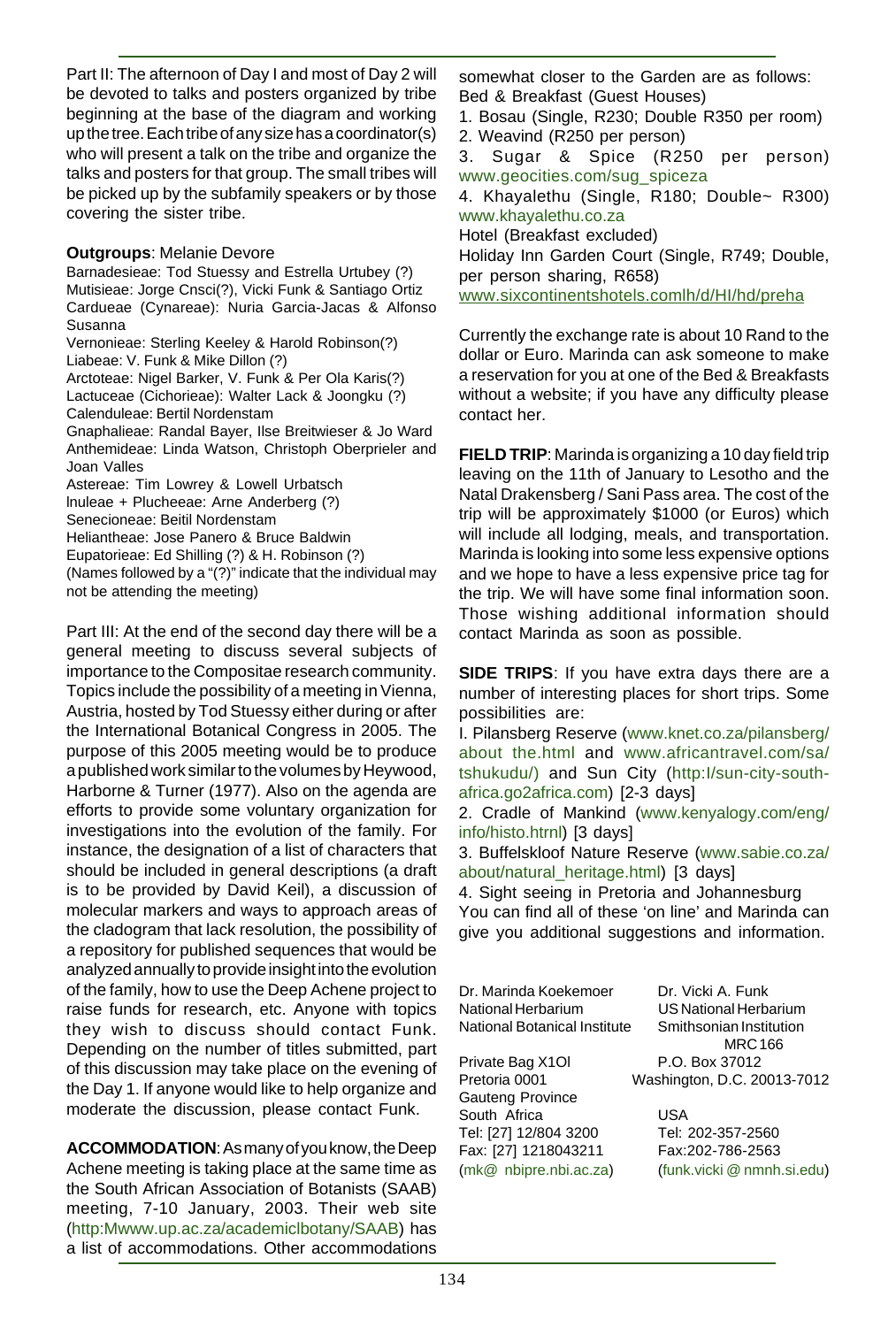#### **Illinois Symposium on Invasive Species**

 The Illinois State Academy of Sciences, The Nature Conservancy, and the Illinois Department of Resources will sponsor a symposium on Illinois invasive species on 5 April 2003 at Illinois State University, Normal. Plenary session speakers include: David Thomas, Chief of Illinois Natural History Survey, David Lodge, Department of Biology, Notre Dame University and a member of the Federal Invasive Species Advisory Council, Phil Lounibos, Department of Entomology & Nematology, University of Florida, Ann Bartuska, Executive Director, Invasive Species Initiative, The Nature Conservancy, and Lynn Padovan with the State of Illinois Governor's Office. The symposium will also include Round Table Discussions on a variety of topics related to invasive species, and a poster session. To receive additional information and a registration form email (invasives@mail.bio.ilstu.edu) or mail your name and address to:

Roger C. Anderson, 4120 Biology Department, Illinois State University, Normal, IL 61790-4120.

## **Second International Elm Conference - 20-23 May, Valsain, Spain**

The second International Elm Conference, hosted by the DGCN, Ministry of Environment, will provide an international exchange of information about established and emerging methods of saving the remaining elms. Experts from around the world will present current research on elm ecology, conservation, biotechnology, breeding, pests and elm diseases. The objectives and topics to be discussed will follow those presented at the 1st International Elm Conference (The Morton Arboretum, Chicago, 1998):

 \*Building dialog between researchers and practitioners

 \*Providing information about elm conservation and management

\*Developing ideas for elm improvement

\*Involving citizenship with elm research

The Conference is structured in four plenary sessions: Elm Ecology, Conservation and Breeding, Pests and Diseases, and Biotechnology. At least two invited speakers will present key lectures on the state-of-the-art and research needs. The Conference will be held in the National Centre for Environmental Education (Valsaín, Segovia). Tours through Segovia, Madrid and to elm forests will be available. The Conference will be international and interdisciplinary. Official language is English. Papers will be published after the Conference.

For more information, or to register, please inquire by e-mail to: info@elmconference.com or to Dr. Christopher Dunn, The Morton Arboretum, Lisle, IL 60532 ( cdunn@mortonarb.org )

## **4th International Plant Biomechanics Conference 2003**

 The 4th International Plant Biomechanics Conference will be hosted by Michigan State University, East Lansing, MI U.S.A. from 20 to 25 July, 2003. The organizing committee, chaired by Drs. Frank W. Telewski and Dr. Frank W. Ewers, with Dr. Guillermo Angeles, Dr. Larry Drzal, Dr. Barbara Gartner, Dr. Lothar Koehler, Dr. Wendy Silk, Dr. Hanns-Christof Spatz, and Dr. Thomas Speck as members, invites contributions on a wide range of topics related to plant biomechanics:

- 1) General Biomechanics
- 2) Biomechanics and Ecology
- 3) Biomechanics and Evolution
- 4) Trees and Wood
- 5) Biomechanics and Genetic Modification

6) Mechanoreception and Early Signal Transduction

7) Mechanics of Growth Processes

8) Applied Biomechanics I Whole Plants and Plant **Products** 

9) Applied Biomechanics II Fibers and Composites

- 10) Xylem Pressure and Water Transport
- 11) Fluid Dynamics
- 12) Properties of Cell Walls
- 13) Fracture Mechanics
- 14) Modeling

Prospective speakers are requested to submit abstracts of their papers or posters to the conference secretary by e-mail:

 biomechanics2003@cpp.msu.edu. The deadline for submitting abstracts is 15 December 2002. The campus of Michigan State University is located in the heart of the beautiful Great Lakes Region. For further information visit the conference website (http://www.plantbiomechanics2003.msu.edu). For additional information or questions, contact Dr. Frank W. Telewski (telewski@cpp.msu.edu) or write:

Dr. Frank W. Telewski W. J. Beal Botancial Garden 412 Olds Hall Michigan State University East Lansing, MI 48824 U.S.A.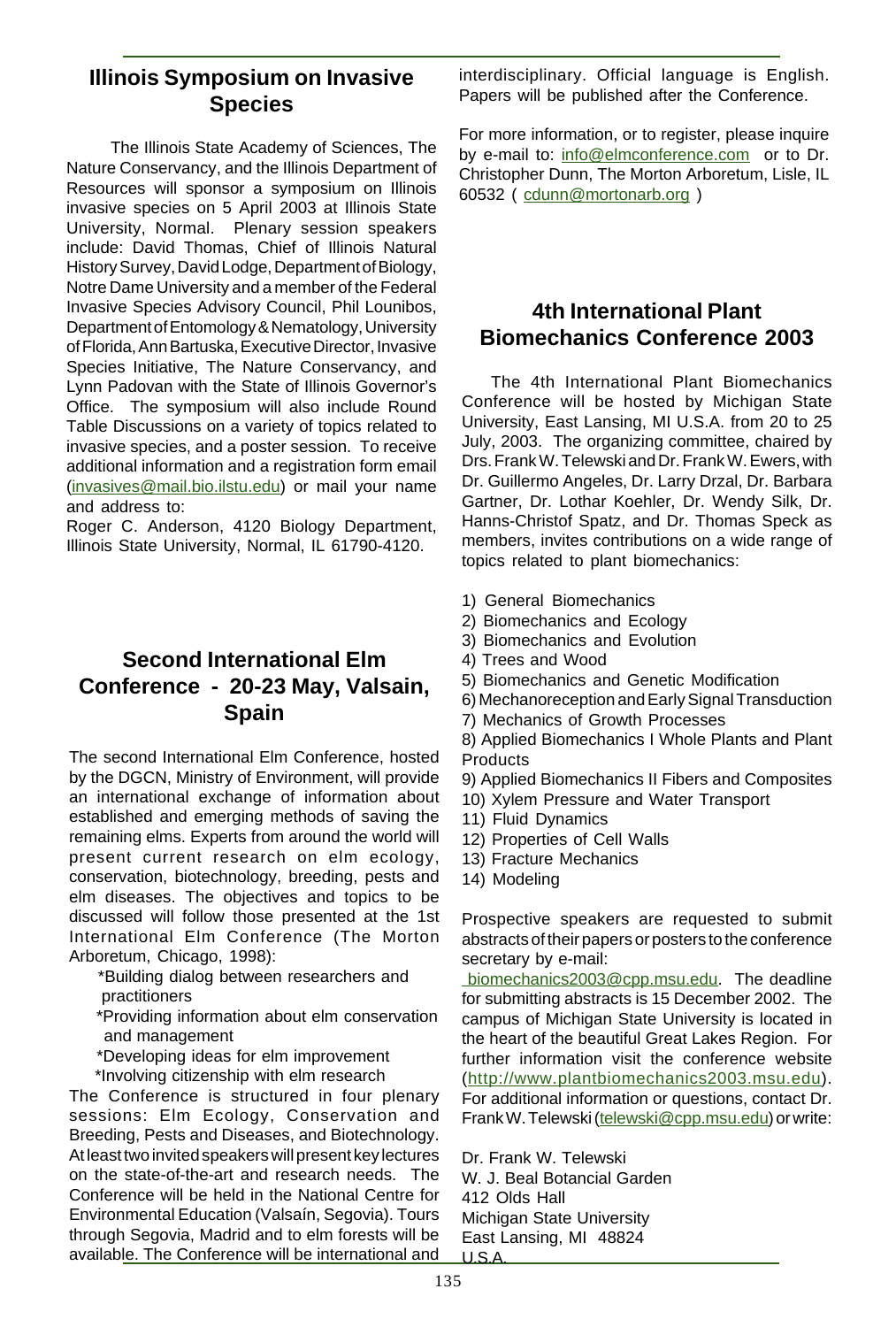## **Announcement of the 2006 International Solanaceae Conference and Poster Photo Competition**

The VI International Solanaceae Conference will be held in Madison, Wisconsin from July 23-27, 2006, at the Monona Terrace, situated on Lake Monona. This modern facility, situated within walking distance of the State Capitol, hotels, and scenic State Street, represents an ideal venue for this conference. It will be held in conjunction with an annual meeting of the Potato Association of America. The International Solanaceae Conferences have been held every 5- 6 years and all have resulted in published proceedings, as will this one. Details of the conference are being formulated, and can be viewed at: www.hort.wisc.edu/PAA-Solanaceae. The conference will be further advertised by full-color posters to be distributed worldwide, and we solicit artwork of any Solanaceae theme that will form the centerpiece of the poster. The contributor of this artwork, and sponsors to the conference will be acknowledged on the poster. For more information, please contact the conference organizer: David M Spooner, USDA Agricultural Research Service, UW-Madison, Department of Horticulture, 1575 Linden Drive, Madison, WI 53706; 608-262-0159; dspooner@wisc.edu.

## **Other News**

## **Plant Group Seeks To Nip Invasives In The Bud**

**St. Louis –** Botanists, nursery professionals, farmers and gardeners are arming themselves to fight back against "plant thugs," the growing invasion of rogue plants that mar yards, fields and even whole ecosystems.

For a number of reasons, including the sale of nonnative species via the Internet, the infiltration of invasive plants has turned into an onslaught, causing large-scale environmental damage and economic loses running into the billions of dollars. That's why the plant community – everyone from window box gardeners to botanical gardens professionals and nursery operators – is fighting back.

A group of botanical garden representatives, nursery professionals, landscape architects, garden clubbers and government experts recently gathered at the Missouri Botanical Garden in St. Louis to explore new ways of fighting unwanted species. Invasive species pose a significant environmental threat," said Dr. Peter Raven, Director of the Missouri garden, "and a huge economic problem to agriculture, nurseries and homeowners. We can work together to solve the problem, or by omission or commission exotics will defeat us."

As a follow-up to the December conference, the group has released the St. Louis Declaration on Invasive Plant Species along with a set of guidelines for all types of growers referred to as **Draft Voluntary** Codes of Conduct.

To get the word out, the group has created a website, www.mobot.org/iss, where gardeners, botanists, landscape architects and nursery operators – anyone who grows plants – can learn more about how to stop the spread of invasives.

For many, the fight to quell common weeds like dandelions and Queen Anne's lace is little more than a yearly nuisance. But many lesser known – and far more dangerous – "plant thugs" pose a serious environmental threat. Plants like the Brazilian pepper in south Florida, brome grass in the southwest, kudzu in the southeast and English ivy in the northwest can wreak havoc in natural areas, decimate biodiversity and change the basic ways native ecosystems work.

The Missouri Botanical Garden and the Royal Botanic Garden at Kew, England, convened the St. Louis workshop. Other participants include the American Association of Botanical Gardens and Arboreta, the American Nursery and Landscape Association, the American Society of Landscape Architects, The Nature Conservancy, the Garden Club of America and others.

A second meeting to further refine the Draft Voluntary Codes of Conduct and discuss how to turn plans into action is scheduled for this fall at the Chicago Botanic Garden.

Often brought from overseas with the best of motives – feeding livestock, halting erosion and brightening gardens and flowerboxes – plant predators can sweep across fields and forests and out-compete native flora for light, water and nutrients. Growing sales of exotics through mail-order houses and the Internet have worsened the problem.

"There needs to be a change so we can move away from trying to control invasive plants once they're here to preventing their arrival in the first place," said Sarah Reichard, a biologist at the University of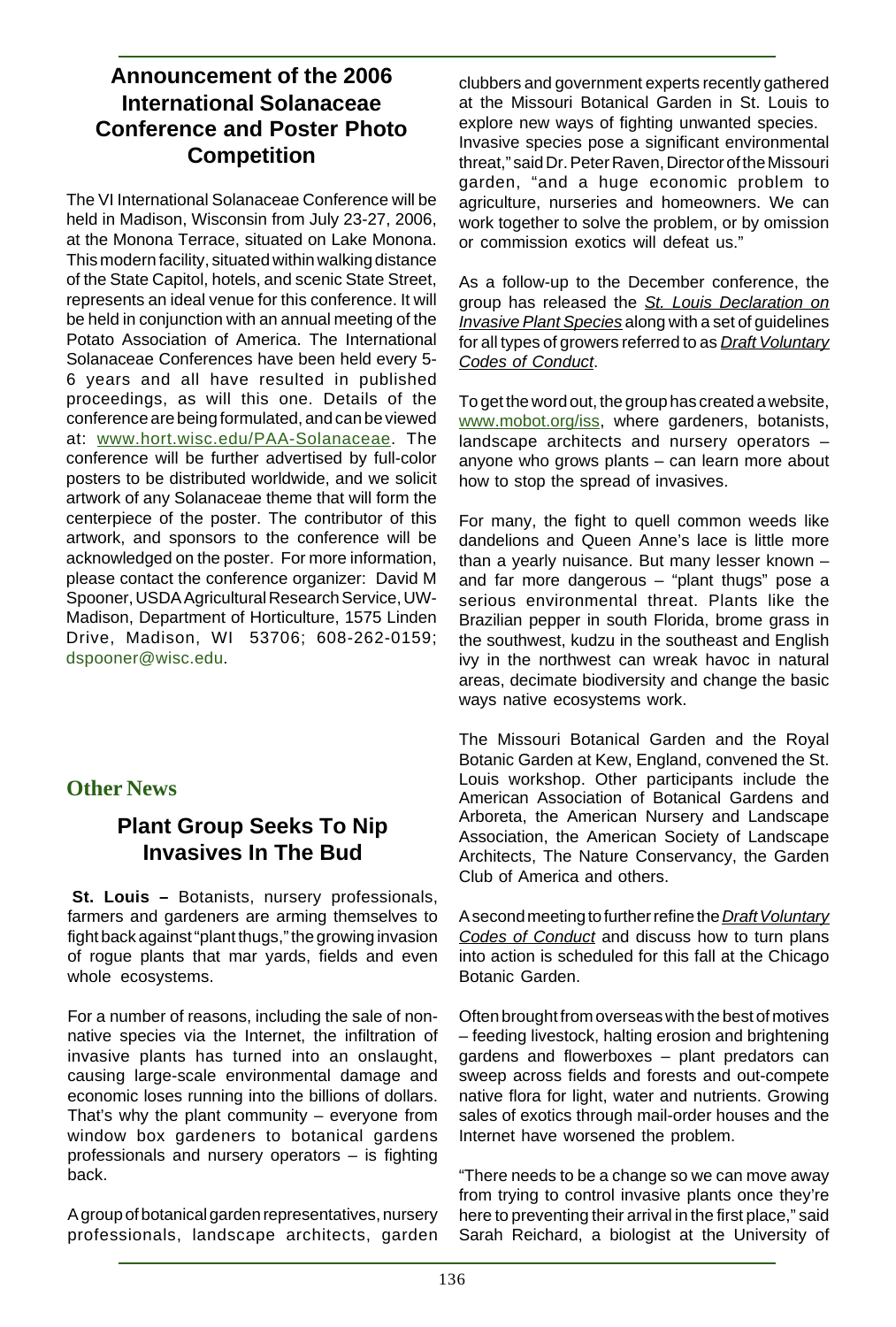Washington in Seattle.

The workshop's findings set forth a list of principles, "The St. Louis Six," which seeks to provide professional and amateur growers with a blueprint for preventing the spread of harmful exotics. These guidelines call for:

 \*Plant introduction protocols that reduce the chances of bringing in nuisance plants.

 \*Adherence to national goals and standards while taking regional differences into account.

 \*Promoting prevention and early detection as the most cost-effective methods of fighting invasives.

 \*Added emphasis on research, public education and professional training.

 \*Organizing a cooperative campaign that includes leaders from horticulture, the nursery industry, weed science, ecology, conservation, botanical gardens, garden clubs, the media, schools, landscape architecture, foundations and government agencies.

 \*Formulation of an overall strategy based on voluntary action, sound management practices and appropriate legislation.

 \*Invasives have serious economic implications, and there is growing awareness of the problem among nursery operators.

Craig Regelbrugge of the American Nursery Landscape Association said the nursery industry is committed to implementing voluntary guidelines and educating both industry members and consumers. The Florida Nurserymen and Growers Association has already taken steps to thwart the spread of exotics, said FNGA representative Hugh Gramling. The group asked Florida producers to stop growing and distributing 13 plant species three years ago, a list that has now grown to include 45 species considered invasive in the state.

#### **For More Information, Contact:**

Darrel Morrison, University of Georgia, (706) 542- 8293; darrelmo@arches.uga.edu John Randall, The Nature Conservancy, (530) 754- 8890; jarandall@ucdavis.edu Craig Regelbrugge, American Nursery and Landscape Assn. (202) 789-5980; cregelbrugge@anla.org Sarah Reichard, University of Washington (206) 616-5020; reichard@u.washington.edu Jocelyn Sladen, Garden Club of America (540) 349- 3248; jocelya@erols.com Peter White, North Carolina Botanical Garden (919) 962-6939; peter.white@unc.edu

Web Site: www.mobot.org/iss

#### **Priceless New England Literary Collection Establishes Major Botanical Library at Chicago Botanic Garden**

The Chicago Botanic Garden has acquired thousands of rare books and journals from the Massachusetts Horticultural Society, Boston, MA, including first editions of Darwin's botanical works and a collection of botany, horticulture and gardening journals published in the 18<sup>th</sup> century.

Like a virtual time machine, the collection provides clues from yesterday as to how plants have changed and evolved thorough six centuries, as it gives the Garden one of the country's top historical library collections and forms the basis for research and education on par with the world's greatest museums.

Containing historical and scarce volumes dating back as far as the 1400s, the priceless collection includes 2,219 rare books and 2,000 journal titles. It significantly expands the size of the Garden's existing June Price Reedy Horticultural Library, which already holds more than 18,000 books on gardening, horticulture and botany; 400 journals; almost 2,000 rare books and journals; 200 videos; and thousands of nursery and seed catalogs.

In the  $19<sup>th</sup>$  century, scholars saw this collection as the oldest, most complete and best-organized strictly horticultural library in the world. Thirty-percent of the collection's rare books have publication dates between 1400 and 1799; 60 percent of the books were published in the  $19<sup>th</sup>$  century. Many of the collection's books and journals are not available for study anywhere else in the Midwest, and are of limited access in a few academic and specialized libraries on the East Coast.

"This collection fits into the collections of area libraries, such as the Newberry, Morton Arboretum and the Field Museum of Natural History, as if it were a missing puzzle piece," said Larry DeBuhr, the Garden's vice president of education. "With this collection, Chicago libraries and libraries at the great universities of Chicago, Northwestern, and Illinois, can proudly claim to have one of the strongest natural history book collections in the world."

The oldest book in the collection - - published in Treviso, Italy in 1483 - - is "De Historia Plantarum" by Theophrastus, who was Aristotle's favorite student and is often thought of as the father of botany. The book is the result of an order by Pope Nicholas V for a Latin translation of Theophrastus' manuscripts.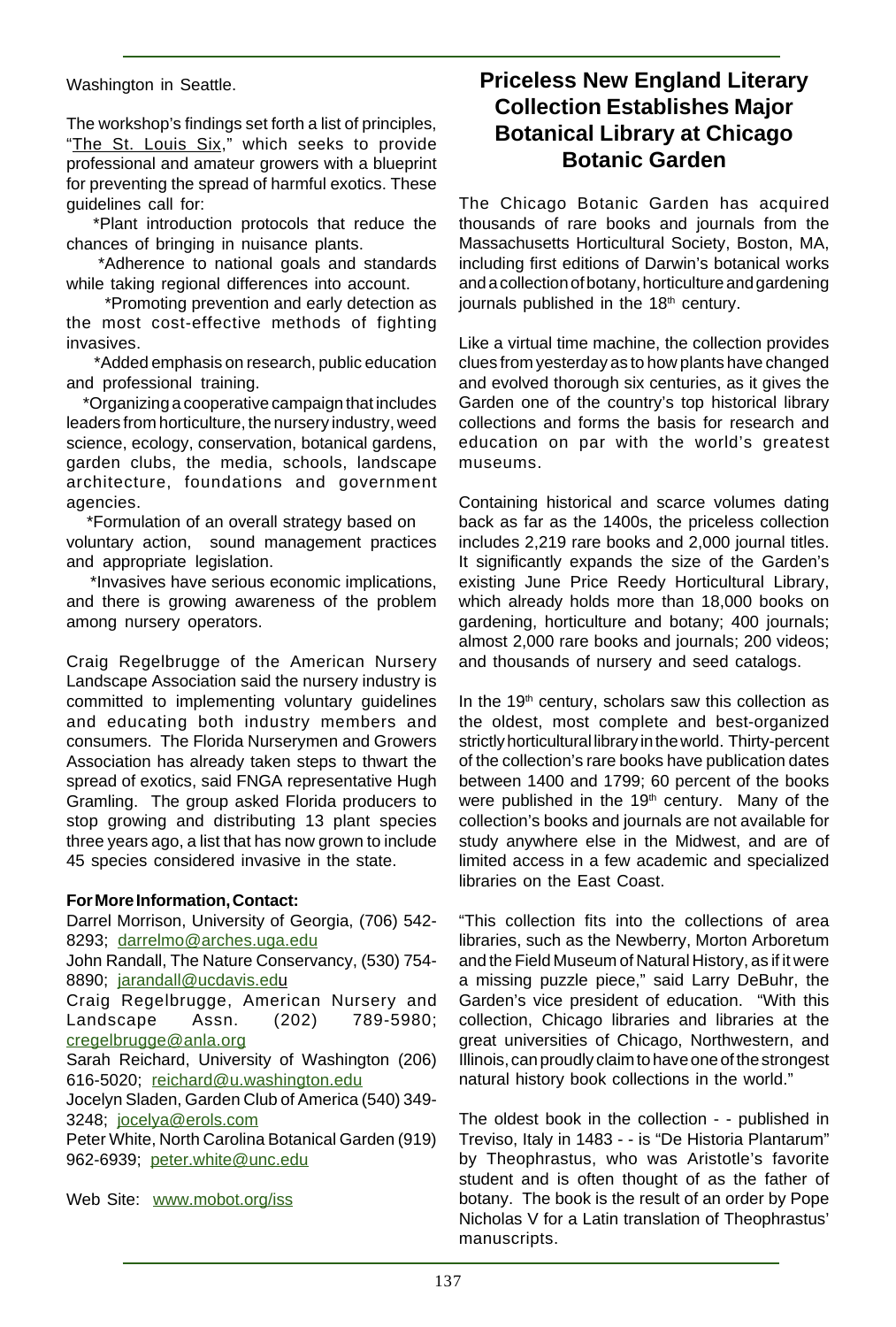#### **The Dead Grandmother / Exam Syndrome and the Potential Downfall Of American Society.**

MikeAdams, Biology Department Eastern Connecticut State University The Connecticut Review, 1990

It has long been theorized that theweek prior to an exam is an extremely dangerous time for therelatives of college students. Ever since I began my teaching career,I heard vague comments, incomplete references and unfinished remarks,all alluding to the "Dead Grandmother Problem." Few colleagues wouldever be explicit in their description of what they knew, but Iquickly discovered that anyone who was involved in teaching at thecollege level would react to any mention of the concept. In mytravels I found that a similar phenomenon is known in othercountries. In England it is called the "Graveyard Grannies'' problem,in France the "Chere Grand'mere," while in Bulgaria it isinexplicably known as "The Toadstool Waxing Plan" (I may have had some problems here with the translation. Since the revolution this may have changed anyway.) Although the problem may be internationalin scope it is here in the USA that it reaches its culmination, so itis only fitting that the first warnings emanate here also.

The basic problem can be stated verysimply:

#### **A student's grandmother is far more likely to die suddenlyjust before the student takes an exam, than at any other time ofyear.**

While this idea has long been amatter of conjecture or merely a part of the folklore of collegeteaching, I can now confirm that the phenomenon is real. For over twenty years I have collected data on this supposed relationship, andhave not only confirmed what most faculty had suspected, but alsofound some additional aspects of this process that are of potentialimportance to the future of the country. The results presented inthis report provide a chilling picture and should waken the profession and the general public to a serious health and sociological problem before it is too late.

As can be seen in Table 1, when no exam is imminent the family death rate per 100 students (FDR) is lowand is not related to the student's grade in the class. The effect ofan upcoming exam is unambiguous. The mean FDR jumps from 0.054 with no exam, to 0.574 with a mid-term, and to 1.042 with a final,representing increases of 10 fold and 19 fold respectively. Figure 1shows that the changes are strongly grade dependent, with correlation coefficients of 0.974 for mid-terms and 0.988 for

finals. Overall, a student who is failing a class and has a final coming up is more than 50 times more likely to lose a family member than an A student not facing any exams.

| <b>Current Grade</b>              |  |  |  |                          |    |       |
|-----------------------------------|--|--|--|--------------------------|----|-------|
| Next exam A B C                   |  |  |  | D                        | F. | Mean  |
| None                              |  |  |  | 0.04 0.07 0.05 0.05 0.06 |    | 0.054 |
| Mid-term 0.06 0.21 0.49 0.86 1.25 |  |  |  |                          |    | 0.574 |
| Final                             |  |  |  | 0.09 0.41 0.96 1.57 2.18 |    | 1.042 |

· **Table 1:** The mean number of family deaths/100 students for periods when no exam is coming up, the week prior to a mid-term exam and the week prior to finals. Values are corrected for the number of students in each grade class and the relative frequency of mid-terms and finals.



**Figure 1**. Graph of data in Table 1, showing the relationship between exam, student grade and FDR. The equation for the simple linear regression on each is shown, as is the correlation coefficient.

Only one conclusion can be drawn from these data. Family members literally worry themselves to death over the outcome of their relatives' performance on each exam. Naturally,the worse the student's record is, and the more important the exam,the more the family worries; and it is the ensuing tension that presumably causes premature death. Since such behavior is most likely to result in high blood pressure, leading to stroke and heartattacks, this would also explain why these deaths seem to occur so suddenly, with no warning and usually immediately prior to the exam. It might also explain the disproportionate number of grandmothers inthe victim pool, since they are more likely to be susceptible to strokes. This explanation, however, does not explain why grandfathers are seldom affected, and clearly there are otherfactors involved that have not been identified. Nonetheless, there is considerable comfort to be had in realizing that these results indicate that the American family is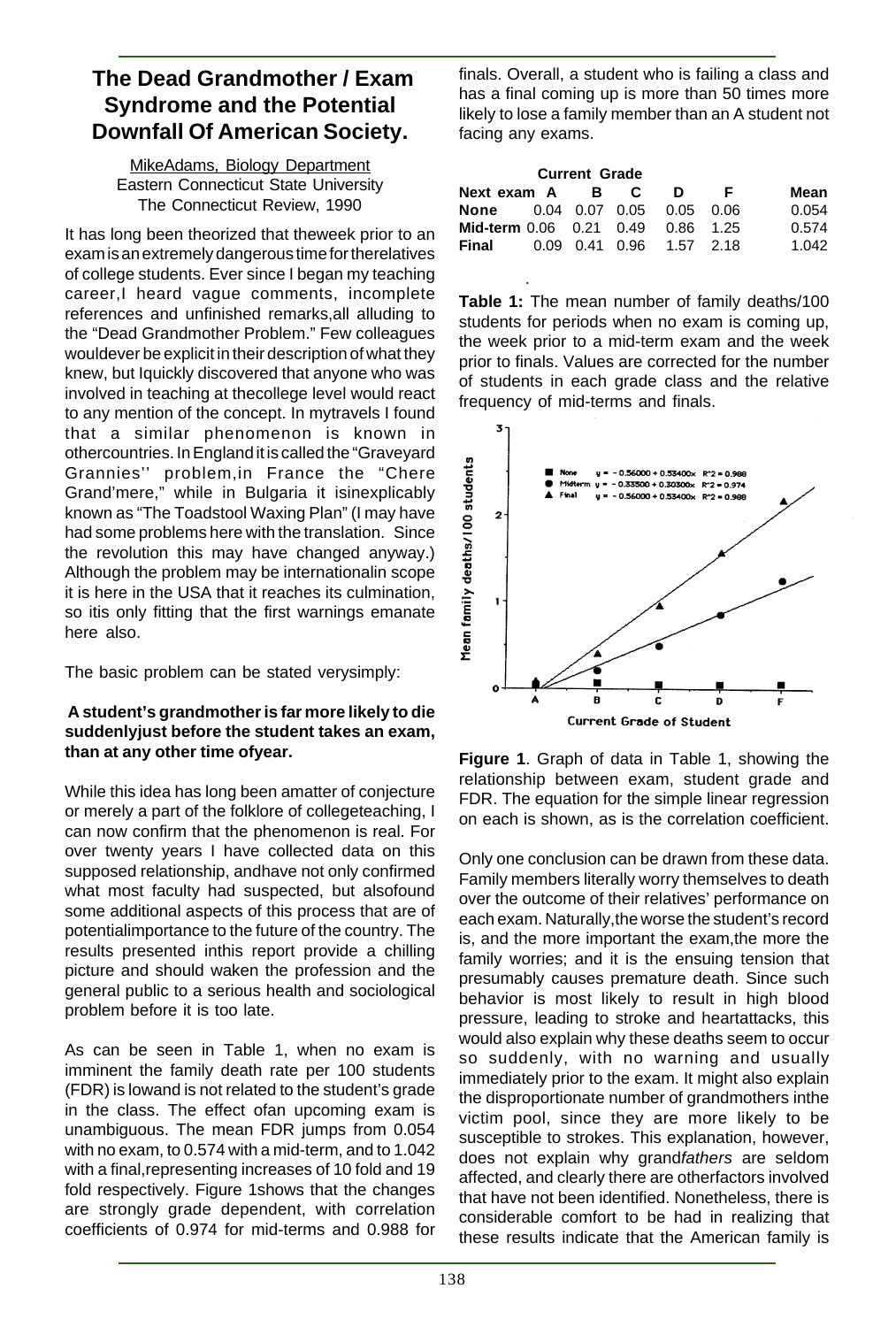obviously still close-knit and deeply concerned about the welfare of individual members, perhaps too much so. As some colleagues have expressed some degree of skepticism over my interpretation of these data, I have extended the scope of my research into the phenomenon. Using readily available sources(including the National Census Bureau and The National Enquirer) have examined the relationship between education and familystructure. Interestingly, there appears to be no correlation between FDR and the size of the extended family (Table 2). Either large families worry less on a per capita basis than do small families, or there is a single "designated worrier" in each family, who bears the brunt of the danger. The exceptionally high death rate among grandmothers (24 times greater than for grand fathers) suggests the latter explanation is correct. If not, then people from very small families would be well advised to discourage other family membersfrom attending college, since the potential risk becomes excessive with so few members to share the danger.

|          |   |                 |  | Number in family, excluding student   |  |
|----------|---|-----------------|--|---------------------------------------|--|
| $\Omega$ |   |                 |  | 1 2-3 4-8 8-15 16-30 30+              |  |
|          |   | <b>Mean FDR</b> |  |                                       |  |
|          |   |                 |  | $<0.01$ 0.66 0.71 0.62 0.73 0.64 0.68 |  |
|          | ٠ |                 |  |                                       |  |

Table 2. Mean FDR for all exam periods and all student GPAs over the last decade. Families ranging in size from 1-30+ show no significant correlation (0.04) between family size and FDR. The figure for students with no family would have been zero, except for a single family-less student (a member of the baseball team) who tragically lost at least one grandmother every semester for four years.

The problem is clearly far more pervasive than most people realize. For example, if one examines the percentage of the population attending college and the mean divorce rate on a country by country basis, there is a very strong positivecorrelation between the two. The United States has the highest percentage of its population attending college and also the world's highest divorce rate, while South Yemen is last in both categories. Although this study is still in progress and will form the basis for a future CSU grant proposal, it seems results already are becoming clear. As more people go to college, their families find that, for safety reasons, it is wise to increase the number of grandmothers per family. Since there is currently no biological way of doing so(though another grant proposal in preparation will ask for funds to look into the prospect of cloning grandmothers, using modern genetic engineering techniques), the families must resort to increasing the pool by divorce and remarriage. Sociologists may wish to use these data to examine the effect of education on family structure from a new





Figure2: The mean FDR/100 students for all exams and all grades of studentsfor the years 1968-1988. The best fitting curve shows an exponentially rising curve, with the equation shown in the figure.

While the general facts of this problem have been known, if not widely discussed, I have recently become aware of a potentially far more dangerous aspect of the whole process. This trend came to light when a student reported two family members dying prior to an exam. Examination of the numbers of deaths over the last two decades clearly showed a "death inflation". When the figures for all students and all exams are pooled for each year, a disturbing outcome is seen (see Figure 2).

The FDR is climbing at anaccelerating rate. Extrapolation of this curve suggests that 100years from now the FDR will stand at 644/100 students/ exam. At that rate only the largest families would survive even the first semester of a student's college career. Clearly something will have to be done to reverse this trend before the entire country is depopulated. Three possible solutions come to mind:

1. **Stop giving exams**. At first glance, this seems to be the simplest answer to the problem. Like many simplistic solutions, however, it fails to consider the full ramifications of such a course. Without exam results, all medical schools would be forced to close their doors, having no way of distinguishing worthy students. The resultant dearth of physicians in the next generation would throw so many other professionals (tax accountants, malpractice attorneys, golf pros, etc.) out of work that the economy would go into a nosedive. Regretfully, this solution must be abandoned since it is more dangerous than theoriginal problem.

2. **Allowonly orphans to enroll at universities.** This is an extremely attractive idea,except for the shortage of orphans. More could be created of course,but this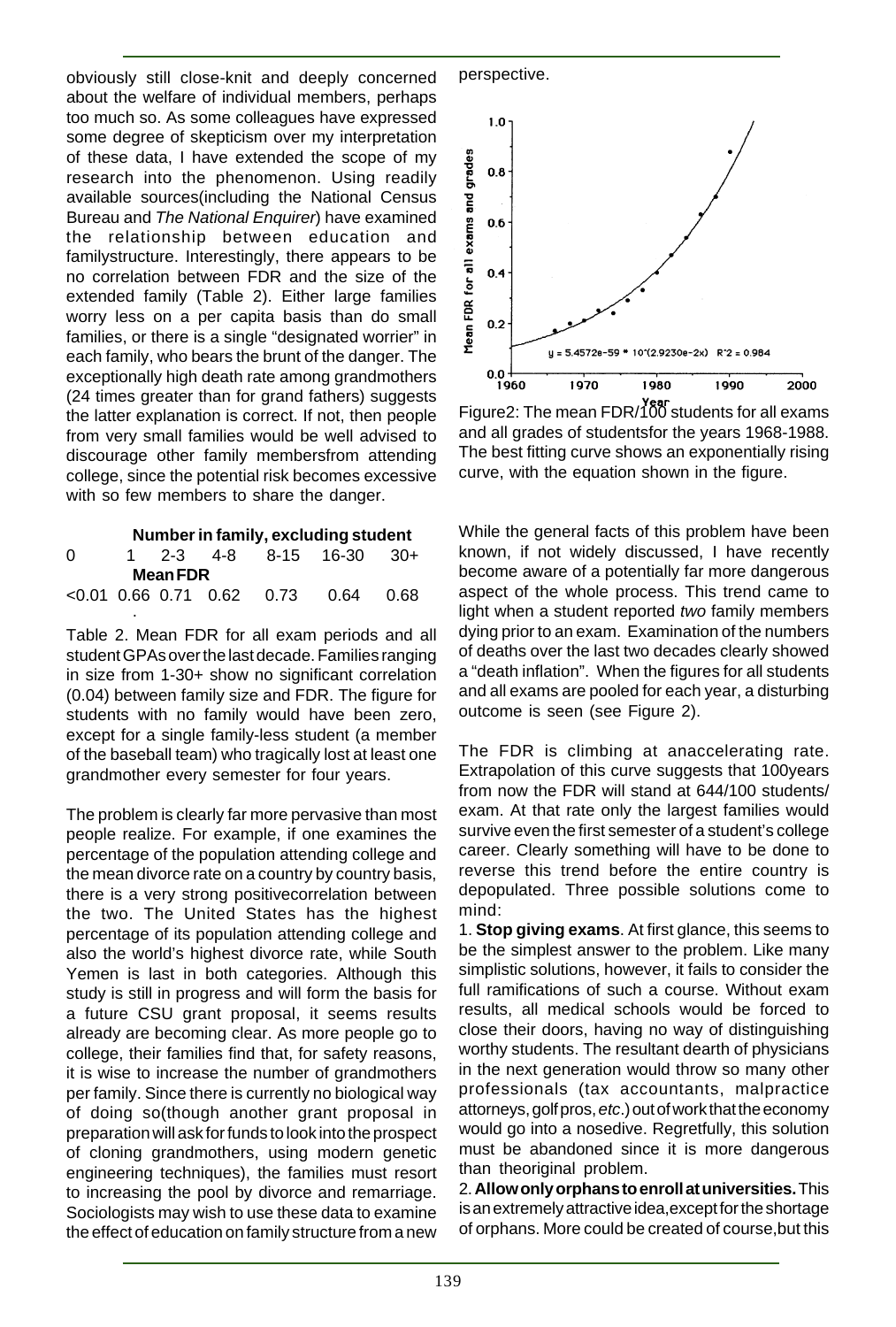would be morally wrong, and in any case would replicate the very problem we are trying to avoid *i.e.* excessive family deaths.

3. **Have students lie to their families**. Students must never let any of their relatives know that they are at university. (Initial field tests show that keeping just the grandmother ignorant is neither feasible nor safe for the rest of the family.) It is not enough merely to lie about exams; if the family doesn't know when the exams are, they may then worry constantly and this may lead to even higher death rates. The only solution is that the family must never be aware that the student is even enrolled at a university. Students must pretend they are in the armed forces, have joined some religious cult, or have been kidnapped by aliens. All of these alternate explanations for their long absences will keep the family ignorant of the true, dangerous, fact. Although it might be argued that such large-scale deceptions could not be maintained for long periods, the success of many politicians suggests otherwise.

It will take time to discover whether any of these solutions are feasible. In the interim, the problem is clearly far too important to be ignored. Following the government's lead on so many similar, potentially catastrophic problems (global warming, the ozone layer, and ocean pollution), I propose that a commission be established to study the problem in more depth. While the state is deciding on the make-up of such a committee and what itscharge should be, I would urge all members of the academic community to start keeping their own records. If faculty throughout the countrywere to send me summaries of their own knowledge about this matter, I could compile a follow-up report for publication in a year or two.

(reprinted with permission of the author)

#### **Native Plant Makes History**

AUGUST 28, 2002 - For the first time in history, a plant has been delisted from the federal List of Endangered and Threatened Plants due to its recovery in the wild. The U.S. Fish & Wildlife Service removed the Robbins' cinquefoil (Potentilla robbinsiana), a rare plant that was on the brink of extinction just a few years ago, from the federal List of Endangered and Threatened Plants. The plant's recovery was aided by the conservation efforts of a partnership among the Fish and Wildlife Service, the U.S. Forest Service, the Appalachian Mountain Club, and the New England Wild Flower Society.

A member of the rose family, Robbins' cinquefoil (Potentilla robbinsiana ), also called the dwarf cinquefoil, occurs only in the alpine zone of the

White Mountain National Forest in New Hampshire. Robbins' cinquefoil is a small, almost stemless perennial that measures 2 to 4 centimeters in diameter and bears a yellow flower. Flowering generally begins in early June and lasts approximately three weeks.

Prior to receiving Endangered Species Act protection in 1980, the known main population of Robbins' cinquefoil numbered only 3,700 plants. Robbins' cinquefoil was threatened by plant collectors and disturbance from hikers along the Appalachian Trail. In 1983, the White Mountain National Forest and the Appalachian Mountain Club rerouted the trail away from the species' critical habitat and built an enclosure to protect the primary population.

To meet the objectives of the recovery plan for Robbins cinquefoil, the Appalachian Mountain Club undertook the tasks of trail relocation, public education, biological research, seed collection and overseeing the transplant efforts in the field. With plants provided by the New England Wild Flower Society, biologists from all the partner agencies and organizations successfully reintroduced two additional populations to suitable habitat in the National Forest. Today the population totals more than 14,000 plants.

"The successful, dramatic recovery of Robbins' cinquefoil is an example of the power of federal/ private partnerships to benefit imperiled plants, fish and wildlife," said Dr. Mamie A. Parker, regional director of the U.S. Fish and Wildlife Service in the Northeast. "The White Mountain National Forest is committed to protecting this small plant's habitat, the Appalachian Mountain Club is committed to managing habitat and monitoring the population, and the New England Wild Flower Society is committed to successfully propagating plants for reintroduction. All were vital to Robbins' cinquefoil recovery."

"Although the New England Wild Flower Society has been propagating endangered plant species for decades, the collaboration between the organizations was the real key to the success of this project," said Bill Brumback, director of conservation for the New England Wild Flower Society. "The techniques learned during the project will continue to be highly applicable for other alpine species."

"Thanks to our partnership with the Appalachian Mountain Club, the Forest Service, and the New England Wild Flower Society, two new populations have successfully reproduced," said Parker. "The species no longer is threatened with extinction."

Although Endangered Species Act protection has been removed, Robbins' cinquefoil will be protected in perpetuity thanks to an agreement between the Service and the White Mountain National Forest. The Service will also monitor the cinquefoil's status for at least five years to ensure that any unexpected population declines can be addressed.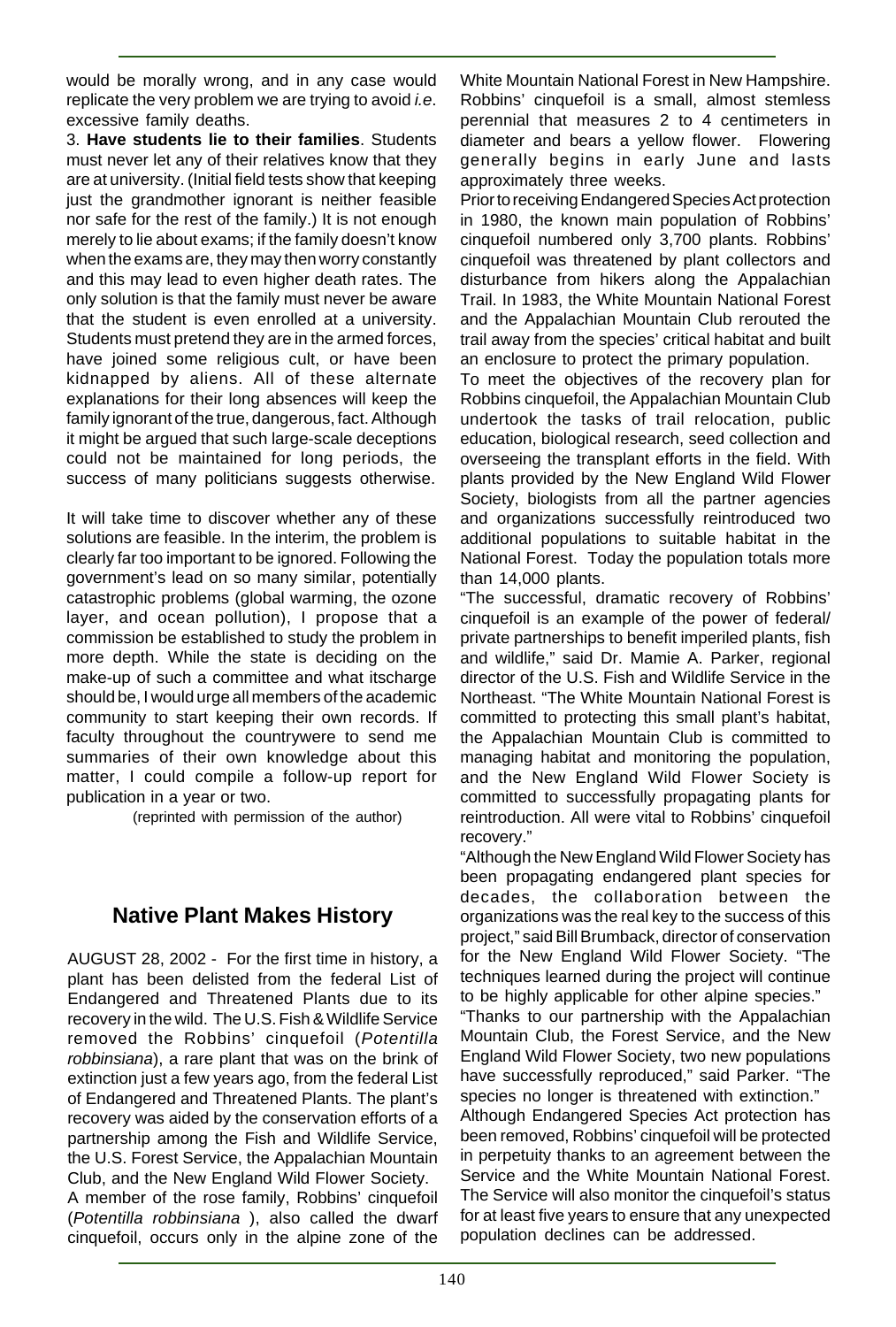# **Hunt Institute for Botanical Documentation offers online Linnaean exhibition to inspire future students of Linnaeus**

Pittsburgh, PA—Swedish botanist, physician, and zoologist Carolus Linnaeus (also Carl von Linné, 1707–1778) was famous for sending his students around the world to explore and collect specimens. The Hunt Institute for Botanical Documentation is pleased to enable new generations of Linnaeus' students to explore, collect and learn by making our spring 2002 exhibition, Order from Chaos: Linnaeus Disposes, available online at our Web site (huntbot.andrew.cmu.edu). Linnaeus devised comprehensive, consistent schemes for classifying and describing plants and animals and for assigning two-word scientific names to all species, thus laying the foundations of modern biological systematics and nomenclature. Pages of manuscripts, plant portraits, portraits of botanists and rare books from the Institute's Archives, Art Department, and Library, including the Strandell Collection of Linnaeana, highlight Linnaeus' achievements in the broader context of botany over two millennia. We invite everyone to become one of Linnaeus' students as he brings order from the chaos of early scientific thought and practice while inspiring future generations of botanists.

The first section of the exhibition covers pre-Linnaean botany. Long before Linnaeus, classical science was important in the shaping of subsequent science in the West. Transmitted through the cultures of the Mediterranean area, classical science was recovered during the Renaissance and ensuing Scientific Revolution, and undergirded the search for a new botanical system. Highlights from this portion include four pages of a 13th-century Arabic manuscript, several leaves from a 15th-century incunabulum herbal, Gart der Gesundheit, and a number of books from the 15th and 16th centuries.

The second section shows how Linnaeus drew on the work of his predecessors and contemporaries and developed a coherent system for describing and naming organisms that has continued into the present. Key works by Linnaeus including his Species Plantarum (1753) and Genera Plantarum (1754), which are the starting points for botanical binomial nomenclature, are featured as well as books, portraits and biographical information of his predecessors and contemporaries.

The third section explores the Linnaean inheritance. It shows how Linnaeus' students travelled the globe to explore and collect information and specimens, and how aspects of the Linnaean system have enabled amateurs and professionals worldwide to identify, name and describe plants for more than two centuries. Included are books by Linnaeus' students, along with portraits and biographical information, and selected examples of post-Linnaean works showing how aspects of his system have been used from the 18th century into the present day.

The exhibition was a collaborative effort by Institute staff that used resources from all of our departments. The exhibition was organized by Charlotte Tancin, Librarian; Angela Todd, Archivist, Gavin D. R. Bridson, Bibliographer; Lugene Bruno, Assistant Curator of Art; James J. White, Curator of Art; and Alain Touwaide, Visiting Scholar, History of Medicine Division of the National Library of Medicine, Scientific Collaborator, Section of Botany, National Museum of Natural History, Smithsonian Institution, and Adjunct Research Scholar, Hunt Institute, with assistance by Scarlett Townsend, Editor; Frank Reynolds, Graphics Manager; and Lisa Ferrugia, Archival Assistant. Kristina Lamothe, Research Assistant, designed the online exhibition. The exhibition hung in the Hunt Institute gallery from 28 April to 31 July 2002.

Even while planning the exhibition for the gallery, we knew that our ultimate goal was to place it on the Web. It was still challenging to organize the artwork, portraits and books, which either hung on the wall or were displayed in cases, into a Web-format while retaining the look and feel of a hanging exhibition. The online version enabled us to add text and images. We included passages from the books that Linnaeus cited in Species Plantarum as well as a bibliography and a list of Web links. We plan to add a bibliography for the pre-Linnaean section and enlarged images for each artwork and book. We are pleased with the way the online version has evolved and even more so with the opportunity to make this information available not only to the botanical community but also to the public.

The Hunt Institute for Botanical Documentation, a research division of Carnegie Mellon University, specializes in the history of botany and all aspects of plant science and serves the international scientific community through research and documentation. To this end, the Institute acquires and maintains authoritative collections of books, plant images, manuscripts, portraits and data files, and provides publications and other modes of information service. The Institute meets the reference needs of botanists, biologists, historians,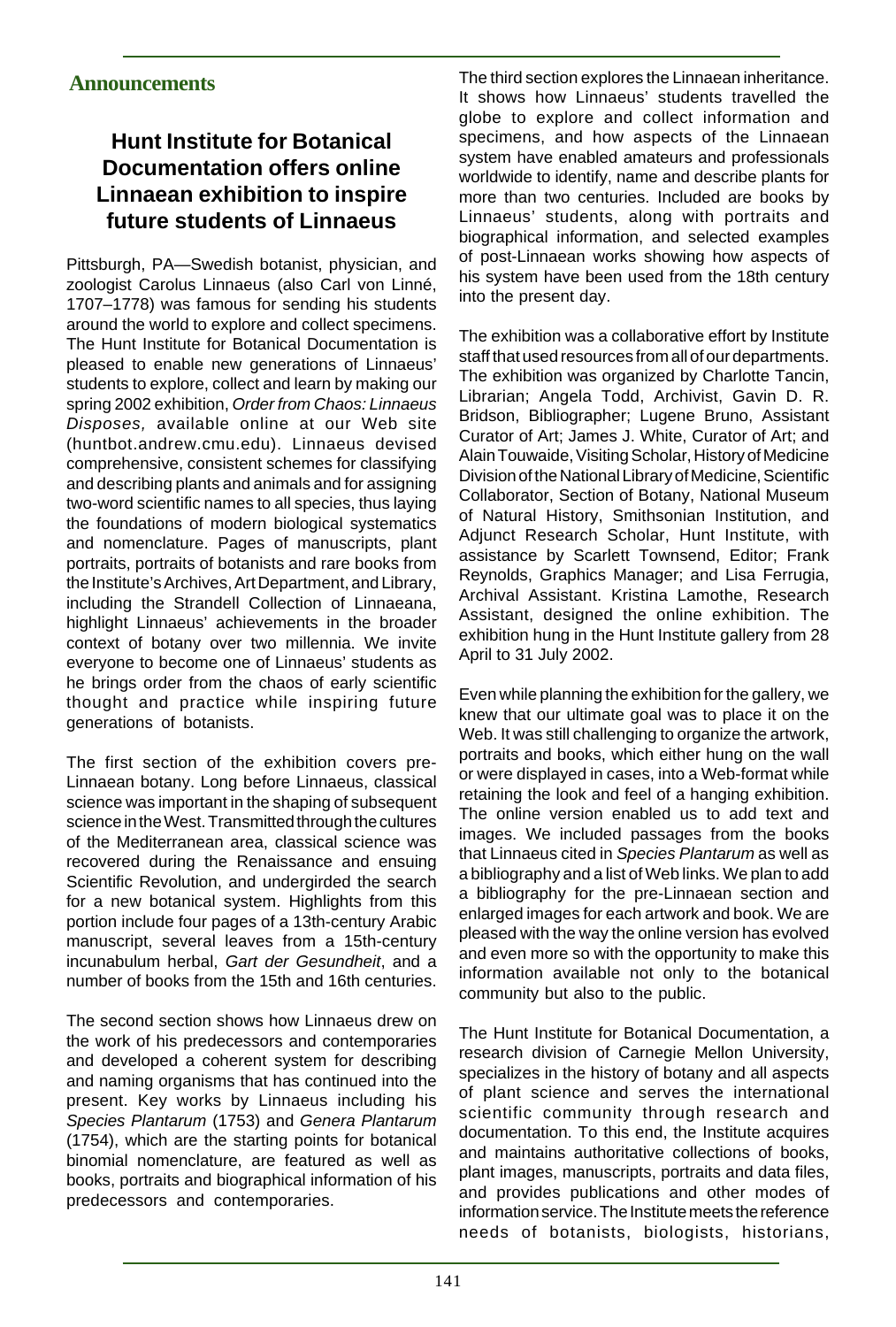conservationists, librarians, bibliographers and the public at large, especially those concerned with any aspect of the North American flora.

Hunt Institute was founded in 1961 as the Rachel McMasters Miller Hunt Botanical Library, an international center for bibliographical research and service in the interests of botany and horticulture, as well as a center for the study of all aspects of the history of the plant sciences. By 1971, the Library's activities had so diversified that the name was changed to Hunt Institute for Botanical Documentation. Growth in collections and research projects led to the establishment of four programmatic departments: Archives, Art, Bibliography, and the Library. The current collections include approximately 28,000 books; 24,000 portraits; 30,000 watercolors, drawings and prints; and 2,000 autograph letters and manuscripts.

Hunt Institute for Botanical Documentation Carnegie Mellon University 5000 Forbes Avenue Pittsburgh, PA 15213 Contact: Scarlett T. Townsend Day Phone: 412-268-7304 Email: st19@andrew.cmu.edu

#### **Herbarium On-line**

The Oregon State University Herbarium Vascular Plant Specimen database is now online. Over 47,000 specimen labels have been entered to date, representing ca. 30% of the Oregon specimens in the herbarium. These can be searched by taxonomic name, collector, date, and county. For most taxa, at least one specimen has been entered for each Oregon county it occurs in. All Oregon specimens have been entered for selected genera including Allium, Carex, Festuca, Salix and Senecio. All conifer specimens (Cupressaceae, Pinaceae, Taxaceae) and most weed species have also been entered. Visit the database at http://www.orst.edu/dept/ botany/herbarium/db/vasc\_plant.html

Aaron Liston Department of Botany & Plant Pathology Oregon State University Corvallis, Oregon 97331-2902 USA http://www.orst.edu/dept/botany/herbarium

## **Announcement of Plant Talk**

Anyone interested in plants and their conservation around the world should take a look at **PLANT TALK**.

Published quarterly by the National Tropical Botanical Garden and read in over 120 countries, **PLANT TALK** brings botanists, conservationists, horticulturists, students and amateurs a unique source of news and information. Its spectacular color features highlight places of special botanical interest; the news section reports from the front line of conservation; and the numerous reviews of new floras and field guides provide valuable references as do the quality reports on Red Data Books. Take a look at the **PLANT TALK** website (www.planttalk.org) and you will find it provides a unique resource for a wide audience. This informative periodical is available by subscription for US\$28 (a year) by contacting the Americas office at PLANT TALK, PO Box 354841, Palm Coast, FL 32135- 4841, USA, or for subscriptions for the rest of the world at PLANT TALK, 10 Princeton Court, 55 Felsham Rd., London SW15 1AZ, UK.

## **A Classic State Flora Returns to Print**

Over 60 years since its original publication in 1940, the Flora of Indiana by Charles C. Deam continues to serve as the primary source of information for those seriously involved in field botany and as a standard among state floras. The Flora of Indiana has just been brought back into print by The Blackburn Press, making it available again to libraries, scholars, botanists, ecologists, landscape architects, horticulturists and others who wish to own or replace a copy of an invaluable reference.

In working on the book, Deam examined over 84,000 specimens; and from these he prepared keys, species accounts and range maps showing the occurrence of each species by county in Indiana. These maps reflect detailed accounts as of 1940 and remain useful in determining the general range of a species in the state. The 1,236-page reference is finding new uses today in natural landscape restoration and protection.

"The Flora is clearly more than a list of plants. Many treasures are found within its pages, ranging from topics on early 20th century agrarian culture to herbal cures. There are frequent references to discussions with "old timers", including some of whom were the first European settlers in the state.I enjoy reading the Flora like some read novels," says Michael A. Homoya, Botanist/Plant Ecologist with the Indiana Department of Natural Resources, in his foreword to The Blackburn Press reprinting. "It brings me great pleasure that the Flora is available again, allowing others to share in the pursuit of understanding, and ultimately the appreciation and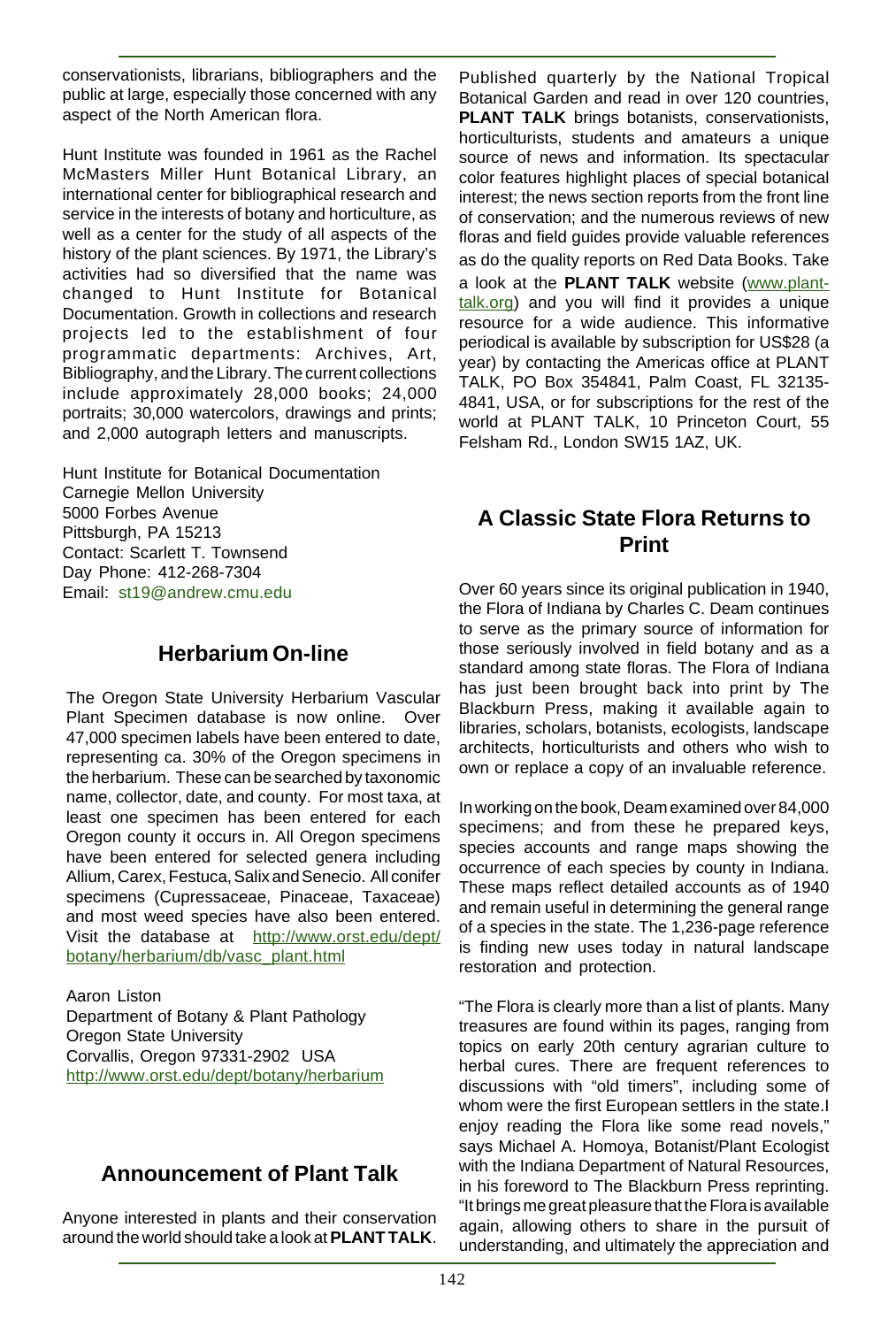protection of our native plants and natural areas. So whether you're a professional botanist, ecologist, teacher, wild-flower enthusiast, naturalist, forester, wildlife biologist, soil scientist, landscape architect, horticulturist, or just someone wanting to know what that plant is in your backyard, this book is for you."

For more information, we invite you to point your browser to:

http://www.blackburnpress.com/ floraofindiana.html

Flora of Indiana by Charles C. Deam, ISBN 1- 930665-59-8, Hardcover, 1,236 pages, \$124.95

Andrea Herbert The Blackburn Press Publishers of classic scientific and technical books P.O.Box 287, Caldwell, N.J. 07006 973-228-7077 Fax: 973-228-7276 AHerbert@BlackburnPress.com

#### **Essential Book on New Zealand's Unique Vegetation Returns to Print**

Originally published in 1991, Vegetation of New Zealand by Peter Wardle offers a comprehensive description of that country's unique flora and highly diverse vegetation. The text, supported by over 300 photographs, maps and diagrams, has made an outstanding contribution to the understanding of the biology of these islands. The Blackburn Press has returned the book to print with a new preface by the author.

With its isolation from other lands, its latitudes extending from subtropical to sub-Antarctic, and its long evolutionary history, New Zealand has a vegetation of interest to botanists, foresters, ecologists and conservationists world-wide.

Chapters 1-4 describe the New Zealand environment, flora and fauna; and they discuss the origins, relationships, life forms and reproductive aspects of the indigenous vegetation. Chapter 5 is a synopsis of vegetation types, habitat classes and environmental processes; it serves also to define the terms in which these are described in the book. Chapter 6 contains an outline of the geographic divisions of the country. Chapters 7-9 offer expanded descriptions of plant communities, preceded where appropriate by information on their structure and characteristic species and genera. The concluding chapters discuss ecological functions and processes.

Vegetation of New Zealand is an essential book for botanists, ecologists, conservationists and many others who love New Zealand's plants, animals and landscapes.

"The breadth of scholarship displayed by Peter Wardle is impressive. The book as a whole is remarkably readable; testimony to that comes from this reviewer, who read all 672 pages in one day and was still captivated at the end!"-Annals of Botany

"This is a great book and a major achievement by the author. It will be a source book for many years to come."-Vegetation

"This book is a magnificent successor to Cockayne's Vegetation of New Zealand."-Biological Conservation

Vegetation of New Zealand by Peter Wardle, ISBN 1-903665-58-X, Hardcover, 682 pages, \$89.95

Andrea Herbert The Blackburn Press Publishers of classic scientific and technical books P.O.Box 287, Caldwell, N.J. 07006 973-228-7077 Fax: 973-228-7276 AHerbert@BlackburnPress.com

## **Conference of Orchidology**

The Jardín Botánico Lankester of Universidad de Costa Rica which is dedicated to the Orchid conservation is organizing a Conference of Orchidology that will be held in Costa Rica the next year. The main objective of the Conference is to stress the importance of public awareness about the global themes related to the Orchid conservation. In this way, the Conference tries to assemble in Costa Rica specialists in conservation, academics, researchers, orchid lovers, producers and sellers, officers of the Government agencies, scholars and general public. For additional information contact:

Isela Picado Lankester Botanic Garden Public Relations P.O. Box 1031-7050 Cartago, Costa Rica, A.C. Road from Cartago to Paraíso, Km 4. Phone: (506)552-3247

Fax: (506) 552-3151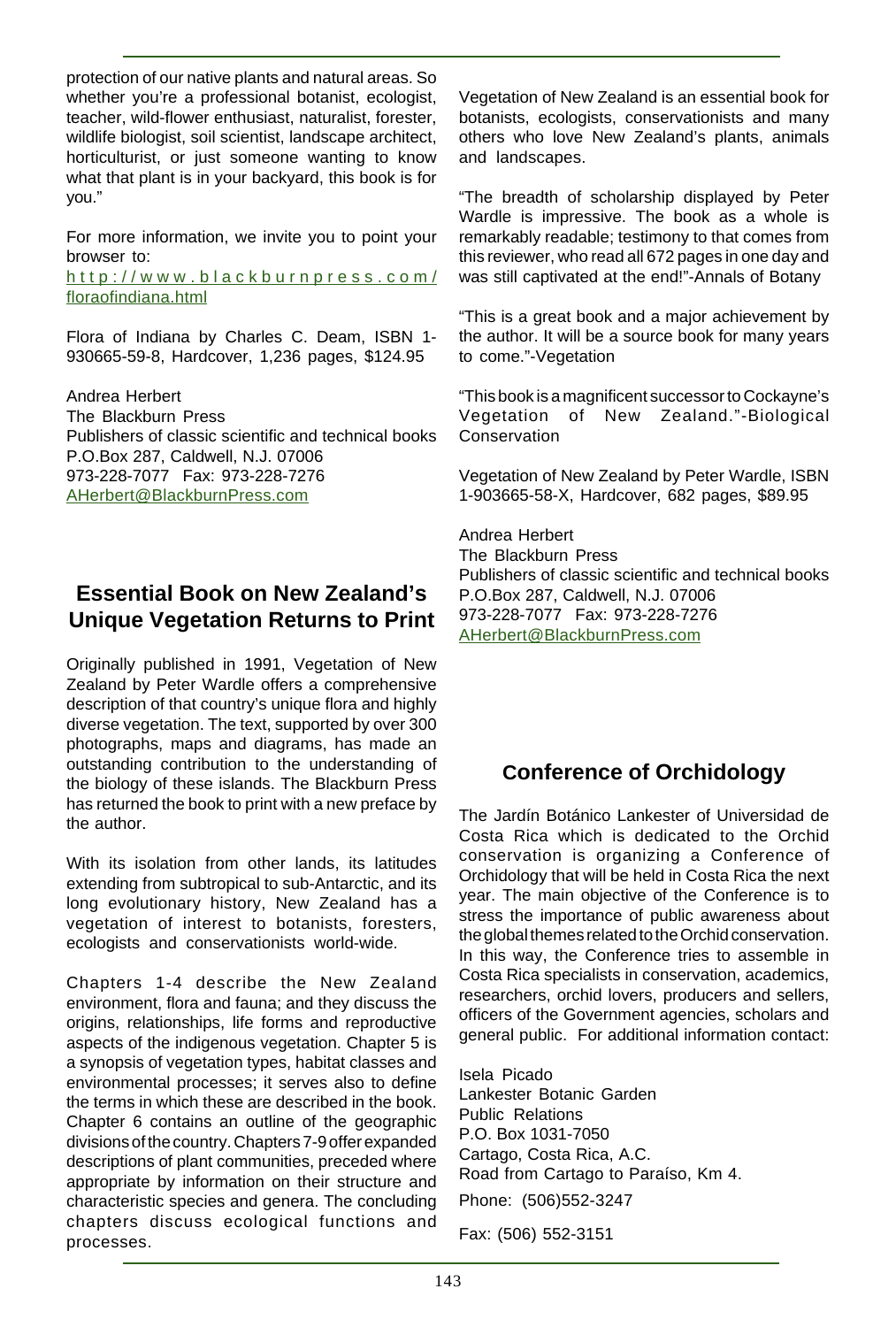## **Award Opportunities**

# **Research Fellowship in Conservation Biology**

The New England Wild Flower Society announces that applications are now boing accepted for prestigious fellowships offered jointly by the National Science Foundation and the New England Wild Flower Society. Applicants may select from more than 50 plant species for projects to provide data on critical aspects of the life history and ecology of these species. These data are central to devising sound conservation strategies.

Interested advanced undergraduate and early graduate students demonstrating potential for completing outstanding research in biology may submit a 5-page project proposal, a curriculum vitae, and two letters of recommendation. The proposals are due February 5, 2003. Please visit the Society website at http://www.newfs.org for complete information and proposal guidelines, or contact Elizabeth Farnsworth for more information at efarnsworth@newfs.org or phone 508-877-7630 ext 3207. Generous stipends for the 2003 field season of \$3,750 each, plus support of \$250 are offered for Fellows to prepare and present their finding at a New England Wild Flower Society Research Roundtable in September, 2003. Individual assistance in experimental design, analysis and preparation for publication will be provided.

The New England Wild Flower Society is the nation's oldest institution dedicated to the conservation of wild plants, and sponsors educational and conservation programs throughout New England. The Society owns and operates Garden in the Woods, a 45-acre living museum of native plants and the NEWFS nursery, the largest supplier of nursery-propagated native plants for sale in the **Northeast** 



# **William L. Brown Plant Genetic Resources Fellowship**

The Missouri Botanical Garden invites applications from suitably qualified, highly motivated graduates for the William L. Brown Plant Genetic Resources Fellowship. This fellowship supports graduate study in some aspect of economic botany and plant genetic resources for students from South Asia. Successful applicants will receive stipend and tuition support for 2 years of M.S. study or 5 years of study towards a Ph.D.

The purpose of the William L. Brown Plant Genetic Resources Fellowship is to educate botanists who will become active researchers and decisionmakers in their home countries. The fellowship is designed to attract and support individuals from South Asian countries who will return to their country or region following graduation and make a significant difference in economic botany and in the development, application, and conservation of plant genetic resources. To this end, fellowship recipients will be encouraged to do thesis and dissertation research in South Asia.

Applicants for the William L. Brown Plant Genetic Resources Fellowship must have a bachelor's degree in biology/plant sciences and be able to demonstrate strong scientific and leadership potential in plant genetic resources. These fellowships are open to students from India, Pakistan, Bangladesh, Sri Lanka, Bhutan, and Nepal.

The Missouri Botanical Garden offers a broadbased program of graduate studies in botany in cooperation with Washington University and University of Missouri-St. Louis. Students apply to and enroll at one of these universities and complete the degree requirements of that school, but have full access to the staff, facilities, laboratory, and research opportunities available at the Garden. The exceptional faculties and programs at these universities in plant systematics, population biology and genetics, ecology, and molecular biology, combined with the excellent herbarium, library, greenhouse facilities, and research staff at the Garden, make this a unique and stimulating graduate program. The Garden's strong commitment to tropical research provides students with outstanding opportunities for field-oriented studies. Peter H. Raven, Director of the Garden, is Engelmann Professor of Botany at Washington University, and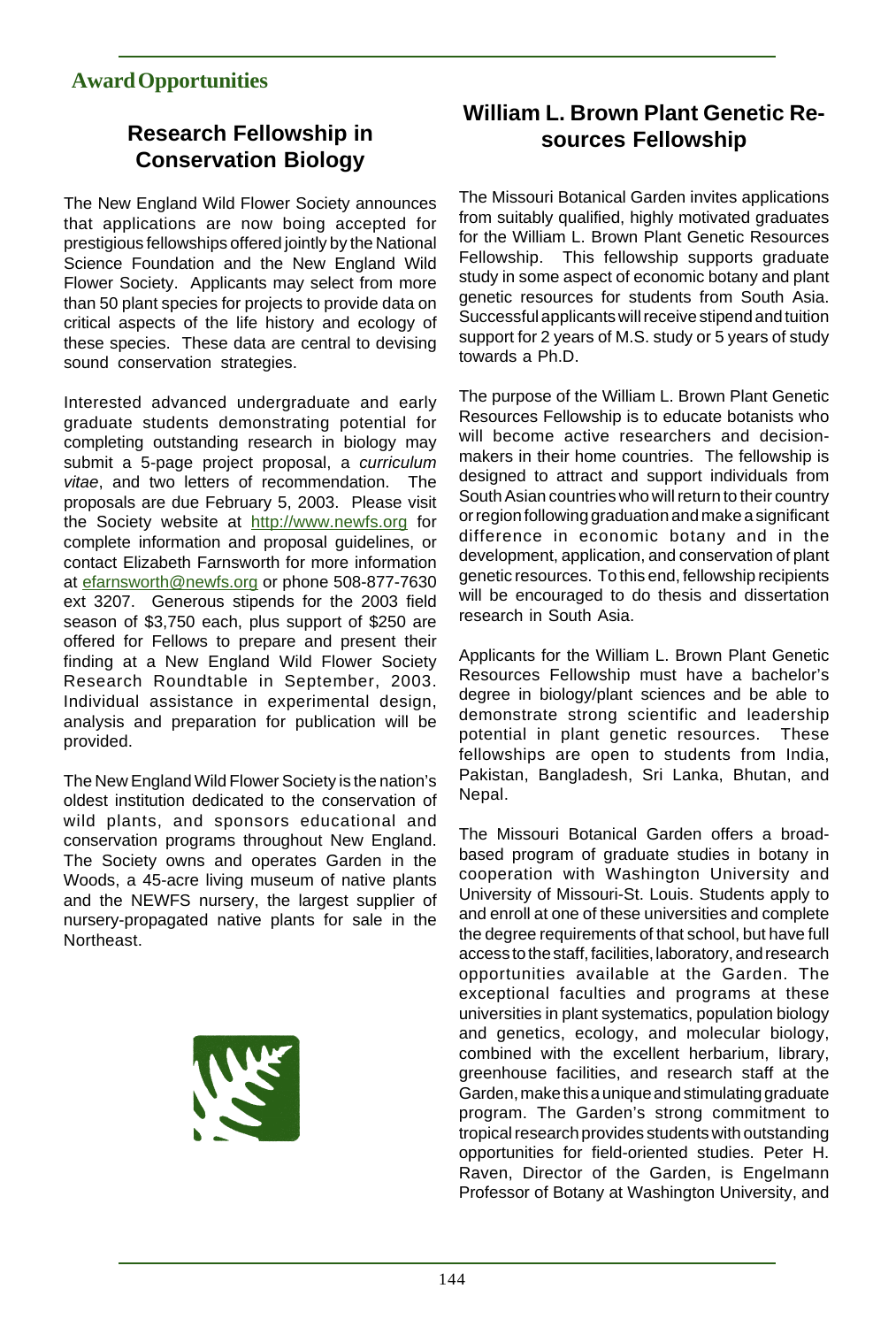many of the Curators are adjunct faculty members at the participating universities. Students may pursue doctoral degrees at Washington University or masters or doctoral degrees at University of Missouri-St. Louis.

Acceptance as a William L. Brown Fellow is dependent on admission to one of the associated University graduate programs (note that GRE and TOEFL scores are required). A committee at the Missouri Botanical Garden will subsequently review and select the William L. Brown Fellow from among these applicants accepted by the universities.

Application deadlines are 15 December 2002.

In addition, a one-page essay on the applicant's research interests and career goals is essential. Interested students should apply directly to one or both of the affiliated universities (see web applications below) and also send a copy of their applications and one-page essay to Dr. James S. Miller, William L. Brown Curator of Economic Botany, Missouri Botanical Garden, P.O. Box 299, St. Louis, MO 63166-0299.

Applications for Washington University: Graduate Program in Evolutionary and Population Biology:

http://dbbs.wustl.edu/Programs/popbio1.html

Division of Biology and Biomedical Sciences homepage: http://dbbs.wustl.edu/

Applications for University of Missouri-St. Louis: Biology Department homepage: http://www.umsl.edu/~biology

MS and PhD graduate program requirements: http://www.umsl.edu/~biology/gradprogram/ index.html

Missouri Botanical Garden homepage: www.mobot.org

If you require assistance with the application process, please contact the Manager of Graduate Studies at the Missouri Botanical Garden, Dr. Mick Richardson <mick.Richardson@mobot.org>.

# **Announcing the Second Annual**

# **National Science Foundation/ New England Wild Flower Society Research Fellowship Program in Conservation Biology**

The New England Wild Flower Society (NEWFS), the oldest plant conservation organization in the United States, has been awarded a National Science Foundation grant to support six students to perform basic scientific research addressing species of conservation concern throughout New England.

These prestigious fellowships will provide generous stipends (\$3750) for the 2003 field season, plus support (\$250) for Fellows to prepare and present their findings at a New England Wild Flower Society Research Roundtable in September 2003.

Certain research-related equipment will also be available for use by Fellows. Individual assistance in experimental design, data analysis and preparation of results for publication will be provided by Elizabeth Farnsworth, Ph.D., Biologist at NEWFS. We seek research proposals from advanced undergraduate or early graduate students who have demonstrated potential for completing outstanding research in biology. These proposals must address one or more species of rare plant taxa for which we have completed Research and Conservation Plans, and be designed to provide data on critical aspects of the life history and ecology of these species. These data are central to devising sound conservation strategies. Thus, in completing a project, the Fellow will generate useful, publishable information and gain excellent experience in all phases of biological research. Applications consist of a 5-page project **proposal,**

**a curriculum vitae, and 2 letters of recommendation.**

**Due date for proposals:** February 5, 2003. Notification of Fellowships will be made in early March, 2003.

Please visit the following links for a full list of these potential project topics **(http://www.newfs.org/ nsfquestions.htm)**, background information on the target plant species (**http://www.newfs.org/ conplans.html**), and guidelines for proposal preparation (**http://www.newfs.org/nsfguide.htm**). **For more information**, please contact: Elizabeth Farnsworth (508) 877-7630, ext. 3207 or email: **efarnswo@mtholyoke.edu**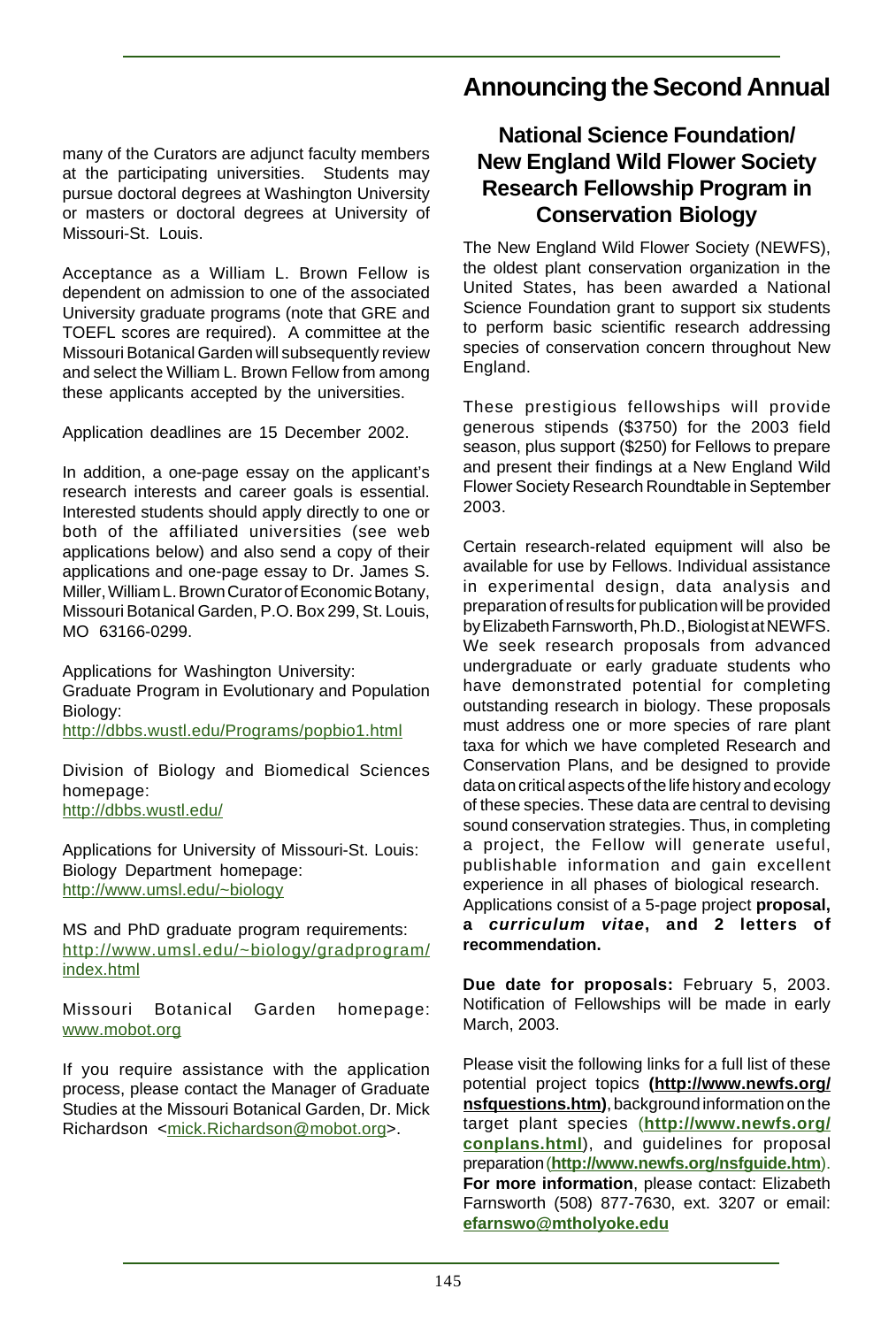#### **GRANTS-IN-AID OF RESEARCH IN 2003**

The Highlands Biological Station, an interinstitutional center of the University of North Carolina, is pleased to announce the availability of scholarships and grants-in-aid of research for the 2003 field season. The Station is located in the Southern Appalachian Mountains in southwestern North Carolina at an elevation of 4,000 feet. The region receives 80-100 inches of precipitation per year and supports a remarkable diversity of life. A recent article in BioScience identified the region as a hotspot for diversity of, among others, salamanders, land snails, spiders, trees, and fungi. There is a long and distinguished history of biodiversity studies at the Station.

Facilities include research labs with refrigerators, freezers, ultracold freezers, microscopes, and field sampling equipment; a research library with a reprint collection and subscriptions to many ecological, systematic, and evolutionary journals; an aquatics lab with several outdoor artificial streams and six large indoor aquariums; two large, walk-in environmental chambers; and dormitories and kitchens for use by researchers. The Station operates the Highlands Nature Center and the Highlands Botanical Garden, which includes a 5-acre lake. There are numerous tracts of Forest Service land in the area, and the Station cooperates with the Coweeta Hydrologic Laboratory, a Long-Term Ecological Research (LTER) site, which is located 18 miles away.

Grants-in-aid and scholarships are available to predoctoral graduate students and postdoctoral investigators for the support of research on the habitats and organisms of the Southern Appalachians. Awards are made for projects that involve residence at the Station for one to twelve weeks. Applications for grants are reviewed by the Board of Scientific Advisors, representing the 34 colleges and universities in the Southeast that belong to the Highlands Biological Foundation, Inc. Application forms can be obtained from Dr. Robert Wyatt, Executive Director, Highlands Biological Station, P.O. Box 580, Highlands, NC 28741. We prefer, however, that forms be downloaded at http:/ /www.wcu.edu/hbs. They must be returned before 1 March 2001. Applicants will receive notification of the decision of the Board by 1 April 2001. Awards are based on the period of residency at the Station in accordance with the following schedule: predoctoral, \$250/week; postdoctoral, \$400/week. Recipients of scholarships and grants-in-aid are provided research space without charge.

#### **2003 Lawrence Memorial Award**

The Award Committee of the Lawrence Memorial Fund invites nominations for the 2003 Lawrence Memorial Award. Honoring the memory of Dr. George H.M. Lawrence, founding Director of the Hunt Institute for Botanical Documentation at Carnegie Mellon University, the annual Award of \$2000 is made to an outstanding doctoral candidate for travel in support of dissertation research in systematic botany or horticulture, or the history of the plant sciences, including literature and exploration.

Major professors are urged to nominate outstanding doctoral students who have achieved official candidacy for their degrees and will be conducting pertinent dissertation research that would benefit significantly from travel enabled by the Award. The Committee will not entertain direct applications. A student who wishes to be considered should arrange for nominations by his/her major professor; this may take the form of a letter which covers supporting materials prepared by the nominee.

Supporting materials should describe briefly but clearly the candidate's program of research and how it would be significantly enhanced by travel that the Award would support. Letters of nomination and supporting materials, including seconding letters, should be received by the Committee no later than 1 May 2003 and should be directed to: Dr. R.W. Kiger, Hunt Institute, Carnegie Mellon University, 5000 Forbes Avenue, Pittsburgh, PA 15213-3890 USA. Tel. (1412)268-2434.

# National Security Education Program **2003 David L. Boren Graduate Fellowships**

The Academy for Educational Development (AED) invites applications for the year 2003 National Security Education Program (NSEP) David L. Boren Graduate Fellowships competition. These Fellowships enable U.S. graduate students to pursue specialization in area and language study or to add an important international dimension to their education. Created by Congress to address the need to increase the ability of U.S. citizens to communicate and compete globally, NSEP embodies a recognition that the scope of national security has expanded to include not only the traditional concerns of protecting and promoting American well-being, but the new challenges of a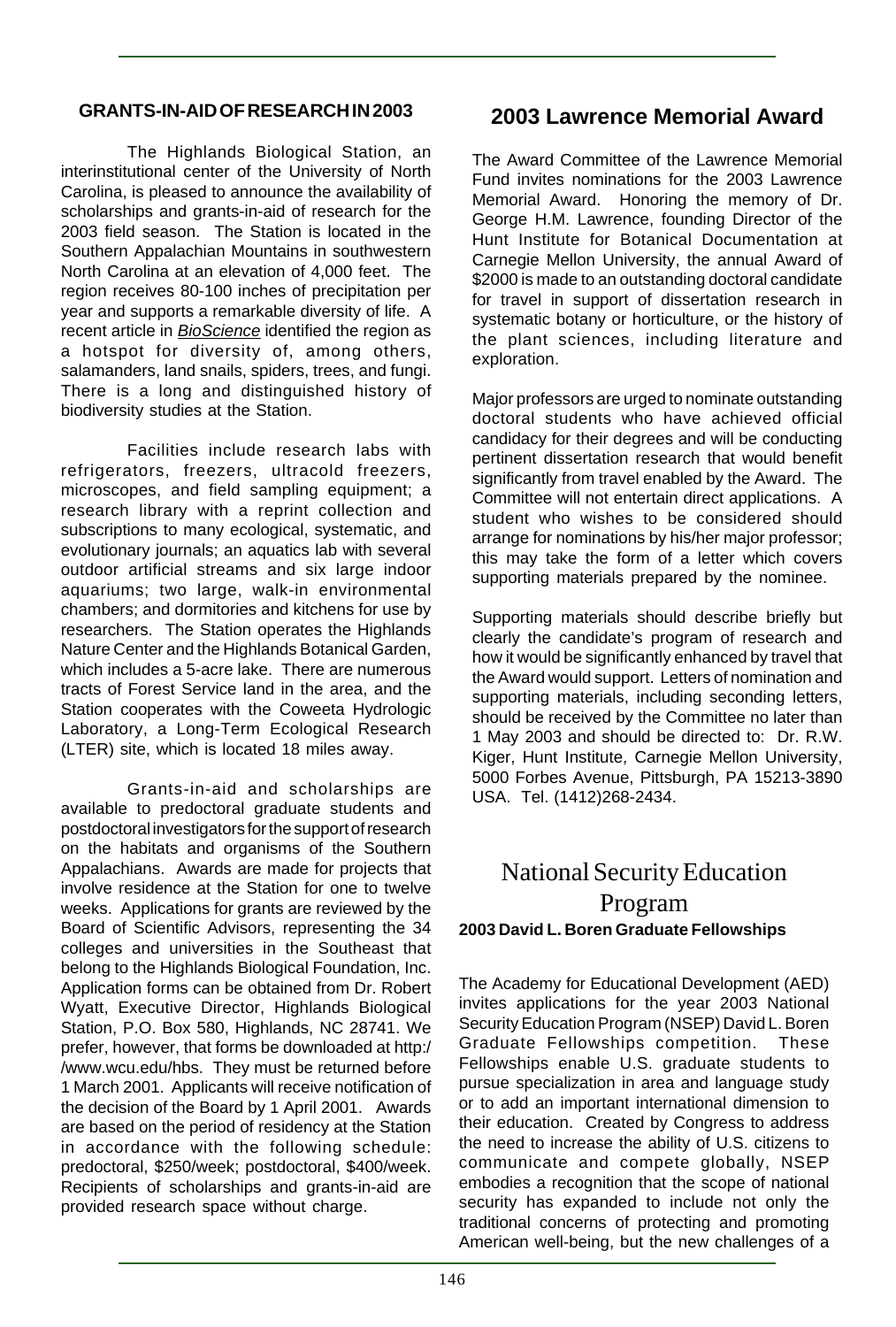global society, including: sustainable development, environmental degradation, global disease and hunger, population growth and migration, and economic competitiveness.

Boren Fellowships are intended to provide support through overseas study and limited domestic tuition to students who will pursue the study of languages, cultures, and world regions deemed critical to U.S. national security. Excluded explicitly is study of Western Europe, Canada, Australia, and New Zealand. Fellowships are awarded in a broad range of academic and professional disciplines including business, economics, history, international affairs, law applied sciences and engineering, health and biomedical sciences, political science and other social sciences. Award recipients incur a requirement to work for an agency or office of the federal government involved in national security affairs or in the field of U.S. higher education in an area of study for which the Fellowship was awarded, in that order of precedence.

**Eligibility Requirements:** Applicants must be U.S. citizens enrolled in or applying to gradute programs in accredited U.S. colleges or universities located within the United States. All applicants must include study of a modern language other than English.

**To Apply**: Guidelines and applications forms for NSEP David L. Boren Graduate Fellowships may be obtained from our Web site at http://www.aed.org/ nsep. They also may be obtained by contacting AED at 800-498-9360 or 202-884-8285, or by e-mail at nsep@sed.org.

**Deadline:** Applications must be **postmarked by January 31, 2003.** No faxed submissions accepted; late applications will not be reviewed.

# **Positions Available**

# **PLANT BIOLOGIST**

The Botany Department, University of Wisconsin-Madison, invites applications for a tenure-track ASSISTANT PROFESSOR to begin as early as August, 2003. We seek an individual who uses innovative approaches to study significant questions in the field of PLANT STRUCTURE (which may range from the cell to organismal level). The successful applicant will be expected to develop a nationally competitive research program and will have ample opportunities to form productive collaborations within the large and strong community of plant biologists on the Madison campus. Teaching responsibilities include an undergraduate course in plant structure (anatomy/ morphology/development) and contributions to teaching at the introductory and/or graduate level.

Applicants should submit their curriculum vitae, a statement of research and teaching goals, selected reprints, and have three letters of recommendation sent to:

Dr. Donna Fernandez Plant Structure Search Committee Botany Department, 132 Birge Hall 430 Lincoln Drive Madison, WI 53706-1381 Email: dfernand@facstaff.wisc.edu

To ensure competitive consideration, applications should be received by December 15, 2002. Please note that unless confidentiality is requested in writing, information regarding applicants must be released upon request. Finalists cannot be guaranteed confidentiality. UW-Madison is an Equal Opportunity/Affirmative Action Employer.

#### I**NTEGRATIVE ORGANISMAL PHYSIOLOGIST**

University of North Carolina, Chapel Hill

The University of North Carolina at Chapel Hill invites applications for a tenure track position at the level of ASSISTANT PROFESSOR in the Department of Biology. We particularly encourage applications from individuals who use integrative approaches to understand the physiology and functional diversity of whole organisms of any taxon. The appointment will be effective July 1, 2003. Please submit a curriculum vitae, a statement of research and teaching interests, up to three publications, and

four letters of recommendation to: Dr. Ken Lohmann, Chair, Integrative Organismal Physiologist Search Committee, Department of Biology, CB#3280 Coker Hall, University of North Carolina, Chapel Hill, NC 27599-3280, USA. Closing date: open until filled, but to receive full consideration, all application materials must be postmarked by January 10, 2003. The University of North Carolina is an equal opportunity, affirmative action employer and strongly encourages applications from women and minorities.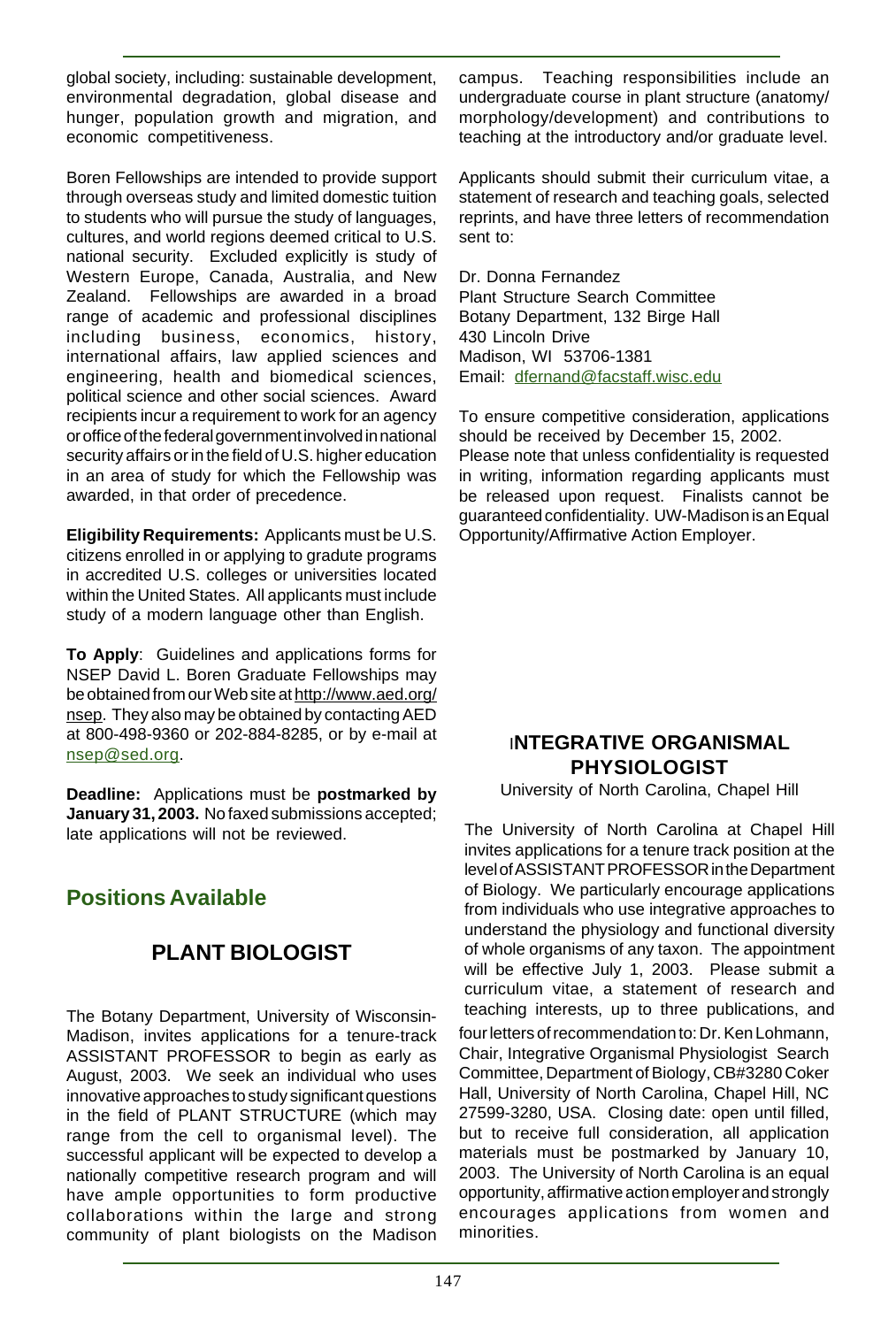# Updated Positions Available Listings At BSA Website

Current positon announcements are maintained on the Botanical Society's website Announcement page at URL http://announce.botany.org/. Please check that location for announcements that have appeared since this issue of Plant Science Bulletin went to press. To post an announcement, contact the webmaster: bsa-webmaster@botany.org.

#### **Where Can A Student Get Traditional Training in BOTANY?**

It seems like every few years, Plant Science Bulletin runs an article on the demise of botany departments as they are merged into large biology departments, organismal biology departments, evolutionary and environmental biology departments, or something similar (see for instance,

Vol. 46 (1), 2000). We have argued that one result of this organizational shift would be a reduction in the number of students trained in such traditional fields as plant taxonomy and plant morphology and that as a result, there would come a time when colleagues in applied fields, and even in cell/molecular areas, would find a shortage of qualified scientists who could help them to identify a plant or a specific structure. WE SEEM TO HAVE REACHED THAT POINT! I was recently informed that the United States Forest Service is now having difficulty finding young scientists competent in plant identification. ITS TIME TO GET THE FACTS - - AND YOU CAN HELP by submitting the following information about your program: your School; your Department; Traditional Botany Courses offered (and number of students in each per year). Send the information to: Marsh Sundberg, Editor, Plant Science Bulletin, Department of Biological Sciences, Emporia State Universtiy, Emporia, KS 66801. or, email: sundberm@emporia.edu.

Results will be summarized in the next issue of PSB.

## **Book Reviews**

**In this issue:**

#### **Economic Botany**

| - Bamboo for Gardens. Meredith, Ted Jordan. - Rugolo de Agrasar, Zulma E. 149                  |  |
|------------------------------------------------------------------------------------------------|--|
| - Dirr's Trees and Shrubs for Warm Climates. Dirr, Michael. - Christopher T. Martine150        |  |
| - An Illustrated Encyclopedia of Clematis. Toomey, Mary and Everett Leeds.                     |  |
|                                                                                                |  |
| - Mints: a Family of Herbs and Ornamentals. Lawton, Barbara P. - Jan Barber152                 |  |
| - Westcott's Plant Disease Handbook, 6th ed. Horst, R. K. - Dominy, Peggy153                   |  |
| <b>Ecological</b>                                                                              |  |
| - Methods in Comparative Plant Population Ecology. Gibson, David J. - Rejmanek, Marcel153      |  |
| <b>Historical</b>                                                                              |  |
| - Andre Michaux in Florida: An Eighteenth-Century Botanical Journey. Taylor, Walter K. and     |  |
|                                                                                                |  |
|                                                                                                |  |
| <b>Systematic</b>                                                                              |  |
| -A Field Guide to Tropical Plants of Asia. Engel, D.H. and S. Phummai. - Peggy Dominy156       |  |
| - Flavonoids of the Sunflower Family (Asteraceae). Bohm, Bruce A. and Tod F. Stuessy.          |  |
|                                                                                                |  |
|                                                                                                |  |
| - Genera Orchidacearum, Volume 2 (Part 1). Pridgeon, Alec M., Phillip J. Cribb, Mark W. Chase, |  |
|                                                                                                |  |
|                                                                                                |  |
|                                                                                                |  |

- *Conservation of Wood Artifacts.* Unger, A., A.P. Schniewind, and W. Unger.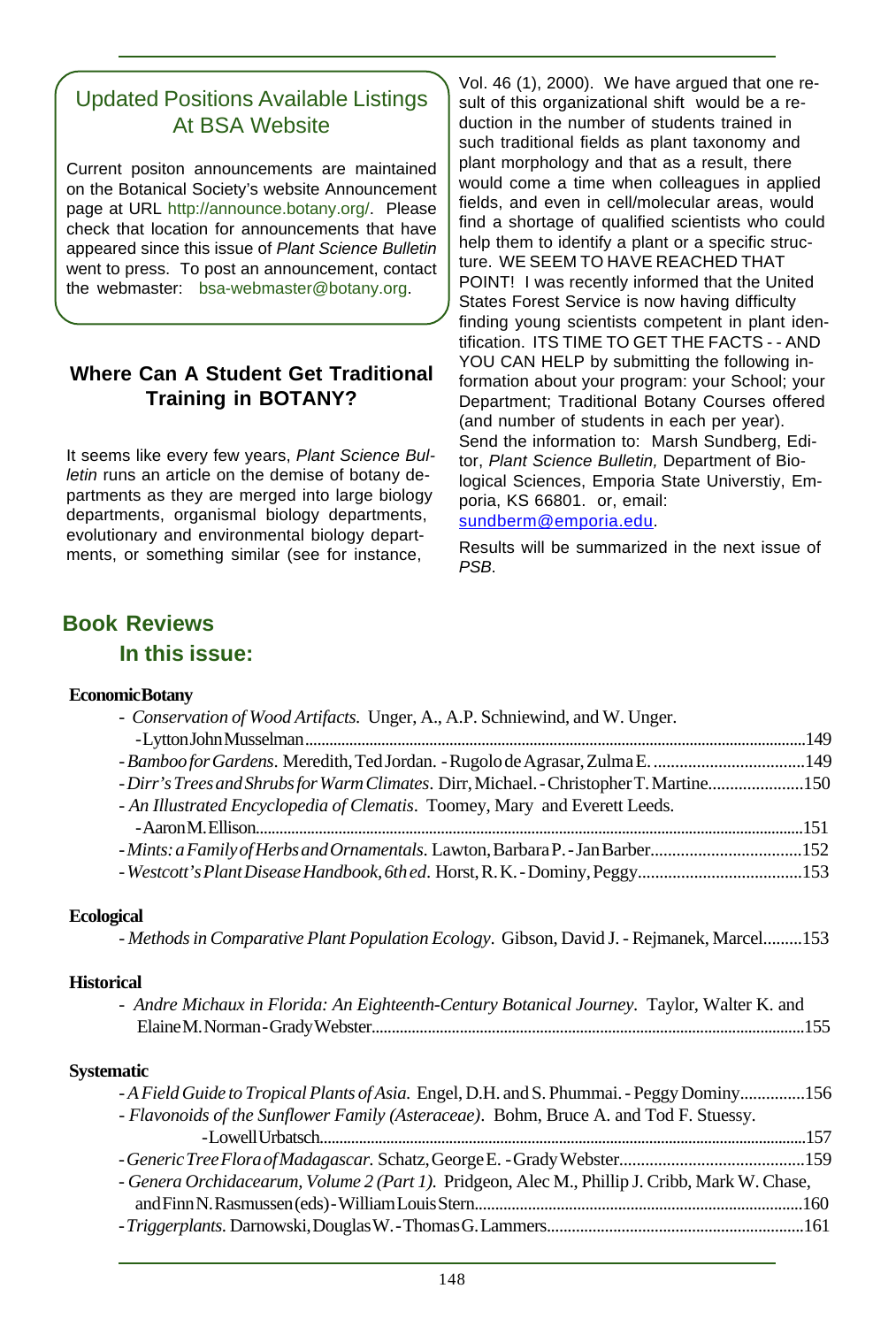**Conservation of Wood Artifacts**. Unger, A., A. P. Schniewind, and W. Unger. 2001. ISBN 3-540- 41580-7. (Cloth US\$225.00). 378+xvii Springer-Verlag, Berlin. - The science of wood anatomy deals with the structure of wood and how it develops. This book deals with how it is degraded, providing an interesting perspective on wood destruction by a variety of environmental and biological factors. While it is not written for plant anatomists, an understanding of how wood is formed, the chemistry and function of lignin, and other factors are clearly and accurately discussed in some detail.

Perhaps the oldest record of wood preservation is the tar on Noah's ark. Later attempts at wood preservation, other than using termite and fungus resistant woods, involved smoking and charring wood as well as salt and oil treatments. After a short, but very interesting chapter on the history of wood preservation, wood structure and chemistry is discussed followed by the properties of wood. These chapters are a good review of the topics with extensive, up to date references.

The bulk of the book deals with the deterioration, diagnosis, and preservation of wood. A great amount of detail is included. For example, arsenic compounds were used by Leonard da Vinci for preserving wood. Perhaps the best-known wood preservative to Americans is creosote. Looking up creosote in the index, however, is not simple (see below). Life histories of wood destroying organisms are provided, often with helpful illustrations.

There are three indices: Chemicals and Materials Index, Trade Name Index (which directed me to a chronology of wood preservative use where I learned that creosote is a term coined by Franz Moll in 1836 for coal tar), and Index of the Scientific Names of Organisms. Curiously, the Latin names of trees are not listed in the scientific name index nor in any index.

This book will be a must for anyone working with wood artifacts and should be in university and museum libraries. - Lytton John Musselman, Biology Department, American University of Beirut. Permanent address: Department of Biological Sciences, Old Dominion University, Norfolk, Virginia 23529-0266. USA.

**Bamboo for Gardens**. Meredith, Ted Jordan. 2000.ISBN 0-88192-507-1 (Cloth US\$39.95) 408 pp, Timber Press, Portland, Oregon, pp.406. - The good quality binding with a hard cover and an attractive, illustrated jacket, make this book already a tempting choice for any sophisticated gardener. As soon as we open it we are struck by the quality

of the print and paper, as well as by the clarity of the design that facilitates the reading. As well, it contains five schematic figures and numerous illustrative color pictures.

The content is ordered in nine chapters. The first of them refers to the taxonomic location of the woody bamboo, presenting a simple and interesting up-to-date analysis on the subfamily Bambusoideae to which they belong. The treatment of the origin and distribution of the genera is based on revised bibliography and it contains several concepts endorsed by outstanding specialists in the topic. It includes interesting data on the phylogenetic relationships based on recent molecular studies, some of which are currently being carried out by specialists consulted by the author. The differences between the woody bamboo and the herbaceous ones, are presented in simple form; the virtue lies in the fact that these concepts have had little diffusion in the field of gardening. Chapter two deals with the morphological structure of the bamboo in 47 pages, profusely illustrated with photographs of numerous details: canes, knots, rhizomes etc. In the text the appropriate terminology is used, supported by an explanatory glossary. Subsequently a detailed information is included on the cultivation and propagation of the bamboo, accompanied by illustrative pictures. In the chapter referred to the taxonomy there are 40 genera and around 300 species and subspecific categories ordered in alphabetical form. Most of the genera are cultivated and original from Asia, but also information about the following native genera of America are included: Chusquea, Guadua, Olmeca, Otatea, Raddia and Rhipidocladum. For each species the following aspects are considered: size, diameter of the culm, temperature and light requirements, and data on their origin.

It should be remarked, for the improvement of further editions, that the generic and specific names don't include the corresponding authors' names, and the information about each taxa is not comparative in extension. The illustrative pictures are excellent in quality, but they are not numbered nor referred to in the text.

The author also refers to the uses of bamboo and finally includes a list that facilitates the selection of the appropriate species for their cultivation in gardens. The bibliography is adequate and it reflects the author's genuine interest in bamboo. His sufficient documentation and relevant consultation with specialists in these grasses, give extra value to this publication. -Zulma E. Rúgolo de Agrasar , Instituto de Botanica Darwinion,Labardén 200, C.C. 22, (1642) San Isidro, Buenos Aires, Republica Argentina E-mail: zrugolo@darwin.edu.ar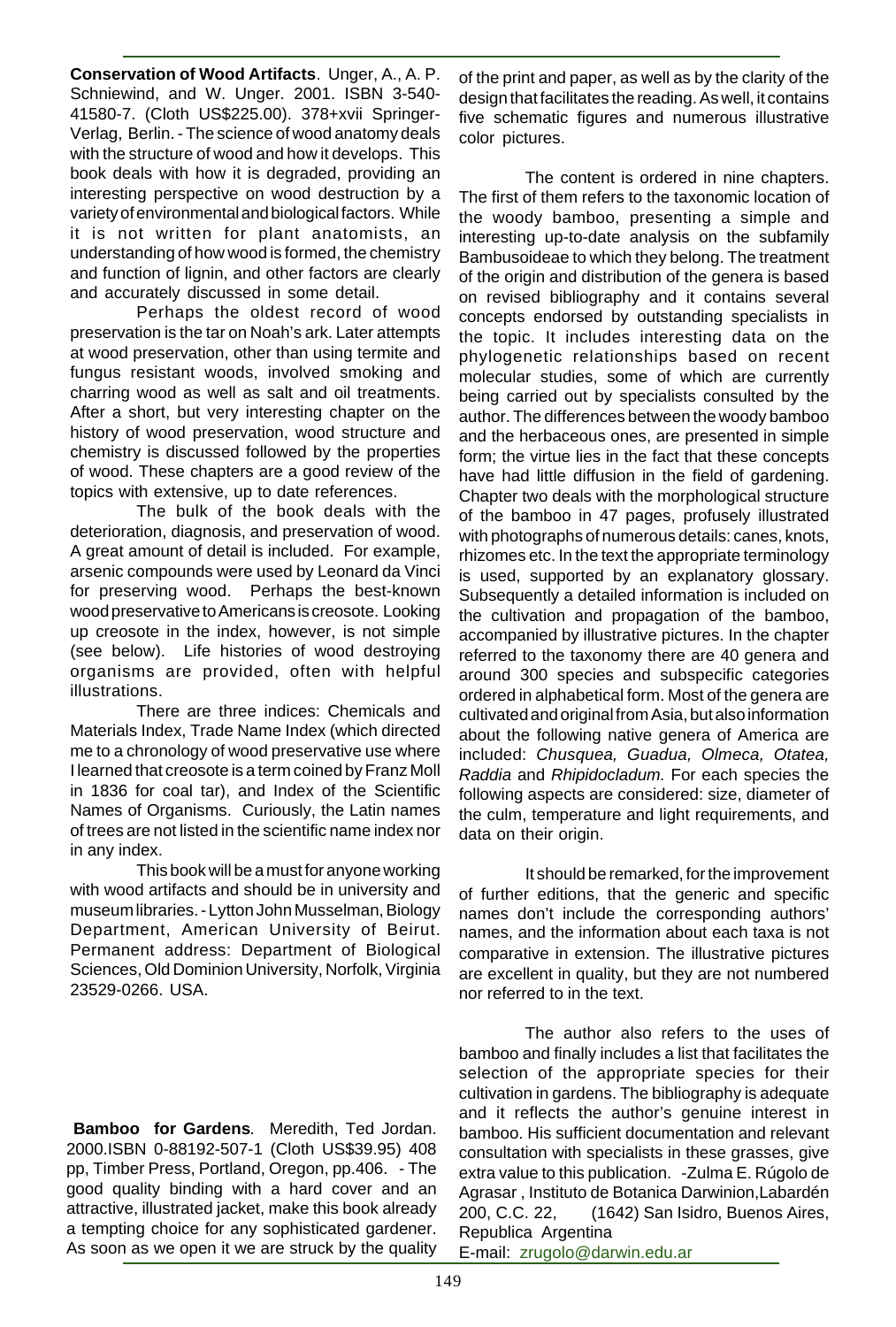**Dirr's Trees and Shrubs for Warm Climates**. Dirr, Michael A. 2002. ISBN 0-88192-525X (Cloth US\$69.95) 448 pp. Timber Press, Inc. 133 S.W. Second Avenue, Suite 450, Portland, Oregon 97204- 3527.On the back cover jacket to Dirr's Trees and Shrubs for Warm Climates there is a photo of the author hugging a tree. He is not smiling. Before the reader even opens this latest work from Michael A. Dirr, a glance at the back cover makes one thing apparent: he loves plants – but this is not to be confused with any sort of puppy love or any schoolboy crush. This is serious business.

Michael Dirr first published his Manual of Woody Landscape Plants in 1975. Now in its fifth edition (1998), the Dirr Manual is considered by some to be the bible of woody plant cultivation in North America. Dr. Dirr is now mentioned with the likes of L.H. Bailey and Alfred Rehder as one of the most important contributors to, and promoters of, the field of woody plant horticulture.

In 1999, Dirr continued to set the standard when he released Dirr's Hardy Trees and Shrubs, a full-color photographic companion to the Manual that treats plants grown in USDA hardiness zones 3-6 (a great improvement over 1978's entirely blackand-white Photographic Manual of Woody Landscape Plants). Dirr has now completed his trilogy by publishing Dirr's Trees and Shrubs for Warm Climates (for zones 7-11), which picks up where Hardy Trees and Shubs left off: that is, somewhere in southern New Jersey.

Trees and Shrubs for Warm Climates, like it's predecessor, is a user-friendly and attractive book. The photographs, all taken by Dirr, are outstanding and often highlight the most characteristic attributes of a given plant. These images are accompanied by concise plant descriptions, including growth habit, cultural considerations, geographic origin, common or recommended cultivars and varieties, and the candidly poetic commentary readers of Dirr have come to expect from his works (of Mitchella repens, he writes "To appreciate this small woodland citizen is a signal that all biological entities, great and small, are important.").

Given the limitations of its format (more photos and more species with less text), the book is best used in concert with the Manual (or any other woody landscape reference), although more than a few species included in this photographic companion will not be found described there. Alone, Dirr's Trees and Shrubs for Warm Climates is a detailed and beautifully illustrated plant encyclopedia – if you will, a souped-up coffee table

book for serious gardeners and landscape professionals.

I am particularly fond of the book's third and last section, "Selecting Plants for Specific Characteristics or Purposes," a collection of plant lists for assorted design and cultural characteristics. By including this section, the author makes it easy to plug into his wealth of experience and apply it directly to the home landscape. Whether one desires a shade-tolerant tree with fragrant flowers or a shrub with ornamental fruit that responds well to hedging, Dr. Dirr has a list of possibilities. These lists are easily cross-referenced with the plant profiles in the aptly titled alphabetical (by genus) section, "A-Z Illustrated Guide to Trees and Shrubs for Warm Climates." Lists of native plants and useful wildlife plants might have been nice additions.

Dirr deserves credit for the inclusion of plant profiles for a number of native species, some of them uncommon choices for the residential landscape. Several native oaks and maples are profiled and recommended. He also gives high marks to Leucothoe racemosa (sweetbells leucothoe), *Wisteria frutescens* (American wisteria), and Viburnum cassinoides (witherod viburnum), among others.

From a botanical sciences perspective, Dirr's body of work has appeal as a means by which to familiarize oneself with exotic woody plants, both in terms of their culture, identification, and systematics, and in light of their realized or potential interactions with natural plant communities. This latter information is often understated, however, since Dirr infrequently comments on the invasive or potentially invasive nature of the species included in his books. As an example, the Manual promotes the use of Berberis thunbergii (Japanese barberry), but never mentions that this species is perhaps the most noxious woody invader of Northeastern woodlands. Trees and Shrubs for Warm Climates follows in similar fashion. At least 24 of the exotic species profiled in the book are listed by the National Park Service (Swearinger 2002) as either invasive or potentially invasive. Dirr issues warnings for only a few of these – regarding Ligustrum sinense (Chinese privet), he writes "I urge abstinence"; and he calls Melia azedarach (Chinaberry) "a scourge over much of the South" – but he mostly skirts the issue with even the most problematic taxa. Bauhinia variegata (Orchid tree), though listed as one of Florida's most invasive plants (F.E.P.P.C. 1999), comes highly recommended as " a beautiful specimen shrub or tree" for zones (9) 10 to 11. Invasive throughout the Southeast, Elaeagnus pungens (thorny elaeagnus) is lauded by Dirr for its toughness and ability to grow "anywhere," both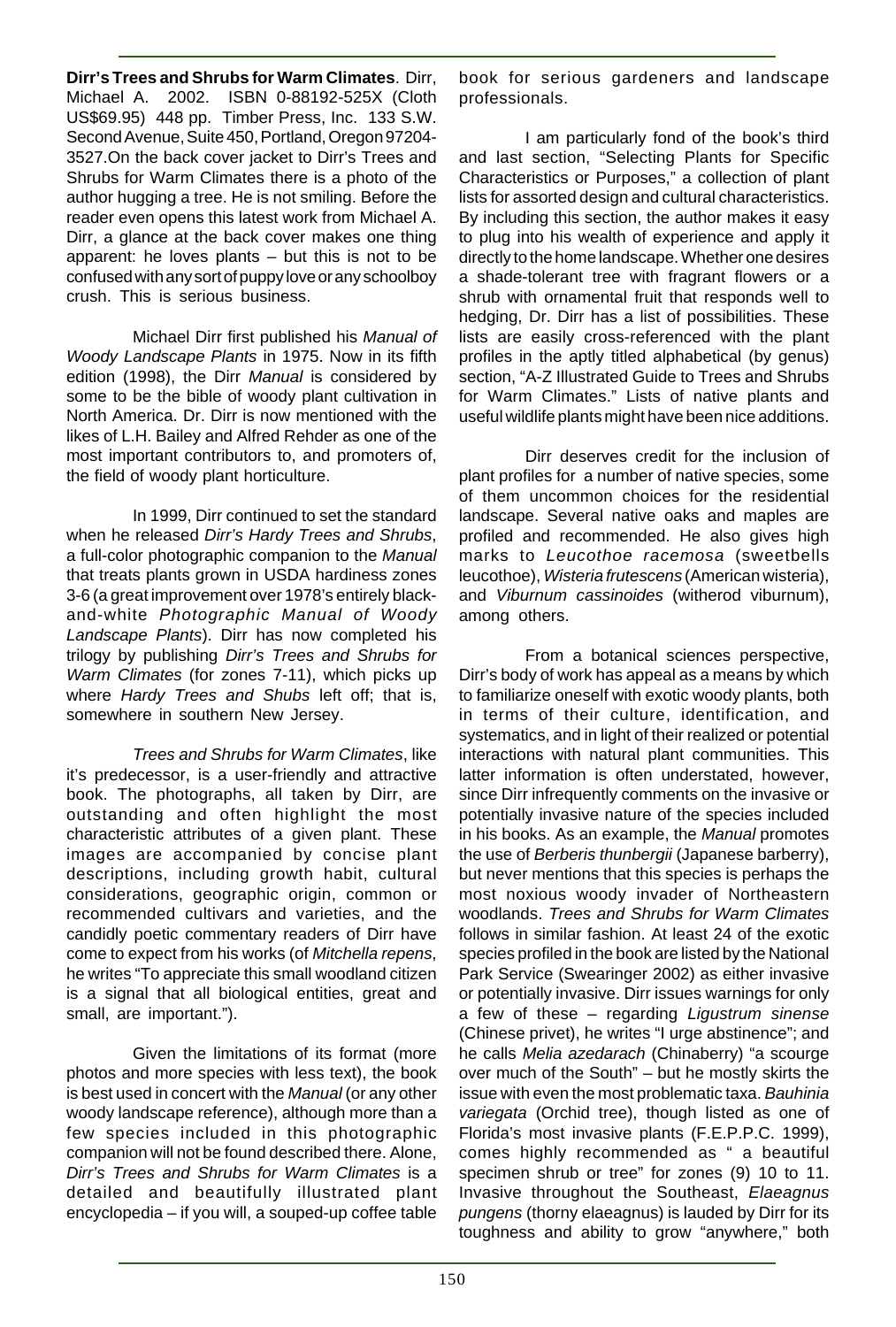characters that contribute to it being a problem in natural areas.

I am aware of the fact that Dirr's books are reference manuals for woody landscape plants, not treatises on the ecological interactions between our native flora and the many plants introduced through cultivation, but this highly influential author's near-inattention to the issue of invasive species is unfortunate. One is hard pressed to even find the term "invasive species" in a Dirr publication. This is, perhaps, a reflection of how sticky this issue has become, his choice an unspoken declaration of neutrality in the perceived war between plant conservationists and the nursery industry.

In the first section of Trees and Shrubs for Warm Climates, "Reflections on Garden-making in Georgia," Dirr writes "There is balance in nature that translates to the garden." My hope is that the author, and every great plantsperson like him, recognizes the role that ecologically-informed landscaping might play in retaining that balance.

Eco-politics aside, this book is still worth including in any botanical library. In fact, all three books in the aforementioned trilogy should be fixtures in the collections of herbaria, universities, and any individual with even a passing interest in the cultivation and identification of woody landscape plants. – Christopher T. Martine, Department of Ecology and Evolutionary Biology, University of Connecticut, 75 North Eagleville Rd., U-3043, Storrs, CT 06269-3043.

#### Literature Cited

Dirr MA. 1978. Photographic Manual of Woody Landscape Plants. Stipes, Champaign, Illinois.

Dirr MA. 1998. Manual of Woody Landscape Plants. Fifth edition. Stipes, Champaign, Illinois.

Dirr MA. 1999. Dirr's Hardy Trees and Shrubs. Timber Press, Portland, Oregon.

Florida Exotic Pest Plant Council. 1999. Invasive plant list (http://www.fleppc.org**/,** 19 October 1999). Florida Exotic Pest Plant Council.

Swearinger J. 2002. Alien plant invaders of natural areas (http://www.nps.gov/plants/alien/list/b.htm, June 2002). National Park Service.

**An Illustrated Encyclopedia of Clematis.**

Toomey, Mary, and Everett Leeds. 2001. ISBN 0- 88192-508-X (cloth \$US59.95. 426pp. Timber Press, 133 SW Second Ave., Suite 450, Portland, OR 97204. – In recent years, gardeners and horticulturists have embraced the cultivation of Clematis. This widespread, diverse (> 1000 species and cultivars) genus in the Ranunculaceae is wellsuited to planting in gardens in the temperate zone, and the range of flower colors and sizes have broad

appeal. Among several gardeners' guides to Clematis published in recent years, this book is one of the most comprehensive and lavishly illustrated.

The book is divided into two sections. Part I describes the history and botany of Clematis, and appropriate methods for cultivation, pruning, propagation, and treatment of diseases. Most of this information is focused on growing Clematis in Europe (especially Britain), as the authors are major players in the British Clematis Society. They do, however, include a chapter on Clematis in North America (by Maurice Horn and Linda Beutler). Maps illustrating the hardiness zones of both North America and Europe are also provided. The detail on cultivation etc. is thorough, and this book likely will serve as the benchmark for future publications on cultivation of this genus. The brief chapter on history and botany is stronger on the former than the latter; emphasis is placed on cultivars, cultivar groups (based on flower-size and whether or not they flower on new wood or old wood), and pruning groups. The "botany" of Clematis includes only rules of nomenclature and general characteristics (leaf arrangement and shape, flower parts) of the family and genus. The weakness of this part is illustrated by the statement that "all hybrids are cultivars", following (by two sentences) the statement that hybrids can occur naturally in the wild. Nonetheless, Part I is an indispensable reference for the home gardener and professional horticulturalist.

The meat of the book, however, is Part II. Occupying nearly 75% of the book, this part details nearly 600 species and cultivars of Clematis. They are arranged alphabetically by species or cultivar name, and for each is provided a concise description, including flowering/pruning group, synonomy, origin (geographic for species, parentage for hybrids and cultivars), habit and life form, height, description of flowers and leaves, flowering time, cultivation requirements, and hardiness zone. Each is also illustrated with a photograph, usually a close-up of the flower, but occasionally of a group of flowers or the whole plant scrambling on an appropriate structure (fence, rose-bush, etc.). For someone planning a garden and seeking appropriate colors and textures, this catalogue is invaluable.

Overall, An Illustrated Encyclopedia of Clematis lives up to its advance billing. It is an elaborate and exhaustive reference for horticulturalists and gardeners. The photographs are exquisite and show off Clematis in all its variety. This book will complement coffee tables and garden workshops equally well. – Aaron M. Ellison, Harvard Forest, PO Box 68, Petersham, MA 01368.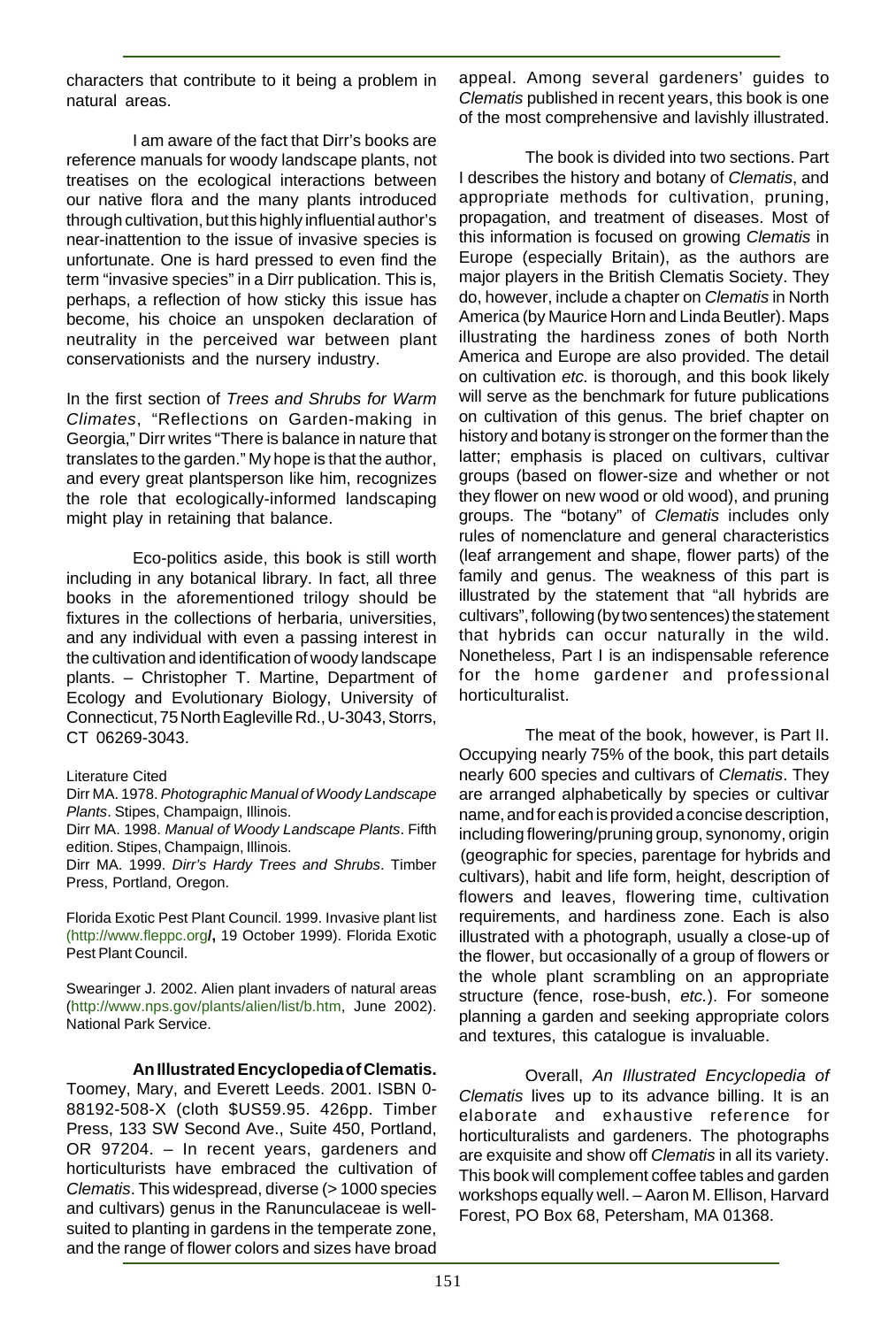#### **Mints: a family of herbs and ornamentals.**

Lawton, Barbara P. 2002. ISBN 0-88192-524-1 (Cloth US\$27.95) 272 pp. Timber Press, Inc., 133 S.W. Second Avenue, Suite 450, Portland, OR 97204- 3527. - Barbara Lawton clearly did a fair amount of research for this book. It begins with a chapter on the history of the Lamiaceae, with a survey of mints in sacred texts, herbals and even Shakespeare. One rather bizarre section treats the so-called language of herbs, a bit of Victorian arcana in which the particular flowers included in a bouquet carried hidden meanings. The second chapter gives a brief synopsis of ethnobotanical, culinary and ornamental uses of mints. As a former publications editor at the Missouri Botanical Garden, Lawton drew upon the library's collections for a number of line drawings and illustrations that are reproduced throughout the book. Most of the drawings are quite good, but the variety of sources results in a stylistic inconsistency that may be bothersome to those readers who are more horticulturally oriented. Sixty-one color plates are included. Overall, the photographs do an admirable job of conveying the beauty and diversity of the family. A few, however, are either out of focus or do such a poor job of showing any useful detail that they should have been excluded. Typical of Timber Press issues, the volume itself is quite handsome: attractively bound, with good quality paper and a pleasant heft.

That's the good news; now for the bad. I found the organization of the book irritating. Chapter 7, titled "The botany of mints", consists of a mere four pages. It gives the number of genera and species contained in the family and briefly discusses plant terminology. The author also includes here a brief explanation of binomials. This information belongs in an introductory chapter, not buried in the middle of the book. A disappointing omission throughout the book is that of authorities for the plant names. A six-page chapter on garden pests and diseases is so general and superficial that it should have been left out entirely. Three chapters discuss various members of the family as herbs, ornamentals and weeds. All the plants described in these chapters are again discussed in Chapter 8, the largest chapter in the book and the one of most interest to gardeners interested in the family. Included here are 67 of the approximately 251 (according to Mabberley, 1997) genera in the Lamiaceae, with brief descriptions of one to several species or cultivars of presumed horticultural interest. It would have been a good deal less redundant had the descriptions in the three earlier chapters (herbs, ornamentals and weeds) been combined with the individual entries of Chapter 8.

A couple of statements required citations. One (p. 67) claims "scientific proof" that the scent of lavender is linked to the libido. A second (p. 78) refers to "modern studies" which verify the therapeutic qualities of sage.

I presume this book was written with gardening enthusiasts (and possibly plant collectors) in mind. As such, it would have been very nice to have given a few sources for some of the more horticulturally obscure plants included in the book. A few genera can be found easily at nurseries, and many of the species of herbal use should be easily obtained through seed catalogs. I checked a couple of random plant nursery websites and could find no entries for several less well-known genera (e.g. Eremostachys, Cedronella, Sideritis, Meehania). I can't imagine how your average gardener would find some of these plants. Still, if there are gardeners or plant collectors out there with a particular love for Labiatae, this book represents probably the most comprehensive horticultural guide to the family. - Jan Barber, University of Missouri, St. Louis.

#### Literature Cited

Mabberley, D. J. 1997. The plant book. Cambridge University Press, Cambridge.

#### Websites searched

www.monrovia.com

www.linglesherbs.com Good source for "herbal" mints www.handhbotanicals.com Good source for some of the more unusual genera (Dracocephalum, Ballota)

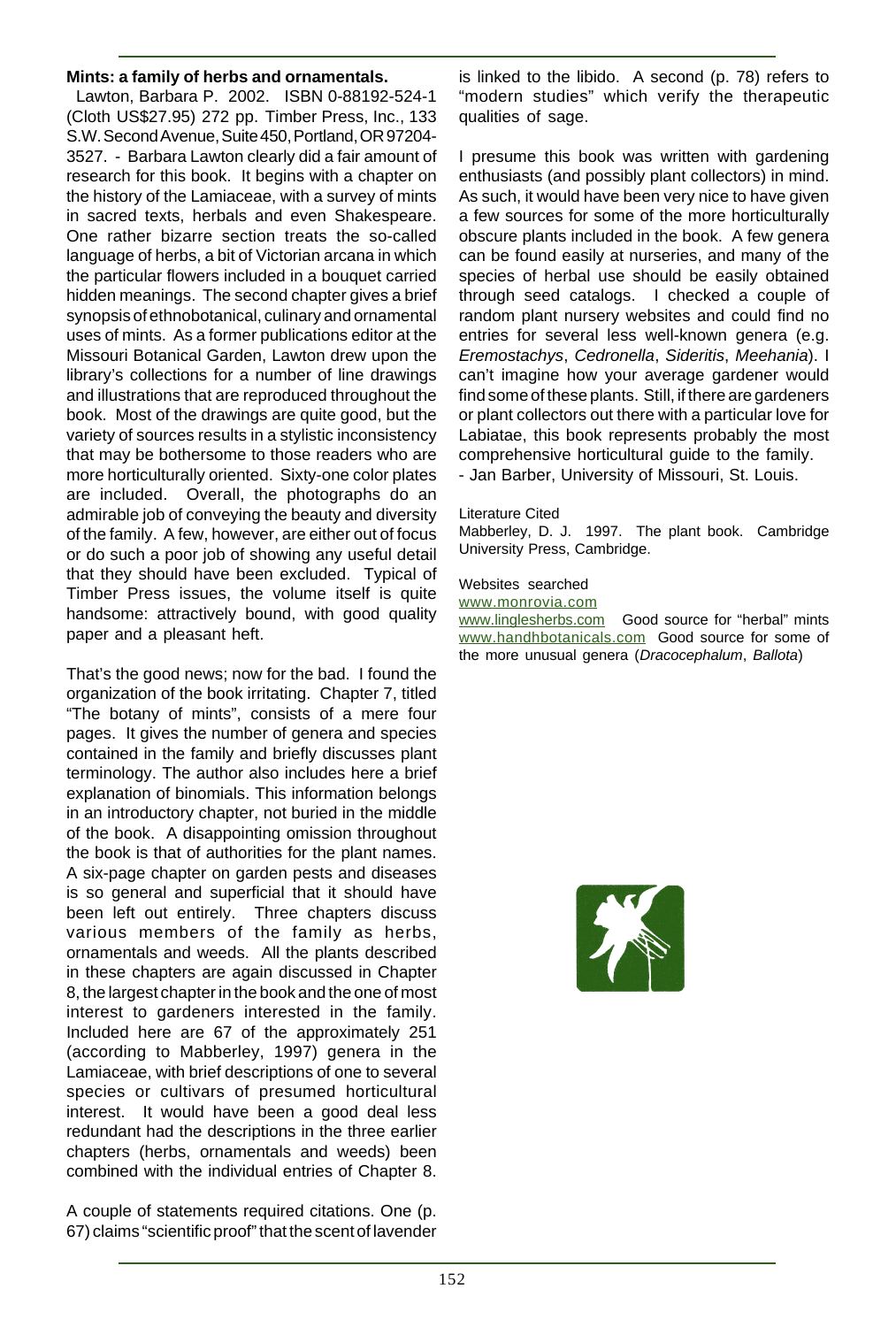**Westcott's Plant Disease Handbook. 6th Ed.** Horst, R.K. 2001. ISBN 0-7923-8663-9 (Hardcover, US \$299.95). 1008pp. Kluwer Academic Publishers, Dordrecht, The Netherlands. First published over 50 years ago, Westcott's Plant Disease Handbook is newly revised for the  $6<sup>th</sup>$  time, under the quidance of R. Kenneth Horst, who oversaw the  $4<sup>th</sup>$  and  $5<sup>th</sup>$ editions as well. The "Westcott" from the title is from Dr. Cynthia Westcott, 1898-1983, who first compiled this encyclopedic work. She received her Ph.D. in Plant Pathology from Cornell University in 1932. She later bought a garden that she described as ''equipped with all the common plant diseases.'' She experimented with chemical sprays as well as more natural means of garden maintenance. Then, Dr. Westcott set up "practice" as a plant doctor, making "house calls" to clients' gardens, as needed, during the growing season. She went on to produce several books on garden pests and diseases, including the Plant Doctor, the Gardeners Bug Book, and the Plant Disease Handbook.

The changes made since the last edition, 1990, include an update in the chemical and pesticide regulations, and taxonomic changes in bacteria, fungi, nematodes and viruses. New host plants and new diseases on new host plants have been added. However, photographs, both black and white and the color section, have been retained from the  $5<sup>th</sup>$  edition.

The general arrangement is essentially the same as in previous editions. The Handbook contains just four chapters. The first chapter discusses chemicals and their application, and the second chapter is a presentation on plant pathogens. Then the next nearly 500 pages cover over 2400 plant diseases followed by chapter four, containing a list of 1200 host plants for another almost 400 pages. The diseases are grouped according to their common names in alphabetical order. Treatments are listed when known. Host plants are listed by their common name along with their diseases, which, in many cases, refer back to a detailed entry in chapter three. Geographical locations (mostly by state) are given for the extant of the plant and/or disease. Color photographs display 34 key diseases in addition to black and white photographs of other pathogens. There are also numerous other illustrations augmenting the text.

Additional supplemental material includes a list of Land-Grant Institutions and Agricultural Experiment Stations, Glossary, Bibliography and a comprehensive index. The 75 page index is the adhesive that holds the whole Handbook together. Common and Latin names of host plants, diseases and their Latin pathogens are to be found in the index. The index provides both fast and easy access to the contents of the Handbook. This exhaustive and comprehensive Handbook is a must-have for the academic reference collection supporting a plant science program. Although aimed at the non scientist, this is still a practical and valuable tool for the serious gardener, plant scientist, landscapist and anyone involved with plants. Its longevity is proof of it effectiveness for the practitioner. Peggy Dominy, Sciences Librarian, Hagerty Library, 33rd & Market Sts., Philadelphia, PA, 19104

#### References:

Faust, J.L. (1983). Dr. Cynthia Westcott Dead; Rose Expert and Pathologist (Obituary), New York Times, March 24, 1983 v132 p44(N) pB10(L) col 5 (8 col in).

Harvey, J. and Ogilvie, M.B. (2000). Westcott, Cynthia. Biographical Dictionary of Women in Science. Routledge, New York, 1499 pp.

Kinkhead, E. (1952). Physician in the Flowerbeds. New Yorker, 28, 26-43.



#### **Methods in Comparative Plant Population Ecology**.

David J. Gibson. 2002. ISBN 0-19-850562-0, (paper, US\$45.00) viii+344 pp. Oxford University Press. – Until now, we have had several excellent textbooks of plant population ecology/biology (e.g., Harper 1977, Falinska 1998, four editions of the Silvertown's book) and many useful textbooks of applied statistics for ecologists (e.g., Crawley 1993, Scheiner & Gurevitch 2001). However, what has been missing was an organic connection of these two kinds of resources: a rigorous primer and assessment of the methodology used in observational and experimental studies of current plant population ecology. Gibson's book fills this gap.

The book is organized into three major parts: (1) What is plant population ecology? (18 pages), (2) Planning a study (99 pages), (3) Doing the study (176 pages). In the first part plant population ecology is defined, its history briefly summarized, and its goals outlined. To illustrate the scope of plant population biology, four case studies are here introduced and followed through several of the following chapters of the book. This is a nice approach. Starting with Sarukhán's classic studies of buttercups, through demographic variability of rare Silene regia, biological control of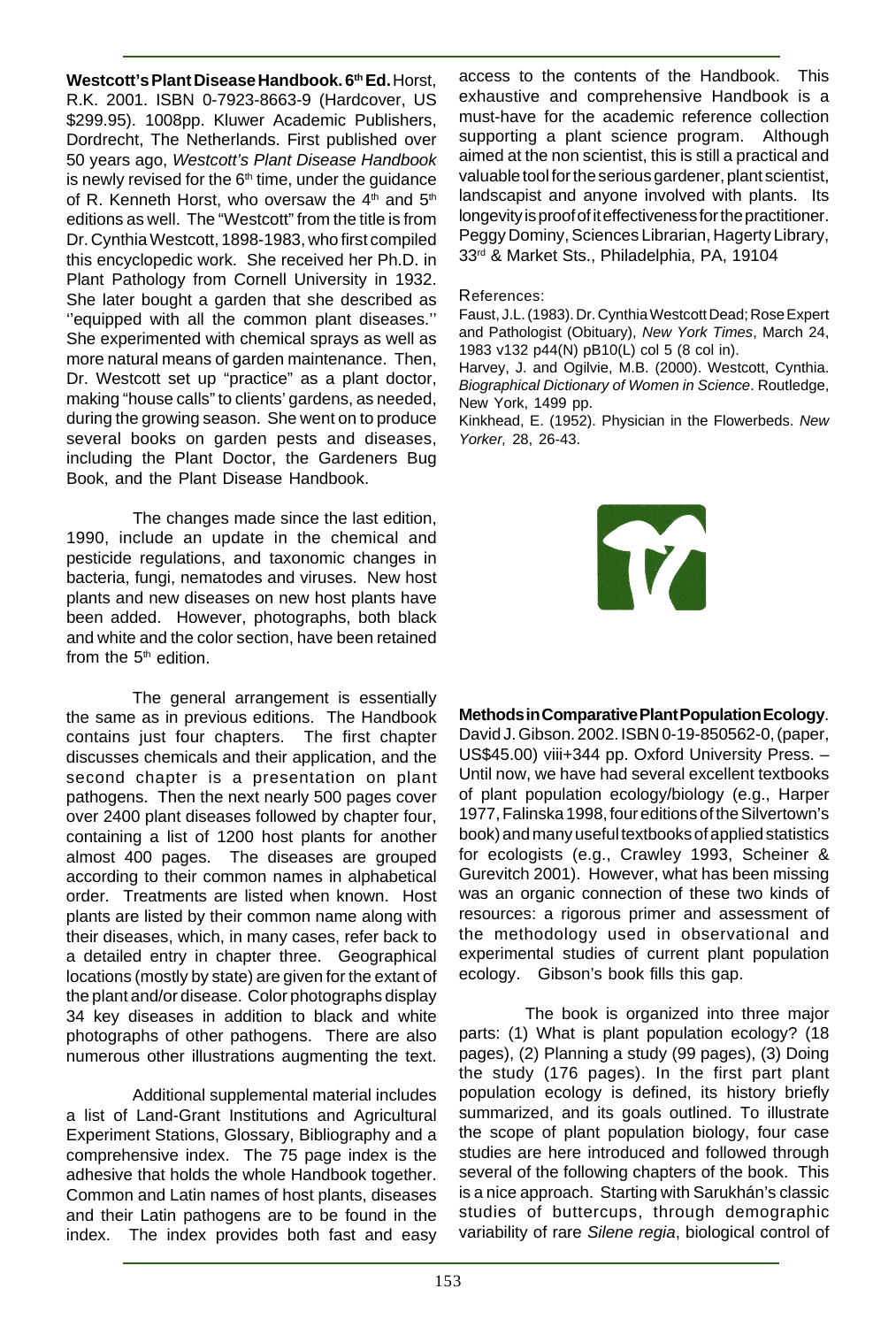invasive Senecio jacobaea, to herbivory effects on Raphanus sativus, the reader is led to ask many important questions: Were the methods appropriate for addressing the research objectives? Were there other variables that should have been measured? Are there obvious sources of error in the applied methods? Are the results relevant for addressing the broader issues?

The second part, dedicated to planning, will be a useful reading for all ecologists. How to ask relevant questions? How to formulate hypotheses? What should be measured? How to design experiments and observations? How to avoid pseudoreplication? These are just examples of questions that are discussed here. Elizabeth John wrote a separate chapter on many useful statistical methods. This is one of the best user-friendly introductions to statistics I am aware of. Statistical correctness and weaknesses of all four case studies are briefly commented at the end of this chapter.

The third part represents the real core of the book. It is somewhat less coherent, but is packed with an incredible amount of information: from the survey of biotic and abiotic experimental treatments, through measurements of relevant environmental variables and plant traits, to useful ecophysiological measurements, molecular markers, elements of growth analysis, germination tests, spatial patterns, life tables, matrix models, cellular automata, and individual-based population models. Tables summarizing advantages and disadvantages of discussed methods are extremely useful. Inevitably, coverage of some topics is only sketchy. Nevertheless, this chapter itself will provide material and references for one semester of teaching and discussions.

There are only a very few critical comments I can make. The first is a herbaceous and temperate bias of the book. Of coure, it is much easier to study populations of herbs (all four case studies), small shrubs, and tree seedlings than demography of large trees. Also, the majority of plant population studies have been conducted in temperate regions. However, when José Sarukhán returned from Bangor to Mexico, a new fascinating discipline was born: tropical tree population ecology. Useful introductions are provided by Martínez-Ramos and Samper (1998) and Turner (2001). I would expect somewhat more on methods for studies of interspecific competition (for example an introduction to the reciprocal yield models - Suehiro and Ogawa 1980). It would be helpful if net assimilation rate (NAR) were mentioned as an alternative term for unit leaf rate (ULR, p. 214) and "diffuse competition" as an alternative for

"competitive intensity" (p. 225). In the context of transition matrix models, I am not really happy with statements like  $r_{i}$  = rate of reproduction (fecundity) for an individual in age class i" (p. 283), or "fecundity is limited to the rightmost element on the top row that represents the seeds produced by flowering plants…" (p. 284). In the last case, for example, this particular element represents only the mean number of seeds per plant that will be present as dormant seeds one year later (se Fig. 8.17 and Caswell 2001). As the author defines fecundity as "total seed production per year" (p. 220), the above statements could be misleading. For any time step, "  $f_{\!\scriptscriptstyle{j}}^{\scriptscriptstyle\prime}$  is usually a product of seed production per plant and seed survival into some other category. Many misunderstandings are still associated with construction of transition matrices in plant population biology (Rejmánek 2000). I assume that only one arrow, not two, should go from "Seed" to " $a_{ss}$ " (p. 283). These are just minor problems. Gibson produced a remarkable book! I expect that one whole generation of students will profit immensely from its reading. - Marcel Rejmánek, Section of Evolution and Ecology, University of California, Davis, CA 95616.

#### Literature Cited

Caswell, H. 2001. Matrix Population Models, 2nd ed. Sinauer, Sunderland.

Crawley, M.J. 1993. GLIM for Ecologists. Blackwell, London. Falinska, K. (ed.) 1998. Plant Population Biology and Vegetation Processes. Polish Academy of Science, Kraków.

Harper, J.L. 1977. Population Biology of Plants. Academic Press, London.

Martínez-Ramos, M. and Samper, C. 1998. The life history patterns and forest dynamics: a conceptual model for the study of plant demography in patchy environments. J. Sustainable Forestry 6: 85-125.

Rejmánek, M. 2000. On the use and misuse of transition matrices in plant population biology. Biological Invasions 2: 315-317.

Scheiner, S.M. and Gurevitch, J. (eds.) 2001. Design and Analysis of Ecological Experiments, 3n ed. Oxford University Press.

Silvertown, J. and Charlesworth, D. 2001. Introduction to Plant Population Biology, 4<sup>th</sup> edition. Blackwell Science, Oxford.

Suehiro, K. and Ogawa, H. 1980. Competition between two annual herbs, Atriplex gmelini C.A. Mey and Chenopodium album L., in mixed cultures irrigated with seawater of various concentrations. Oecologia 45: 167- 177.

Turner, I.M. 2001. The Ecology of Trees in the Tropical Rain Forest. Cambridge University Press.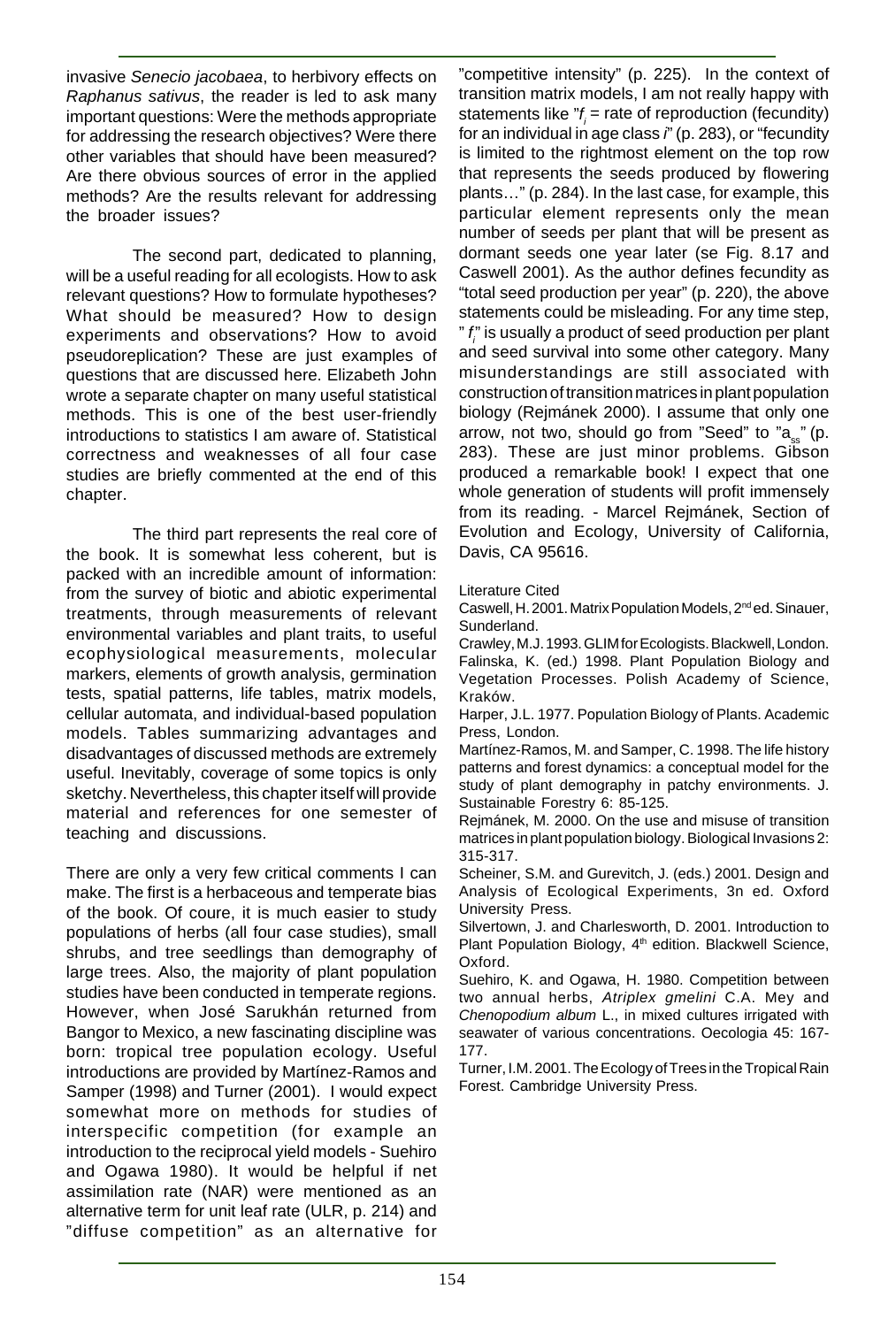#### **André Michaux in Florida: An Eighteenth-Century**

**Botanical Journey.** Walter K. Taylor and Elaine M. Norman; 2002; ISBN 0-8130-2444-7 (Hardbound) 246 pp., 30 photographs, 16 maps. \$40.00 University Press of Florida, Gainesville. – Although the name André Michaux has shrunk to a footnote for most American biologists, this book of painstaking scholarship should provide insights into his poorly known explorations in Florida in 1788. It begins with a biographical sketch of André Michaux, including a review of his extensive botanical explorations in eastern North America, followed by a discussion of the political and social conditions in Florida during the late 18<sup>th</sup> century, and then a detailed account of his explorations in northern Florida with his son André François.

After his intrepid botanizing expeditions in the Middle East from 1782 to 785, André Michaux's reputation as a botanical exploration was so outstanding that on his return from Persia he was selected as King's Botanist to the newly independent United States. With his son François André, he arrived in New York in November 1785 for a sojourn that would last for eleven years. Michaux's primary mission was to collect living native American plant material and send it to France, where plants of economic importance could be propagated. In 1793, with Thomas Jefferson's encouragement, he proposed to the American Philosophical Society an expedition west to the Pacific Ocean—which would have anticipated the expedition of Lewis and Clark. Unfortunately, the arrival of the Ambassador of the French Republic, "Citizen" Genet, sidetracked those plans, and Michaux—no doubt regretfully had to settle for a trip west to Kentucky.

According to the review of botanical exploration in Florida by Richard Wunderlin, Bruce Hansen, and John Beckner (in Wunderlin & Hansen, Flora of Florida, volume 1, 2002), the first significant botanical observations in Florida were made by John and William Bartram in 1765—1767; William Bartram returned to Florida in 1773—1776 for more extensive travels. In the summer of 1786, Michaux visited both Benjamin Franklin and the Bartrams, who showed him their famous garden and told them about their explorations in the Carolinas and Florida. The prodigious energy of the elder Michaux appears to have been matched by his political and social skills that allowed him to establish contacts in Philadelphia, New Jersey, Virginia (where he met George Washington) and South Carolina. It is especially striking to read of his treks into rugged poorly mapped country in winter months when most botanists would have been content to retire to shelter and wait for spring. Michaux's expedition to Florida in 1788 lasted only three months before he returned to his base in South Carolina. His trip was

at least partly inspired by hearing about the travels of the Bartrams through the southeastern U. S. to Florida, and the vivid descriptions of the vegetation that Bartram would soon publish in his classic book of 1791.

André Michaux in Florida covers the Florida expedition in much greater detail than the few pages devoted to it by previous writers. The first two chapters provide a succinct account of the late eighteenth century botanical milieu, in both France and the United States, and of the travels of the Michauxs in the eastern United States during the eleven years 1785-1796. Chapter three includes an interesting narrative of the political and social changes in Florida during the last quarter of the Eighteenth Century, when it was first—from 1763 until 1783— controlled by Great Britain, and then for the rest of the century by Spain. The Michauxs arrived in St. Augustine, the capital, only three years after the Spanish takeover, to find a curious amalgam of British settlers still hanging on in their plantations, while in the vicinity of St. Augustine there were settlements of colonists, mainly from Minorca, brought in by the Spanish government.

The three months of the Michaux sojourn in Florida in 1788 are covered in Chapter Four, beginning with an original English translation of Michaux's journal based on the transcription (in French) published by C. S. Sargent in 1889. The journal entries have copious annotations that specify localities in the journal and suggest identifications of species collected or observed. Photographs of specimens in Michaux's herbarium and collecting localities help to give a vivid picture of the plants and landscapes encountered on the trip. Maps (many antique) of most of the places visited are given in detail (some readers might think excessive detail) in Chapter 3. The main text concludes with the Epilogue based on Michaux's journal entries in his final notebook.

A significant part (65 pages) of the text of André Michaux in Florida is taken up by two Appendices. Appendix 1 will be of especial interest to botanists because it includes a comprehensive list of the plants observed or collected in Florida by Michaux. The first part of Appendix 1 includes a list (in alphabetical order) of all of the species collected in Florida by Michaux and by the Bartrams. In the second part, records based on Michaux's flora are listed in order in the two volumes (which was originally in the sequence of Linnaean classes, but appears rather confusing to the modern reader). The records are based not only on citations in the Flora Boreali-America but also entries in Michaux's journal and notes written on herbarium specimens. Appendix 2 includes letters, list of plants sent to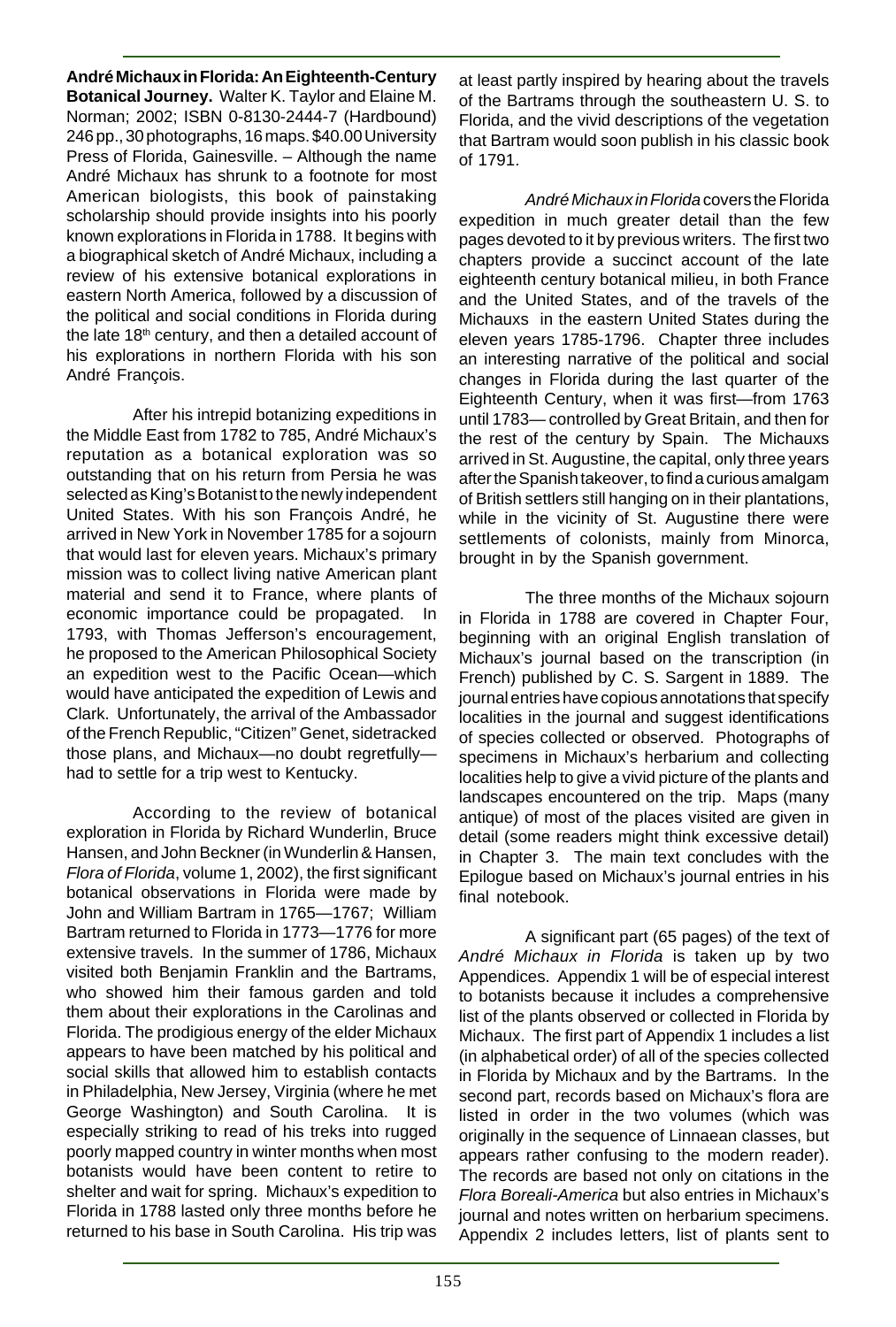France, and other documents, mostly translated into English for the first time.

The Epilogue includes a description of the notorious shipwreck in 1796 on the coast of Holland where Michaux came close to death and lost the early part of his journals and his personal effects, but fortunately his herbarium collection was saved. The annotations following the Epilogue fill in many details not evident in the abbreviated entries in Michaux's journal (which he ceased to keep up after 1797). Michaux, resilient as ever, set to work in Paris writing his two major botanical works: the monograph of oaks (Histoire des Chênes de l'Amerique) published in 1801 and Flora Boreal-Americana, published posthumously in 1803. Michaux was fortunate in having both works illustrated by Pierre-Joseph Redouté, the greatest of all French botanical artists. Although André Michaux perished in Madagascar in 1802, his son André François, who had played a crucial role in seeing his father's works to press, went on to write the three volumes of Histoire des arbres Forestiers de l'Amerique septentrionale (1810—1813), soon translated into North American Sylva (1817—1818) and now regarded as a classic.

On his return to France in 1796, André Michaux attempted to receive the funds from the government that he had often requested in vain. The political unrest during the preceding decade no doubt was at least partly responsible, but the French bureaucracy still deserved condemnation for such cavalier treatment—reminiscent of the way the Spanish government stiffed the outstanding New World botanists Sessé and Moçiño, Mutis, and Ruiz and Pavon . Nevertheless, Michaux not only achieved all that was expected of him in France, but in less than three years of heroic effort he produced the first two fundamental botanical treatises on North American plants. Charles Sargent (in the Proceedings of the American Philosophical Society, 1889) unfairly concluded from the telegraphic prose of Michaux's Journal that his "cultivation and literary ability… were not great," and that Achille Richard was the ghost-writer who put together the book on oaks and the Flora Boreali Americana. A more nuanced view was provided by Joseph Ewan in the introduction to the reprinted edition of Flora Boreali-Americana (Classica Botanica Americana vol. 3, 1974). The preface to the flora by André François makes it clear that Michaux's manuscript was not in final form, and required considerable editing, including the efforts of L.C.M. Richard. In view of the short time Michaux had in France before his final trip, it is not surprising that he solicited assistance from his son in preparing the work for publication. There is little if any evidence to support Sargent's adverse judgement, and it is contradicted by other

indications—such as Michaux's skill in composing letters and his adroit relationships with leading scientists in France and with the elite in North America (including Thomas Jefferson and George Washington).

André Michaux in Florida is outstanding for its scholarship and documentation; the authors have clearly written with meticulous care to detail. The book is not intended as a popularization, but rather as an account that documents a neglected part of the extensive travels that established André Michaux as the first botanist to both explore eastern North America, make extensive botanical collections, and write the first significant North American flora and the first book about American oaks. For many readers, André Michaux in Florida will be most profitably read in conjunction with the biography by Henry and Elizabeth Savage (André and François AndréMichaux, 1986). The detail provided by Taylor and Norman can serve as a model for similarly detailed studies that could be made on other botanical itineraries of Michaux. André Michaux remains a somewhat enigmatic figure, renowned for his enterprise and exploring skills, but without a single known surviving portrait and with his projected memoir of travels never written. That is a tragic loss, but on the other hand his accomplishments were significant, not least in training and inspiring his son André François to extend his work and produce a classic book on North American trees. The authors of André Michaux in Florida have provided a critical documentation of Michaux's botanical work in Florida that adds significantly to the historical record. - Grady Webster, University of California, Davis.

**A Field Guide to Tropical Plants of Asia**. Engel, D.H. and Phummai, S. 2000. ISBN 0-88192-542-X (Paper US\$19.95). 280 pp. Timber Press, Inc. Portland, Oregon. A field guide, to be useful, must be arranged so that someone looking at a specimen, in the field, can easily find the information that identifies the specimen. The important word, here, is **easily**. A Field Guide to Tropical Plants of Asia comes close to this optimal arrangement. The Field Guide contains over 300 plants. A photograph of each plant and information including the scientific name, English common name, a few descriptive details and the names of the plant, if present, in the languages of five countries (Indonesia, Malaysia, Philippines, Thailand, and Vietnam) comprise the main entry. I suppose that having the common name of the plant in the local language might help to confirm the identity. More information such as habitation, geographical range, leaf and flowe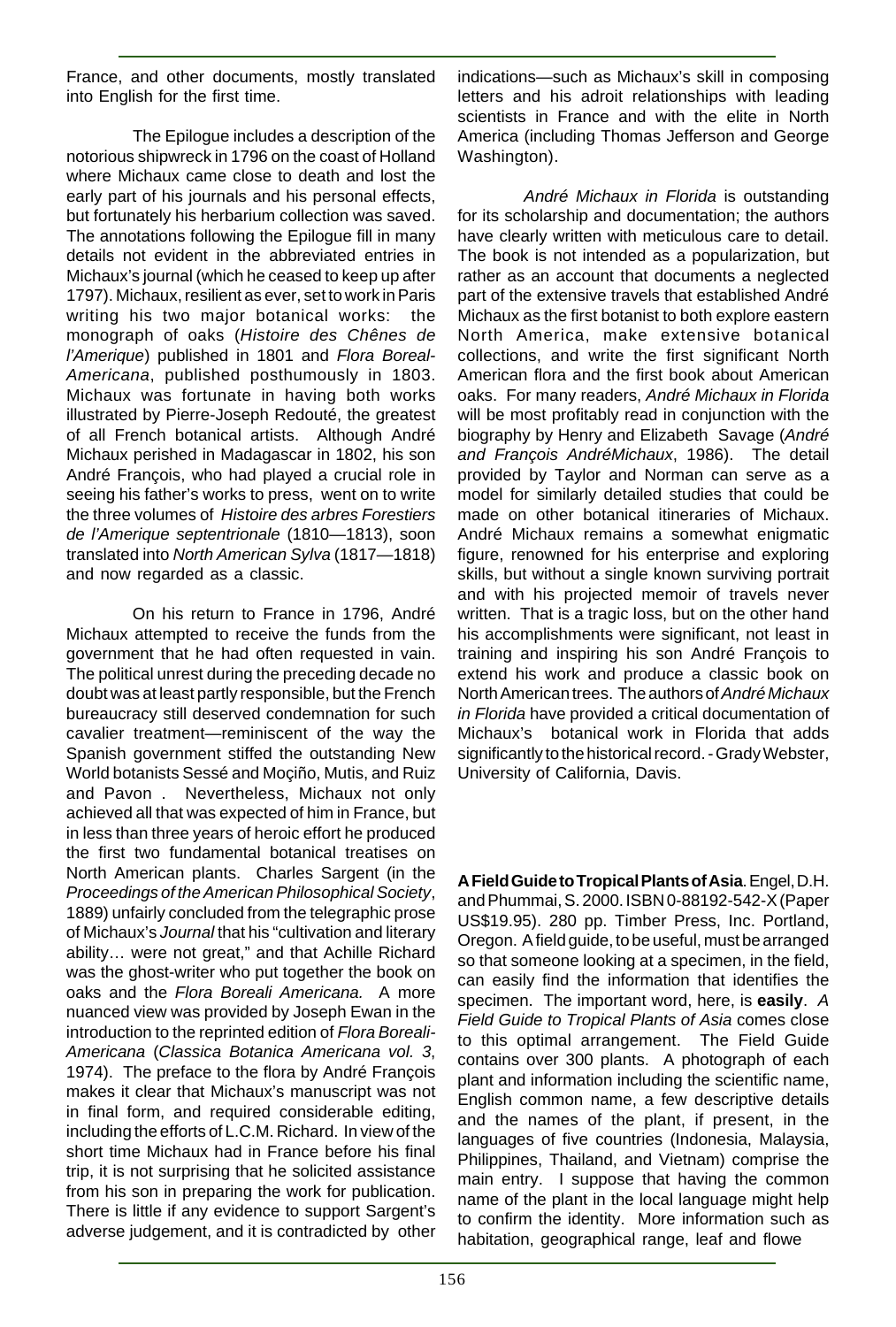r features and original habitat are found in the appendix arranged by scientific name.

The guide is arranged into four chapters: Trees, Shrubs, Vines, Groundcovers & Bedding Plants. Within each chapter, the plants are divided into sections according to their most prominent feature: flower, fruit, or leaf. In some cases, of course, a plant may be listed in more than one section. This arrangement makes for a more natural way of observing a plant than many other field guides, by quickly reducing the number of pages and images one has to scan to identify it. Next to its arrangement, the photographs are the guide's second best feature. They are sharp and as true to color as possible. The photographs range in size from full page to about 2.5 in. x 2.0 in. They typically show enough of the whole plant to display its natural habitation. It should be noted that photographs like these are not easily achieved. On the one hand, some of these species may only bloom or fruit on the order of years. Just catching them at the right time is difficult. Secondly, positioning to capture the optimal in situ photograph is equally tricky. In other words, the photographs are beautifully presented and a delight to the eye. If nothing else, one can truly admire the skill and effort that went into producing this album of work.

Obviously, a guide consisting of about 300 plants does not even close to the thousands of plant species found in Asia. The title is obviously misleading here. The authors might have been more helpful had they used some form of modifier such as "selected" or "common" or "300 most conspicuous" in the title or subtitle. However, the authors explain they selected plants based on pervasiveness and noteworthy characteristics. In other words, the plant one just happens upon and captivated, desires to know what it is. The title is also somewhat ambiguous in its use of "Asia" as the geographical domain of the Field Guide. More precisely it covers "tropical" Asia (Indonesia, Malaysia, Philippines, Thailand and Vietnam). Some plants actually originate outside of Asia, i.e. Africa, India and the Americas, but have become transplanted throughout the tropics.

The guide contains additional material on definitions of the parts of plants, a glossary, pronunciation guide, bibliography and index. What the guide does **NOT** have is a botanical key. Fundamentally, the guide is a photographic album, albeit beautiful, of some spectacular plants of tropical Asia. This guide is clearly not intended for the professional botanist, but for the interested visitor to tropical Asian parks or nature preserves. - Peggy Dominy, Sciences Librarian, Hagerty Library, 33rd & Market Sts., Philadelphia, PA, 19104

**Flavonoids of the Sunflower Family (Asteraceae).** Bohm, Bruce A. and Tod F. Stuessy. 2001. ISBN 3- 211-83479-6. (Hardcover EUR 202.40). xiii + 831 pp. 56 figures. Springer, Wien, NewYork. www.springer.at. Publication of the "Segregation and recombination of chemical constituents in a hybrid swarm of Baptisia ... and their taxonomic implications" by Turner and Alston (1959) and a subsequent paper by Alston and Turner (1963) demonstrated the potential of secondary compounds for systematic purposes and initiated a new subdiscipline in systematics. Fervently pursued for the next 20 or more years by many practitioners, studies resulted in the accumulation of a considerable store of secondary compound data. The authors of this volume have been leaders in the field of systematics of the Asteraceae and chemosystematics during much of this period. There are few as well qualified to produce such a volume as Bohm and Stuessy. Their assemblage and analysis of the huge volume of data for the Asteraceae, a family notorious for its richness in secondary plant products, is an amazing feat.

The first two sections will appeal to a broader audience for their introduction to the Asteraceae and to the flavonoids. In section one the biology, distribution, classification, phylogeny, and biogeography of Asteraceae are summarized in a succinct, lucid style. Section II provides an introduction to the flavonoids as taxonomic markers, structural variation (in Asteraceae), biosynthesis, and biological functions. Here several well-known, mostly non-Asteraceae, examples of the systematic usefulness of flavonoids, including the well-known entrospermae/Caryophyllales case study are summarized. Chapter 6 will be of interest to ecologists, physiologists, and others, as it recounts some of the numerous biological functions of flavonoids. These sections and throughout are a rich source of bibliographic citations for the primary, milestone literature that has shaped our understanding of the family Asteraceae and the flavonoids.

Section III, consisting of 11 chapters, provides an extensive review of the occurrence of flavonoids in Asteraceae organized by tribe. Largely the tribal taxonomy of Bremer (1994) is followed since it is the most recent, comprehensive treatment available, but where appropriate, flavonoid occurrence is evaluated in the context of other treatments as well. Each chapter is devoted to a single or in a few cases two tribes that are arranged alphabetically as are the genera within which makes for easy information accessibility. Flavonoid data, when extensive for a genus, are treated in tabular form. The referencing with serial numbers of chemical structures for various flavonoids are helpful to the reader. The expected caveats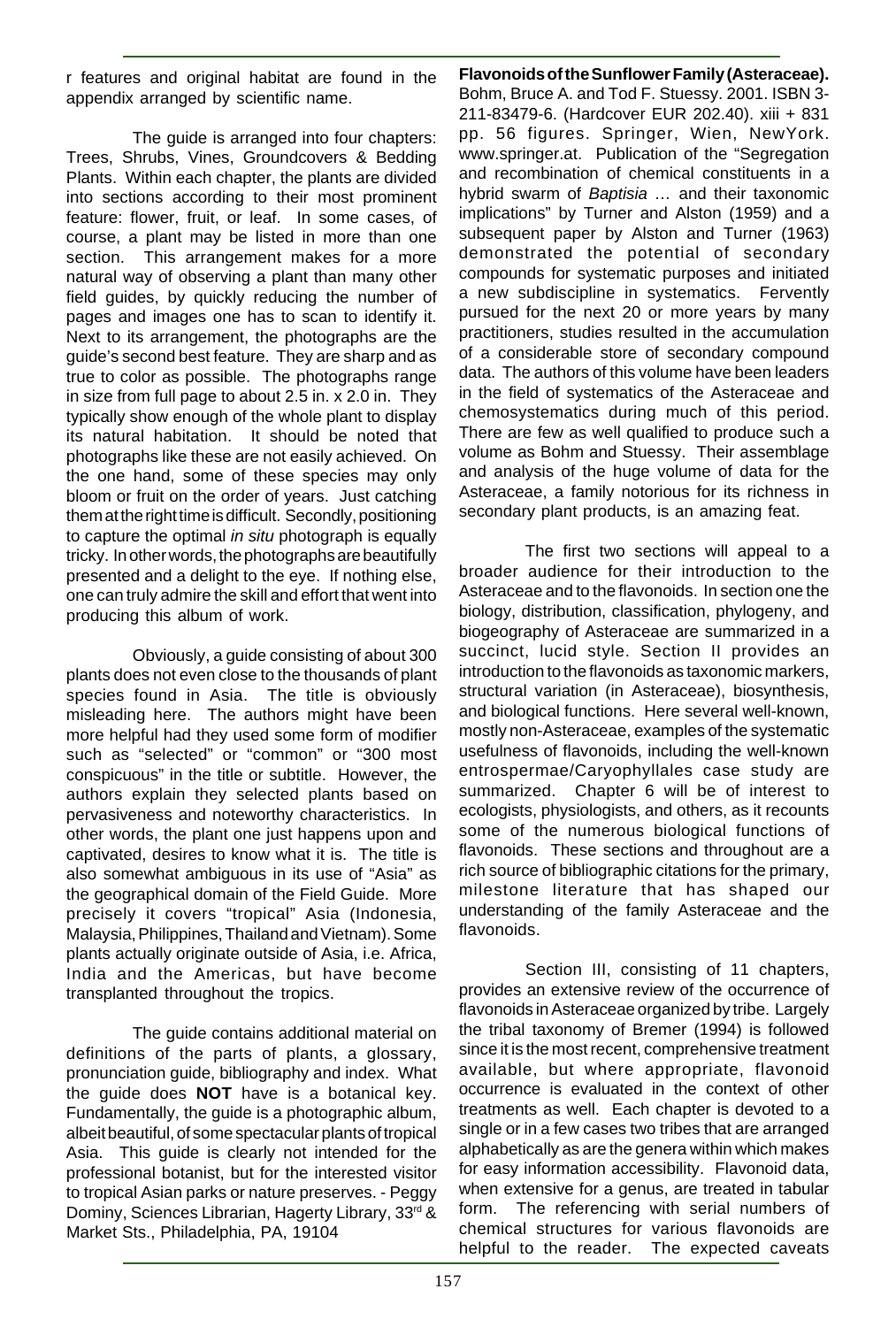concerning interpretation of the data such as the variable goals and expertise of the investigator and improved technological advances in isolating and characterizing flavonoids are issued by the authors. Incompleteness of the data for most taxa represents a major obstacle in fully evaluating its significance is a theme restated several times throughout this and other sections of the book.

The efficacy of flavonoids at different taxonomic levels is addressed in section IV with a chapter each devoted to subfamily, tribal, subtribal, generic , specific, and infraspecific levels with many examples provided in each case. An outstanding example provided is that of Tragopogon where nearly all biosystematic techniques have been applied. In general, flavonoids for systematic purposes have the most to offer at lower levels in the hierarchy and that they may help resolve problems involving interspecific hybridization, species relationships, and the like. Some interesting correlations at higher levels are evident. Such data take the form of trends and relative percentages of skeletal types, oxygenation patterns, various adornments, etc. Pivotal to assessing homology, as the authors noted, is knowing more about flavonoid biosynthesis.

The last two sections, V and VI, treat "flavonoids as indicators of the evolutionary process" and "flavonoids and phylogeny." A number of case studies are provided showing the contributions and the potential for such data in understanding hybridization patterns and differentiation among populations. The challenge, in the authors' view, is a synthesis involving DNA analysis coupled with flavonoid differentiation in an environmental and genetic context. Interestingly, in section six comparison flavonoid composition of the Barnadesioideae and the Calyceraceae, representative of the most primitive Asteraceae and its sister family, show similarities. Whether this indicates their relatedness or is linked to the ecological circumstances in which they are found remain as intriguing hypotheses. Flavonoid data of other potential sister families such as the Goodeniaceae, Menyanthaceae, and others are also summarily provided. The presence/absence flavonoid data as the authors note at least at higher levels in the hierarchy will never be the primary source of data for phyletic reconstruction. Learning, as the authors note, more "…the genetic and enzymatic basis of biosynthetic pathways, and the potentials for interconversion of compounds under different ecological and/or physiological constraints, can we come to separate phyletic from ecological/ genetic dimensions." Following section VI is an addendum that gives information published or

otherwise called to the authors' attention after the manuscript had been sent to press.

Three separate indices are provided. The chemical index is arranged by formal name along with their synonyms in many cases. Pages numbers set in bold type reference pages with the corresponding chemical structures. Immediately prior to the chemical index is a table giving the common names for flavonoids used in the volume, their derived common names, and formalized names. Following the chemical index is the subject index. Chemical structures are similarily referenced here and a "t" identifies pages containing tabulated flavonoid information. The taxon index follows the subject index and also contains the same tabulated information page indicator.

The text is relatively free of errors but a few typos were noted. On page 454 Brickellia shineri was also spelled B. shinneri. The former appears to be correct. Also, this entry is absent from the taxon index. Amphiachyris, in chapter eight, is said by the authors to be a Californian genus of two species. However, neither occurs in California; both grow in Texas with the range of one extending northward and eastward.

The book is obviously essential for anyone working on the systematics or other biological aspects of the Asteraceae. The volume is a comprehensive source of flavonoid data, and it is also contains an excellent compilation of literature citations. It represents an excellent report on the status of knowledge in this field and underscores what hasn't and can be accomplished. Many aspects of this volume as suggested will be of interest to a more general audience and other specialists such as phytochemists, ecologists, physiologists, etc. I expect Flavonoids of the Asteraceae to become more useful as the ever increasing number of macromolecular investigations suggest new and at times often unsuspected relationships among taxa. –Lowell Urbatsch, Department of Biological Sciences, Louisiana State University, Baton Rouge, LA 70803

B. L. Turner, Ralph Alston. 1959. Segregation and Recombination of Chemical Constituents in a Hybrid Swarm of Baptisia laevicaulis X B. viridis and Their Taxonomic Implications. American Journal of Botany. 46: 678-686.

R. E. Alston, B. L. Turner. 1963. Natural hybridization among four species of Baptisia (Leguminosae). American Journal of Botany. 50: 159-173.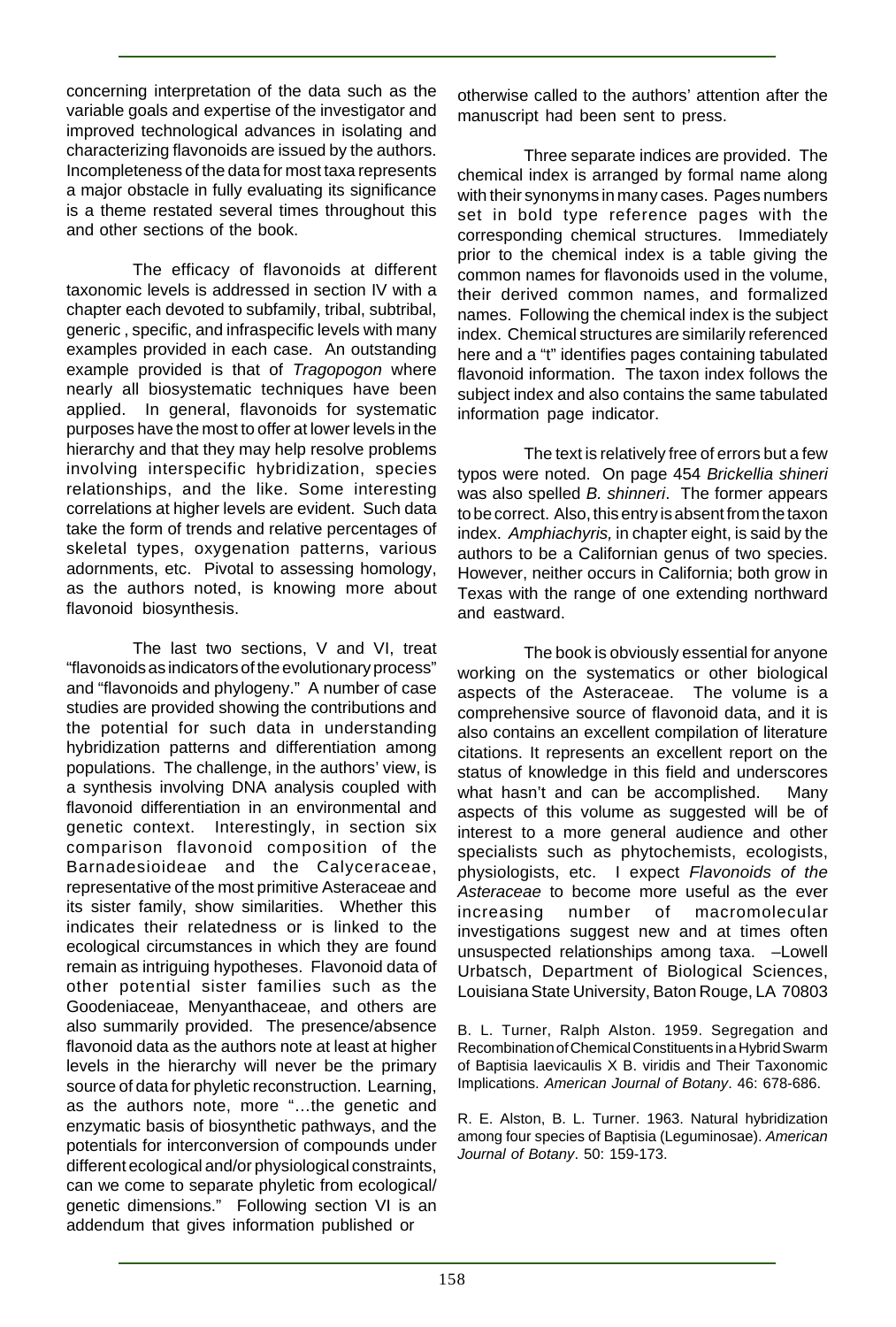**Generic Tree Flora of Madagascar.** Schatz, George E**.** 2001. ISBN 1 900347 82 2. (Paper US\$50.00) 477 pp. Royal Botanic Gardens, Kew, and Missouri Botanical Garden, St. Louis. - Madagascar has long been a sort of Ultima Thule for botanists and other naturalists: a remote near-continental island that still yields continuing surprises after two centuries of exploration. The appearance of the Generic Tree Flora of Madagascar is the first important technical botanical manual in English to deal with the Malagasy flora.

The book is highly international in its production: there is a foreword in English by the Directors of the two sponsoring institutions (Peter Crane for the Royal Botanic Gardens and Peter Raven for the Missouri Botanical Garden) and an Avant-Propos en Français by Directeurs Albert Randrianjafty (Parc Tzimbizaza) and Philippe Morat (Musém d'Histoire Naturelle, Paris). The Introduction, by George Shatz, is followed by a set of Introductory Keys to families and genera that appear to be modelled on those in the Field Guide to the Families and Genera of Woody Plants of Northwest South America by Al Gentry (1993) and Australian Rain Forest Trees by Hyland and Whiffin (1993).

The keys lead to unusual genera as well as to families, and depend more heavily than usual on vegetative characters. Keys to genera within families, however, tend to be of a more traditional, more or less synoptic format. A particularly valuable feature is that nearly all genera (471 of 490) are illustrated with both floral and vegetative details. The generic descriptions are brief but sufficiently informative; in monogeneric families they are understandably abbreviated. In addition to the appropriate references in the Flore de Madagascar, recent works are cited under each family, although older treatments such as those in Das Pflanzenreich are not mentioned. The impressive documentation in the book includes a glossary of terms and index to scientific names, vernacular names, and sources of the illustrations (the majority taken from the Flore de Madagascar)..

 Madagascar—shielded by isolation, tropical diseases, and hostile tribes— was poorly explored for centuries after the first Portuguese visit in 1500. Botanical studies were largely carried on by French scientists, beginning with Chevalier Etienne de Flacourt. During seven years (1648— 1655) in the French colony at Fort-Dauphin, working under scarcely imaginable logistic challenges, Flacourt created the first Madagascar herbarium, and may have been the first botanist to assign collection numbers to his specimens. His Histoire de la Grande Isle de Madagascar (1658) includes an appendix that represents the first floristic work on the island. After a hiatus of more than a century, noted botanists including Commerson, Sonnerat, and du Petit-Thouars made trips to Madagascar. However, although they were followed in the 19th century by others, notably Goudot and Boivin, when Alfred Russell Wallace published his classic Island Life in 1880, for the Malagasy region he relied almost entirely on data from Baker's Flora of Mauritius and the Seychelles. By this time British botanists were also active in Madagascar; a British missionary, Richard Baron, collected extensively in the interior of Madagascar and published the first comprehensive checklist, Compendium des plantes malgaches (1901-1906). The last work of the great French plant systematist, Henri Baillon, appeared in the Histoire physique, naturelle et politique de Madgascar. The general flora of Madagascar, begun in 1936 by H. Humbert and collaborators, Flore de Madagascar et des Comores, is still incomplete; although 80% of the families have been covered, the earlier treatments are now of course out of date. Humbert also has provided the most detailed review of botanical exploration in Madagascar (in Comptes Rendus IV Réunion AEFAT 1961). The only modern forestry guide is Palms of Madagascar by J. Dransfield and H. Benntje. The generic tree flora by Schatz fills therefore fills a critical vacuum.

The prototype of the Generic Tree Flora of Madagascar was an unpublished manuscript of the great French forester and botanist René Capuron, who in 1957 circulated mimeographed copies of Essai d'Introduction de la Flore Forestière de Madagascar. The high diversity of the Madagascar flora is indicated by the fact that the Generic Tree Flora treats 490 genera of treees, 161 of which are endemic—a remarkable statistic scarcely matched in any comparable region of the woreld. Even more striking is the large number and endemicity of the species: 4,220, of which 96% are endemic. The graph of generic diversity by family is also remarkable: although the Leguminosae have the largest number of genera (as usual in most tropical areas), the Euphorbiaceae exceed the Rubiaceae and the Sapindaceae rank fourth, while families such as Sapotaceae and Asteraceae are insignificantly represented. Most neotropical botanists will be startled to find that the Solanaceae are represented by only two genera. These anomalies are no doubt due to the divergence of Madagascar as a fragment of Gondwana that has developed in isolation for much of the Cenozoic.

The Generic Tree Flora of Madagascar is not only an effective tool for identifying trees in Madagascar, but it also opens a window on the remarkable diversity of the island continent. It is likely that the 161 endemic genera will be unfamiliar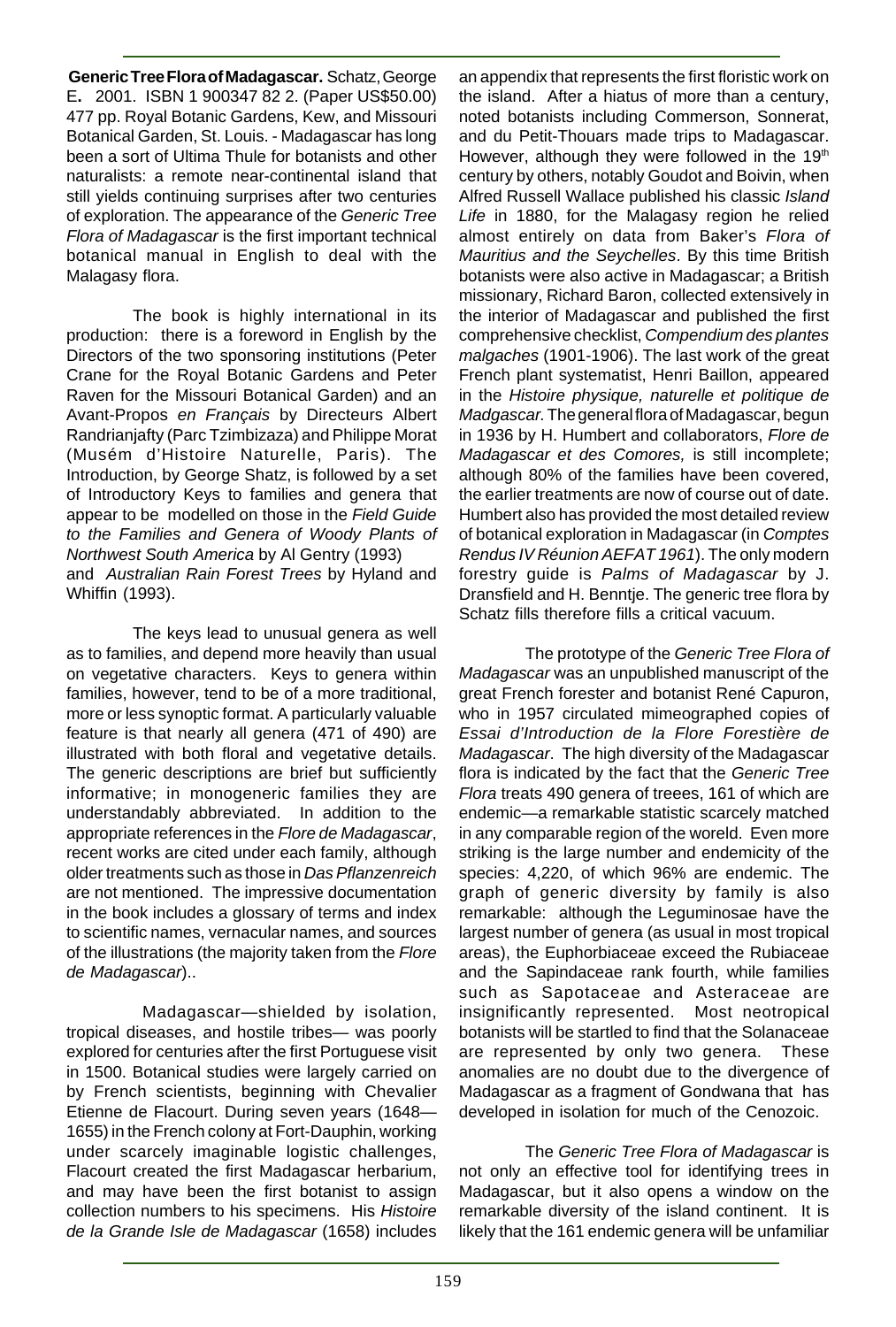to most readers, but they include such charismatic genera as Takhtajania, the only Afro-Malagasian genus outside of Australasia, which was not described until 1978. The cactiform Didieriaceae are represented by four genera, of which Allaudia and Didieria are well known to succulent fanciers. Some familiar genera are a bit difficult to locate because of their recent taxonomic reassignment due to cladistic studies. Examples include Adansonia, the baobob tree, which has been moved from Bombaceae to Malvaceae; the eponymous Flacourtia, now with the willows in Salicaceae; and several genera of Capparidaceae now under Brassicaceae.

Some readers may find the bibliography inadequate: besides the citations under individual families, there is scarcely a single page of general references following the introduction. However, for those wishing to look further, there is an interesting biogeographic essay on the Internet by George Schatz:

Malagasy/Indo-austrolo-malesian Phytogeographic Connections (www.mobot.org/ MOBOT/Madagasc/phytogeographic). The bibliography to the Internet article includes important books such as Flore et Végétation de Madagascar by J. Koechlin et al. (1972), which provides a wellillustrated review of the various Madagascar vegetation types in which many of the remarkable endemic genera occur.

#### The Genera Tree Flora of Madagascar is

outstanding among publications in tropical botany on the basis of its attractive format, useful keys and descriptions and critical approach to the data. The book is not only indispensable for professionals who visit Madagascar, but also for armchair botanists who may never get there. It reflects great credit on the author and furthermore is a splendid example of international cooperation among botanists and institutions. – Grady L. Webster, Herbarium, University of California, Davis CA 95616.

**Genera Orchidacearum. Volume 2** (Part 1). Alec M. Pridgeon, Phillip J. Cribb, Mark W. Chase, and Finn N. Rasmussen, editors. 2001. ISBN 0-19- 850710-0. \$120.00. Oxford University Press. Great Clarendon Street, Oxford. - As stated in volume 1 of Genera Orchidacearum, the aim of publication is to produce a robust and natural account of the orchids at the generic level and above. Orchids represent probably the greatest assemblage of flowering plants, and estimates of the number of species range above 20,000 and of genera 750 or more. Thus the enormity of the task of Genera Orchidacearum becomes obvious. The entire work, to constitute five volumes produced over a six-year period, is a *tour de force* that beggars one's credibility. Yet, we already have the first part of volume 2 in 2001, volume 1 having been published in 1999.

The introductory essay, "The origin and biogeography of Orchidaceae" by Mark W. Chase, sets the stage for the alphabetical treatment of 101 genera of the first 7 tribes in subfamily Orchidoideae. Part 2 of volume 2 will treat those tribes formerly included in subfamily Spiranthoideae, now subsumed in Orchidoideae. Remaining volumes will consider subfamilies Vanilloideae and Epidendroideae. Each generic description includes synonymy, nomenclatural derivation, characteristics of the genera complete with illustrations (line drawings and colored pictures), worldwide distribution with maps, as well as the current state of knowledge covering anatomy, palynology, cytogenetics, phytochemistry, ecology, pollination, economic uses, and cultural requirements. Artificial keys to subtribes and genera appear throughout. Generic names and binomials are followed by authors' names with pertinent literature citations. Treatments of each genus are completed by a list of relevant taxonomic literature.

Orchidoideae are predominantly terrestrial herbs well represented in northern temperate and tropical areas of both Old and New Worlds, but particularly so in Europe, tropical and southern Africa, Madagascar, temperate Australia, North America, and temperate South America. Floral features, especially in some of the bizarre, fantastic elements of the Australian genera, are beautifully captured in the fine dissections portrayed by the several illustrators involved in the project. Colored pictures are remarkable for their clarity and representation, mostly of plants in situ. Each group of plates is accompanied by a schematic numbering system associated with the legends. In addition to the taxonomic literature accompanying each generic treatment, the volume ends with an exhaustive citation of references, and an index to scientific names and subject categories.

It would be difficult to wax too sanguine about the accomplishments of the editors and expert contributors of the various sections of Genera Orchidacearum. This volume, as volume 1, is destined to be the standard against which other similar works will be compared. One cannot praise this work too highly nor to extol its virtues excessively. Genera Orchidacearum, volume 2, part 1 is a masterpiece. One hopes the succeeding volumes will rise to the excellence of the current book. - William Louis Stern, Department of Botany, University of Florida, Gainesville, 32611.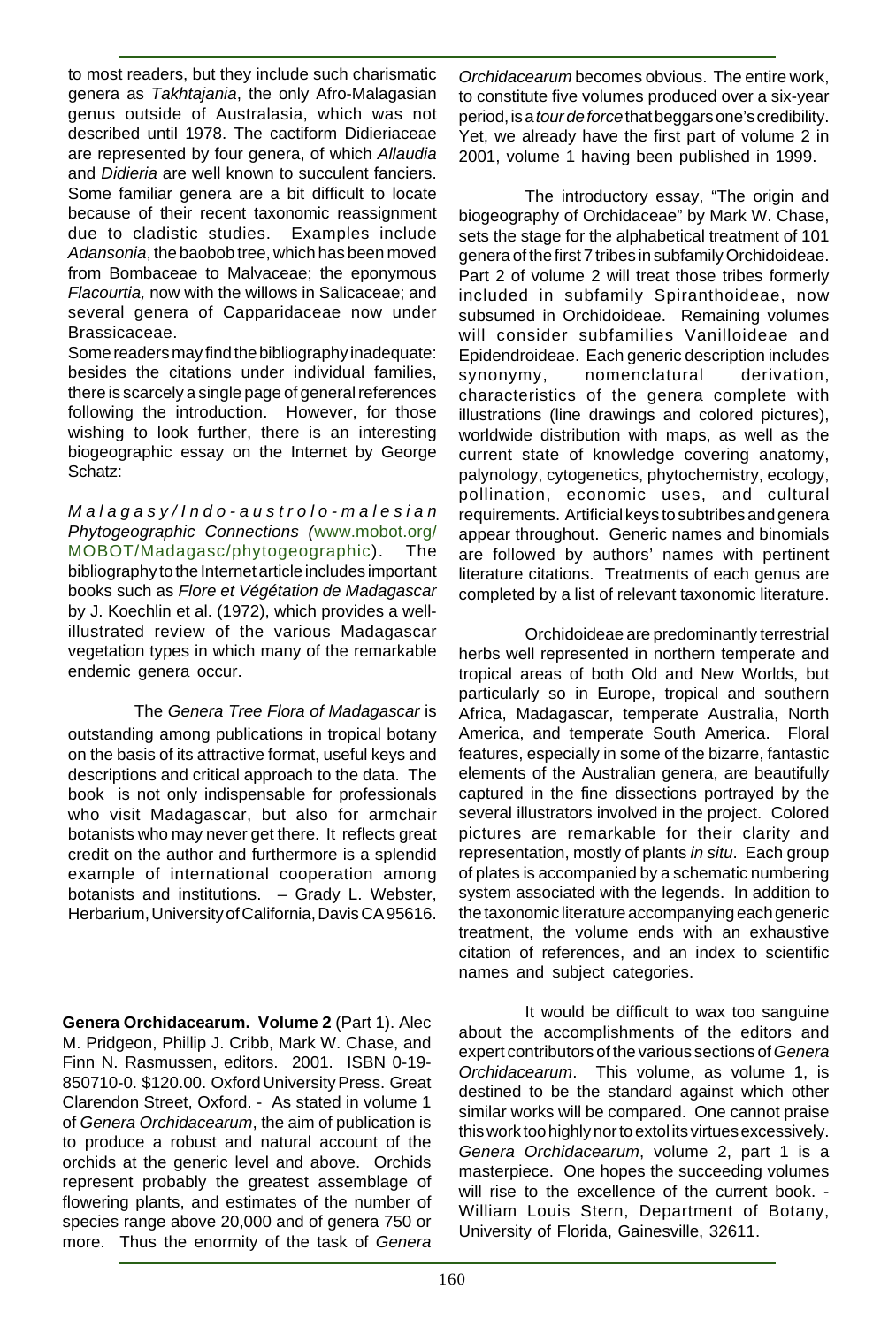**Triggerplants**. Darnowski, Douglas W. 2002. ISBN 1-877058-03-3 (paperback) 92 pp. Rosenberg Publishing Pty. Ltd., P. O. Box 6125, Dural Delivery Center NSW 2158, Australia. – It is a botanical fact of life that some plants are inherently more interesting to more people than other plants are. Orchids and cacti, for example, appeal in some fashion to a greater percentage of the populace than do sedges and amaranths. This greater appeal is reflected in the formation of specialized societies, the establishment of businesses that profit from such interest, and (what interests us here) the publication of books detailing such plants.

The present volume deals with a group that may not yet have developed the cult following enjoyed by orchids and cacti, but certainly has the potential to do so. Triggerplant is the name applied to any of the almost 200 species of the largely Australian genus Stylidium in the family Stylidiaceae. Though esthetics are certainly part of the potential appeal of triggerplants (they are diverse of habit and colorful of flower), their primary "hook" lies in the feature that gives them their name: their seismonastic gynandrium. In each flower, the two stamens are fused to the style of the inferior ovary, forming a curved column-like structure known as a gynandrium. This column is sensitive to touch; when an insect foraging for nectar brushes against it, the gynandrium swings down quickly in a set direction, slamming its anther locules and stigma onto the insect's body. A load of pollen is thus deposited and/or picked up. Over the course of several hours, this "trigger" resets itself, moving slowly back to its original position to await another potential vector. One can well imagine how such a phenomenon, properly demonstrated, would amuse and delight plant lovers of all ages.

Darnowski indicates (pg. 11) that his main objective in preparing this book was to foster interest in Stylidium, a genus he feels has not received as much attention as it deserve. As such, we may fairly evaluate the book on how well it achieves that goal, on the extent to which it makes readers want to cultivate the species in their greenhouses or book eco-tourism holidays Down Under.

All in all, I think it is fair to say that this book goes a long way toward achieving this goal. When it comes to generating interest and enthusiasm, it is axiomatic that a picture is worth a thousand words. The liberal use of high quality color photographs definitely helps the book achieve its goal. Though a few have some technical flaws with composition, focus, and lighting, the overall impression created by the photographs is very positive. I wish I could be as laudatory about the drawings. In any book, there are always a number of concepts that are better conveyed with line art than with a photograph (e.g., how the seismonastic gynoecium operates), and so this volume contains a number of such drawings. Sadly, they are very poorly executed and detract terribly from the book's mission. Some (e.g., pg. 19) resemble the earnest efforts of a child, others (e.g., pg. 32) a doodle on a cocktail napkin. The casually scribbled outline map of Australia (pg. 35) is inexcusable. The book otherwise has such a polished, professional appearance that I cannot imagine why anyone would have thought these drawings were a good idea. (For examples of excellent triggerplant art, see this book's same-named 1958 predecessor by Rica Erickson.)

Books of this nature generally take one of two tacks. They may steer for the serious scholar or aim for the popular audience. This book, however, does an admirable job of sailing a very broad middle course. Yes, it is true there is no key by which one may identify unknown triggerplants, nor are authors cited for the binomials. But the book does not pretend to be a taxonomic monograph and in any case, there is a comprehensive bibliography in which various taxonomic works are fully referenced. Yes, the author uses some botanical "jargon" and "Latin" names (the bane of many plant lovers). But he explains such things carefully and backs up the explanations with a concise glossary (Appendix I). In a similar vein, this book very nicely addresses the plants from a horticultural perspective as well as from a natural history perspective. Exemplifying the former, we have Appendix III, "Suppliers," with names and addresses of commercial firms from which seeds and plants may be purchased. As regards the latter, we have Chapter 3, "Where to Find Triggerplants," describing vividly the general habitats and specific locales in which excursionists might expect to see the plants. We are also given much solid information on the basic biology of the plants, including the fascinating trigger mechanism and the question of carnivory. As with any good book, the author is quite honest about the many things not known about triggerplants, questions we would love to know the answers to, but don't yet.

All in all, Darnowski does an excellent job of pulling together virtually all appropriate information on these plants. The reader of this book will honestly feel that he or she has a good well-rounded knowledge of the genus Stylidium, what it looks like, how it lives, and where it fits in The Greater Scheme of Things. – Thomas G. Lammers, Department of Biology and Microbiology, University of Wisconsin Oshkosh, Oshkosh WI 54901.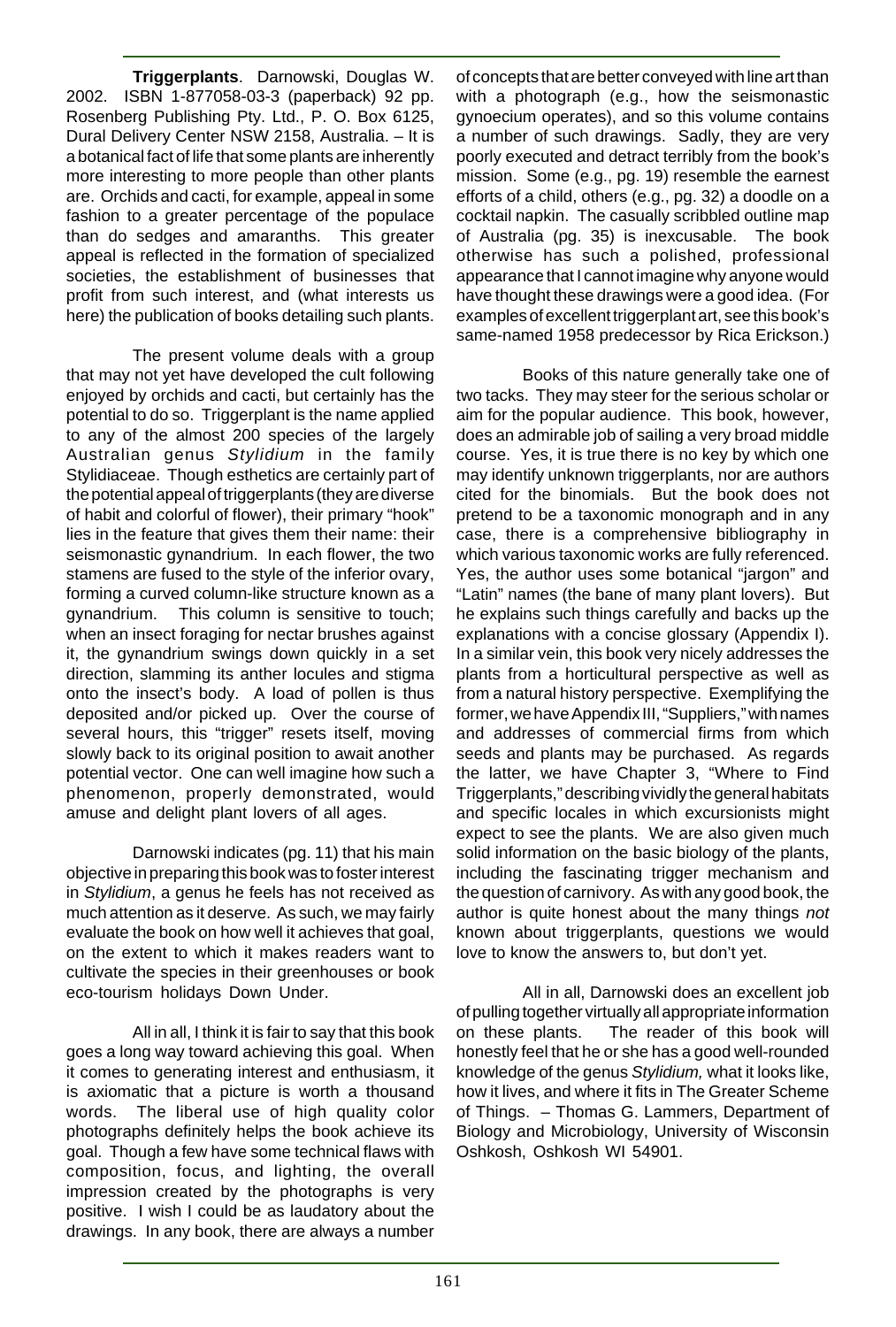#### **Books Received**

If you would like to review a book or books for PSB, contact the Editor, stating the book of interest and the date by which it would be reviewed (1 February, 1 May, 1 August or 1 November). Send E-mail to sundberm@emporia.edu, call or write as soon as you notice the book of interest in this list because they go quickly! Ed.

- **The Acheulian Site of Gesher Benot Ya'aqov, Israel: The Wood Assemblage.** Goren-Inbar, Naama, Ella Werker, and Craig S. Feibel. 2002. ISBN 1-84217-072-4 (Cloth US\$45.00) 120 pp. Oxbow Books, The David Brown Book Company, P.O. Box 511, Oakville, CT 06779.
- **Alfred Russel Wallace: A Life.** Raby, Peter. 2002. ISBN 0-691-10240-6 (Paper US\$17.95) 368 pp. Princeton University Press, 41 William Street, Princeton, NJ 08540.
- **Alpine Plants of North America: An Encyclopedia of Mountain Flowers from the Rockies to Alaska.** Nicholls, Graham. 2002. ISBN 0- 88192-548-9 (Cloth US\$49.95) 344 pp. Timber Press, 133 S.W. Second Avenue, Suite 450, Portland, Oregon 97204-3527.
- **Anne Ophelia Todd Dowden: A Blossom on the Bough (Catalogue of an exhibition).** White, James J. and Lugene B Bruno. 2002. ISBN 0- 913196-74-6 (Paper US\$10.00) 48 pp. Hunt Institute for Botanical Documentation, Carnegie Mellon University, 5000 Forbes Avenue, Pittsburgh, PA 15213-3890.
- **The Botanical Language: An Interactive Guide to Vascular Plants**. Crowl, Virginia A. 2002. CD . 157 Forest Ave., Hudson, MA 01749-1830.
- **The Cerrados of Brazil: Ecology and Natural History of a Neotropical Savanna.** Oliveira, Paulo S. and Robert J. Marquis (eds). 2002. ISBN 0- 231-12042-7 (Cloth US\$ \$74.50) ISBN 0-231- 12043-5 (paper US\$37.50) 398 pp. Columbia University Press, 61 West 62nd St., New York, NY 10023.
- **Clivias.** Koopowitz, Harold. 2002. ISBN 0-88192- 546-2 (Cloth US\$34.95) 384 pp. Timber Press, 133 S.W. Second Avenue, Suite 450, Portland, Oregon 97204-3527.
- **Columnar Cacti and their Mutualists: Evolution, Ecology, and Conservation.** Fleming, Theodore H. and Alfonso Valiente-Banuet (eds.) 2002. ISBN 0-8165-2204-9 (Cloth US\$65.00) 400 pp.

The University of Arizona Press, 355 S. Euclid, Ste. 103, Tucson, AZ 85719.

- **A Dictionary of Genetics 6th ed.** King, Robert C. and William D. Stansfield. 2002. ISBN 0-19-514325- 6 (Paper US\$ ) 530 pp. Oxford University Press, 198 Madison Ave., New York, NY 10016.
- **The Earth's Biosphere: Evolution, Dynamics, and Change.** Smil, Vaclav. 2002. ISBN 0-262- 19472-4 (Cloth US\$32.95) 346 pp. The MIT Press. 5 Cambridge Center, Cambridge, MA 02142-1493.
- **An Encyclopedia of Shade Perennials.** Schmid, W. George. 2002. ISBN 0-88192-549-7 (Cloth US\$49.95) 494 pp. Timber Press, 133 S.W. Second Avenue, Suite 450, Portland, Oregon 97204- 3527.
- **Fenugreek: The genus** *Trigonella*. Petropoulos, Georgios A. 2002. ISBN 0-415-29657-9 (Cloth ) 200 pp. Taylor and Francis, Inc., 29 West 35<sup>th</sup> Street, New York, NY 10001.
- **Ferns and Fern Allies of the Trans-Pecos and Adjacent Areas.** Yarborough, Sharon C. and A. Michael Powell. 2002. ISBN 0-89672-476-X (Paper US\$17.95) 128 pp. Texas Tech University Press, Box 41037, Lubbock, TX 79410.
- **Field Guide to Liverwort Genera of Pacific North America.** Schofield, W.B. 2002. ISBN 0-295- 98194-6 (Paper US\$25.00) 232 pp. University of Washington Press, P.O. Box 50096, Seattle, Washington 98145-5096.
- **Garden Open Tomorrow**. Beverley Nichols. 2002 (reprint of 1968). ISBN 0-88192-552-7 (Cloth US\$24.95) 286 pp. Timber Press, 133 S.W. Second Avenue, Suite 450, Portland, Oregon 97204- 3527.
- **Genetically Modified Crops: Assessing Safety.** Atherton, K.T. 2002. ISBN 0-748-0913-0. (Cloth ) 256 pp. Taylor and Francis, Inc., 29 West 35<sup>th</sup> Street, New York, NY 10001.
- **Geranium and Pelargonium: The genera** *Geranium* **and** *Pelargonium*. Lis-Balchin, Maria.2002. ISBN 0-415-28487-2 (Cloth US\$90.00) 318 pp. Taylor & Francis Books 29 West 35<sup>th</sup> St., New York, NY 10001.
- **Lavender: The genus** *Lavandula*. Lis-Balchin, Maria. 2002. ISBN 0-415-28486-4 (Cloth US\$80.00) 268 pp. Taylor & Francis Books 29 West 35<sup>th</sup> St., New York, NY 10001.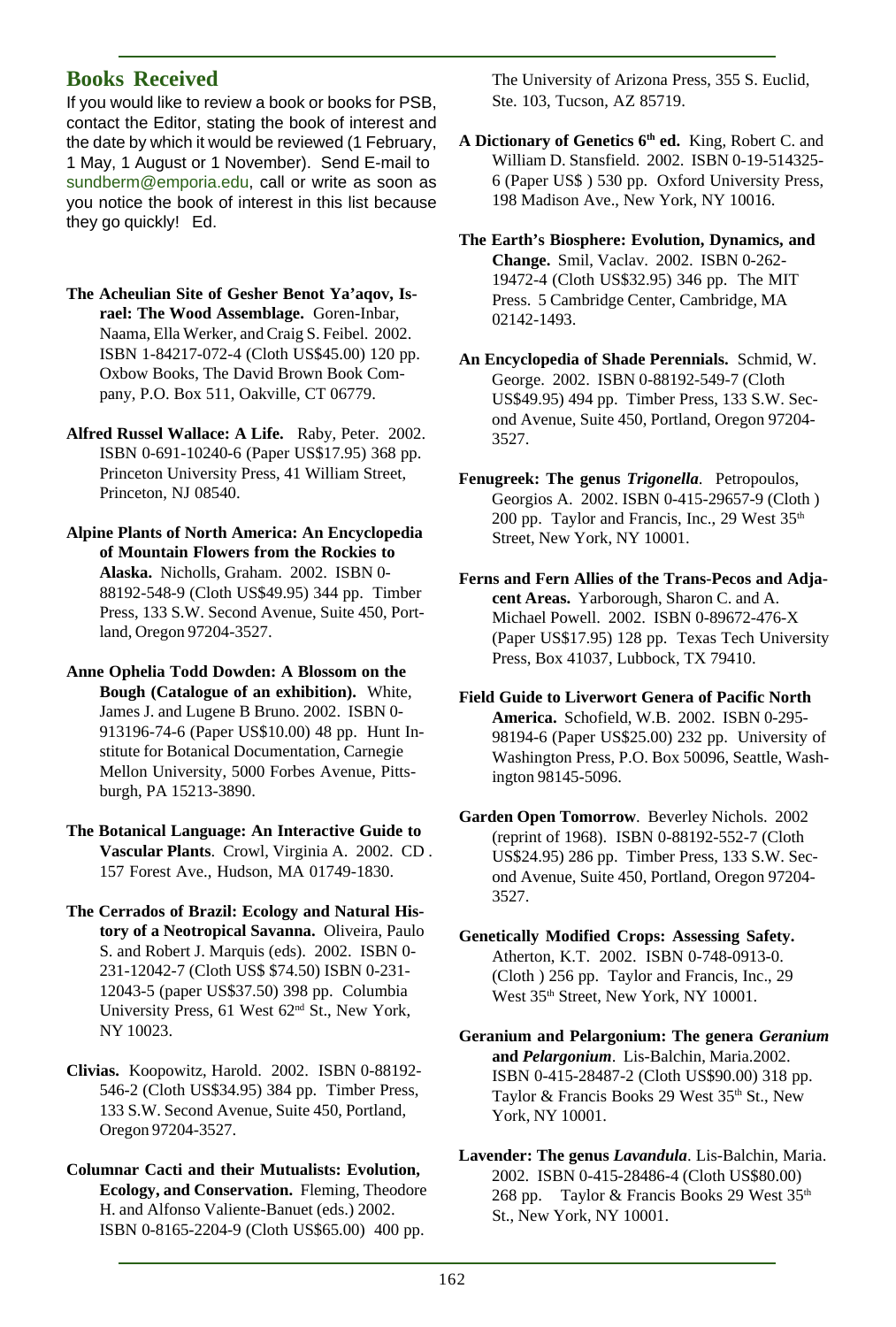**Magnolia: The Genus** *Magnolia***.** Sarker, Satyajit D. and Yuji Maruyama (eds). 2002. ISBN 0-415- 28494-5 (Cloth US\$75.00) 187 pp. Taylor & Francis Books 29 West 35<sup>th</sup> St., New York, NY 10001.

**The Natural History of Pompeii.** Jashemski, Wilhelmina F. and Frederick G. Meyer. 2002. ISBN 0-521-80054-4 (Cloth US\$175.00) 502 pp. Cambridge University Press, 40 West 20th St., New York, NY 10011-4211.

**Perspectives pour une Geobiologie des Montagnes.** Ozenda, Paul. 2002. ISBN 2-88074-493-8 (Paper 37.40) 208 pp. Presses Polytechniques et Universitaires Romandes, Centre Midi, CH-1015, Lausanne, Switzerland.

Plant Physiology, 3<sup>rd</sup> ed. Taiz, Lincoln and Eduardo Ziegler. 2002. ISBN 0-87893-823-0 (Cloth US\$104.95) 690 pp. Sinauer Associates, Inc. P.O. Box 407, Sunderland, MA 01375-0407.

**Plants**. Ridge, Irene (ed). 2002. ISBN 0-19-925548-2 (Paper US\$) 345 pp. Oxford University Press, 2001 Evans Road, Cary, NC 27513.

Plants, Genes, and Crop Biotechnology (2<sup>nd</sup> ed). Chrispeels, Maarten J. and David E. Sadava. 2003. ISBN 0-7637-1586-7 (Cloth US\$87.50) 576 pp. Jones and Bartlett Publishers, 40 Tall Pine Drive, Sudbury, MA 01776-2270.

**Portraits of Himalayan Flowers.** Yoshida, Toshio. 2002. ISBN 088192-551-9 (Cloth US\$39.95) 124 pp. Timber Press, 133 S.W. Second Avenue, Suite 450, Portland, Oregon 97204-3527.

**The Protea Book: A Guide to Cultivated Proteaceae.** Matthews, Lewis J. 2002. ISBN 0- 88192-553-5 (Paper US\$34.95) 184 pp. Timber Press, 133 S.W. Second Avenue, Suite 450, Portland, Oregon 97204-3527.

**Pueraria: The Genus** *Pueraria*. Keung, Wing Ming. 2002. ISBN 0-415-28492-9 (Cloth US\$85.00) 290 pp. Taylor & Francis Books 29 West  $35<sup>th</sup>$  St., New York, NY 10001.

**Purshia: The Wild and Bitter Roses.** Young, James A and Charlie D. Clements. 2002. ISBN 0- 87417-491-0 (Cloth US\$39.95) 280 pp. University of Nevada Press, Mail Stop 166, Reno, NV 89557-0076.

**Quality Improvement in Field Crops.** Basra, A.S. and L.S. Randhawa (eds) 2002. ISBN 1-56022- 100-3 (Paper US\$49.95) 431 pp. The Haworth Press, 10 Alice Street, Bignhamton, NY 13904- 1580.

**Stevia: The Genus** *Stevia*. Kinghorn, A. Douglas. 2002. ISBN 0-415-26830-3 (Cloth US\$90.00) 211 pp. Taylor & Francis Books 29 West  $35<sup>th</sup>$ St., New York, NY 10001.

**Tillage for Sustainable Cropping.** Gajri, P.R., V.K. Arora, and S.S. Prihar. 2002. ISBN 1-56022-909- 9. (Paper US\$ 39.95) 196 pp. The Haworth Press, Inc. 10 Alice Street, Binghamton, NY 13904-1580.

**The Triple Helix: Gene, Organism, and Environment.** Lewontin, Richard. 2002. ISBN 0-674- 00677-1 (Paper US\$15.00) 136 pp. Harvard University Press, 79 Garden Street, Cambridge, MA 02138.

**Vetiveria: The Genus** *Vetiveria*. Maffei, Massimo. 2002. ISBN 0-415-27586-5 (Cloth US\$96.00) 191 pp. Taylor & Francis Books 29 West 35<sup>th</sup> St., New York, NY 10001.

**Woods of the Eocene Nut Beds Flora, Clarno Formation, Oregon, USA.** Wheeler, E.A. and S.R. Manchester. 2002. ISBN 90-71236-52-8 (Paper US\$ 45.00 or EUR45.00) 188 pp. IAWA, co/ Nationaal Herbarium Nederland, P.O. Box 9514, 2300 RA Leiden, The Netherlands.

**Yearning for the Land: A Search for the Importance of Place**. Simpson, John Warfield. 2002. ISBN 0-375-42086-X (Cloth US\$24.00) 291 pp. Pantheon Books, 299 Park Avenue, New York, NY 10171.

#### **Answer to "Ode to Code" (p133):**

Lamiaceae (Labiatae also acceptable)

Explanation:

You may have [time], you can take [time]; sometimes you'll even tell [time],

[time] is money, you can spend [time]; but can you really spell me?

Poems are very nice because the words are meant to rhyme,

But spell me similarly [i.e., thyme], and you'll see that I'm no lime

[thyme is not a citrus].

So, the riddle refers to thyme which is in the mint family.